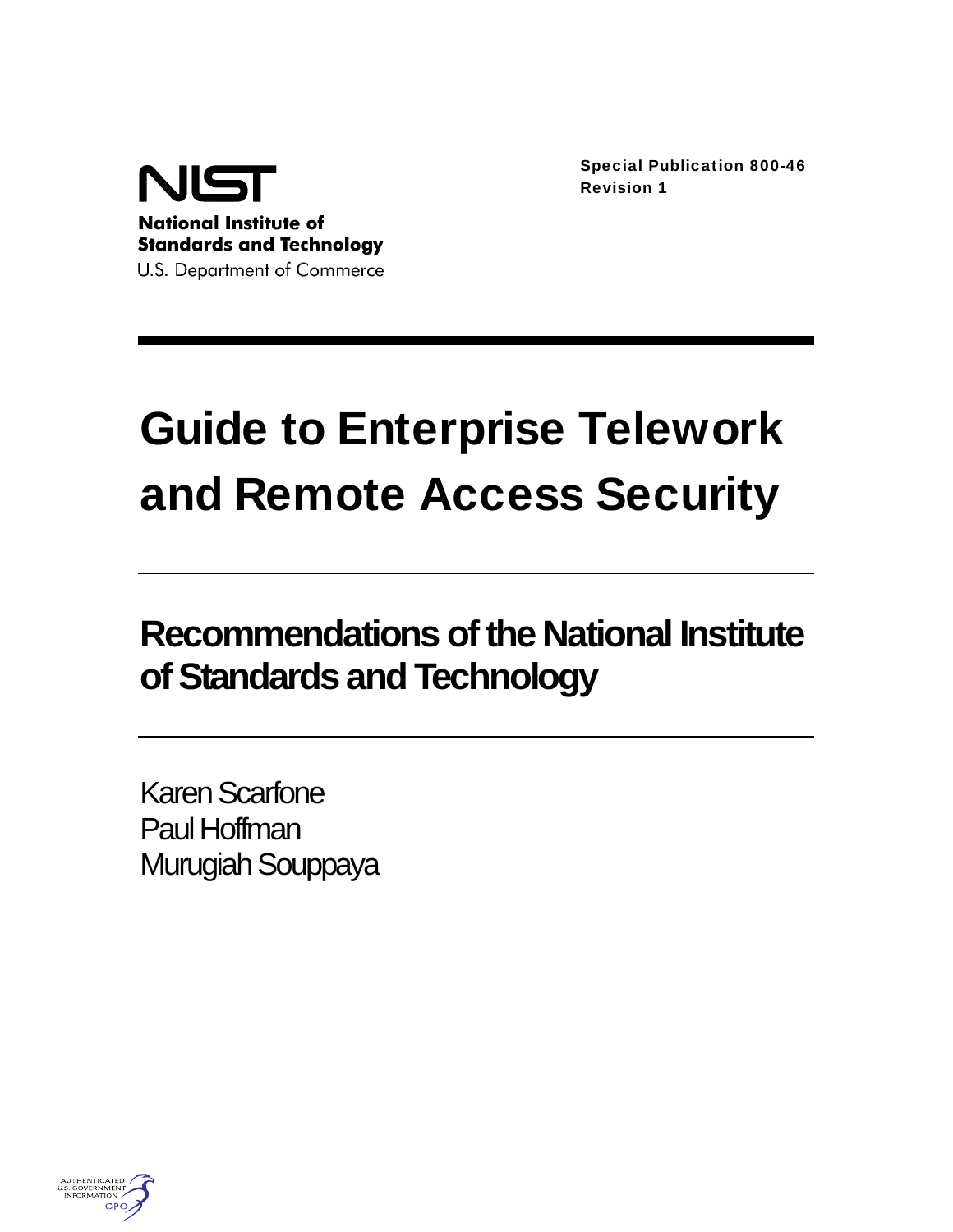**NIST Special Publication 800-46 Revision 1** 

Guide to Enterprise Telework and Remote Access Security

*Recommendations of the National Institute of Standards and Technology* 

**Karen Scarfone Paul Hoffman Murugiah Souppaya** 

# **C O M P U T E R S E C U R I T Y**

Computer Security Division Information Technology Laboratory National Institute of Standards and Technology Gaithersburg, MD 20899-8930

June 2009



**U.S. Department of Commerce** 

Gary Locke, Secretary

**National Institute of Standards and Technology**

Dr. Patrick D. Gallagher, Deputy Director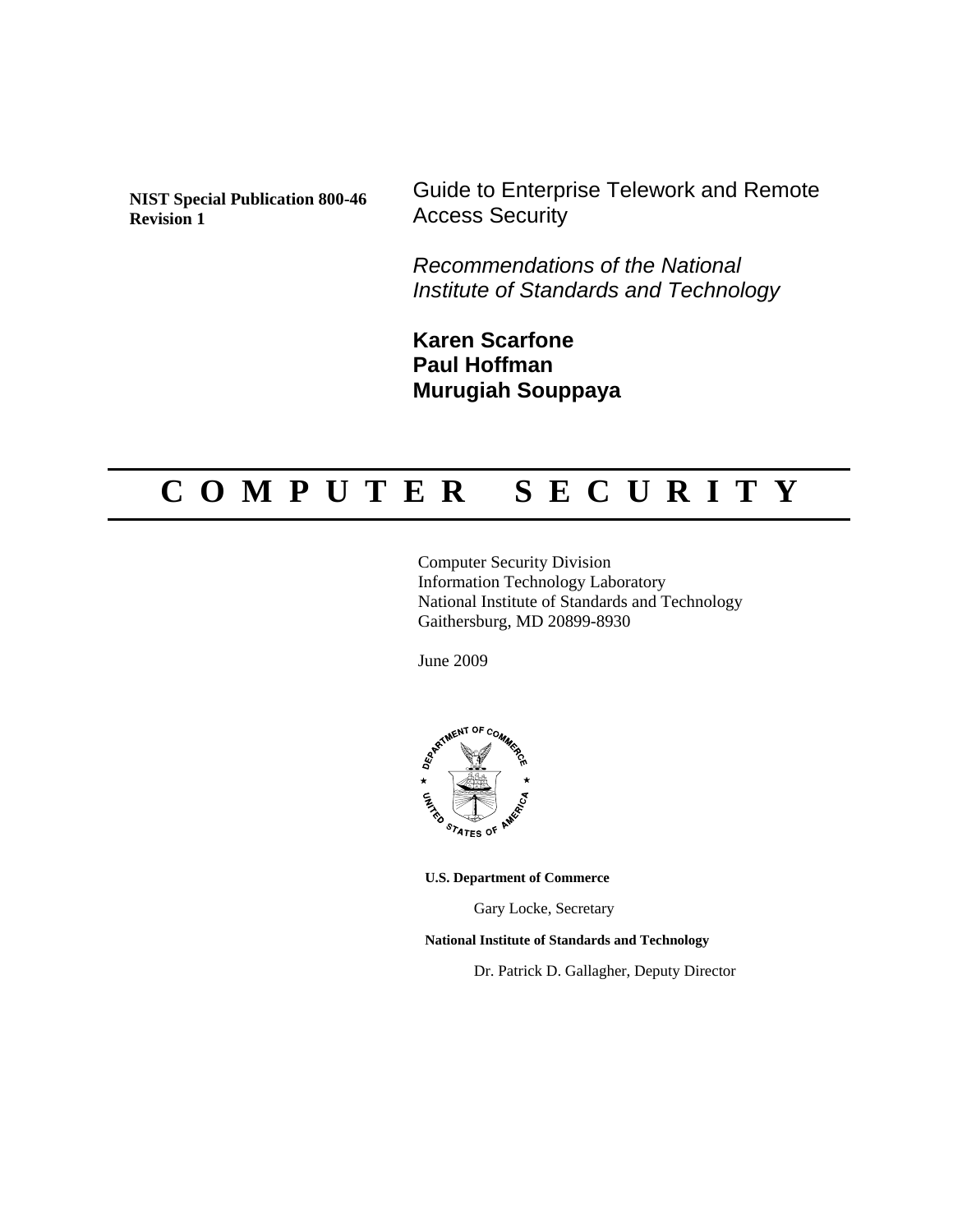#### **Reports on Computer Systems Technology**

The Information Technology Laboratory (ITL) at the National Institute of Standards and Technology (NIST) promotes the U.S. economy and public welfare by providing technical leadership for the nation's measurement and standards infrastructure. ITL develops tests, test methods, reference data, proof of concept implementations, and technical analysis to advance the development and productive use of information technology. ITL's responsibilities include the development of technical, physical, administrative, and management standards and guidelines for the cost-effective security and privacy of sensitive unclassified information in Federal computer systems. This Special Publication 800-series reports on ITL's research, guidance, and outreach efforts in computer security and its collaborative activities with industry, government, and academic organizations.

#### **National Institute of Standards and Technology Special Publication 800-46 Revision 1 Natl. Inst. Stand. Technol. Spec. Publ. 800-46rev1, 46 pages (Jun. 2009)**

Certain commercial entities, equipment, or materials may be identified in this document in order to describe an experimental procedure or concept adequately. Such identification is not intended to imply recommendation or endorsement by the National Institute of Standards and Technology, nor is it intended to imply that the entities, materials, or equipment are necessarily the best available for the purpose.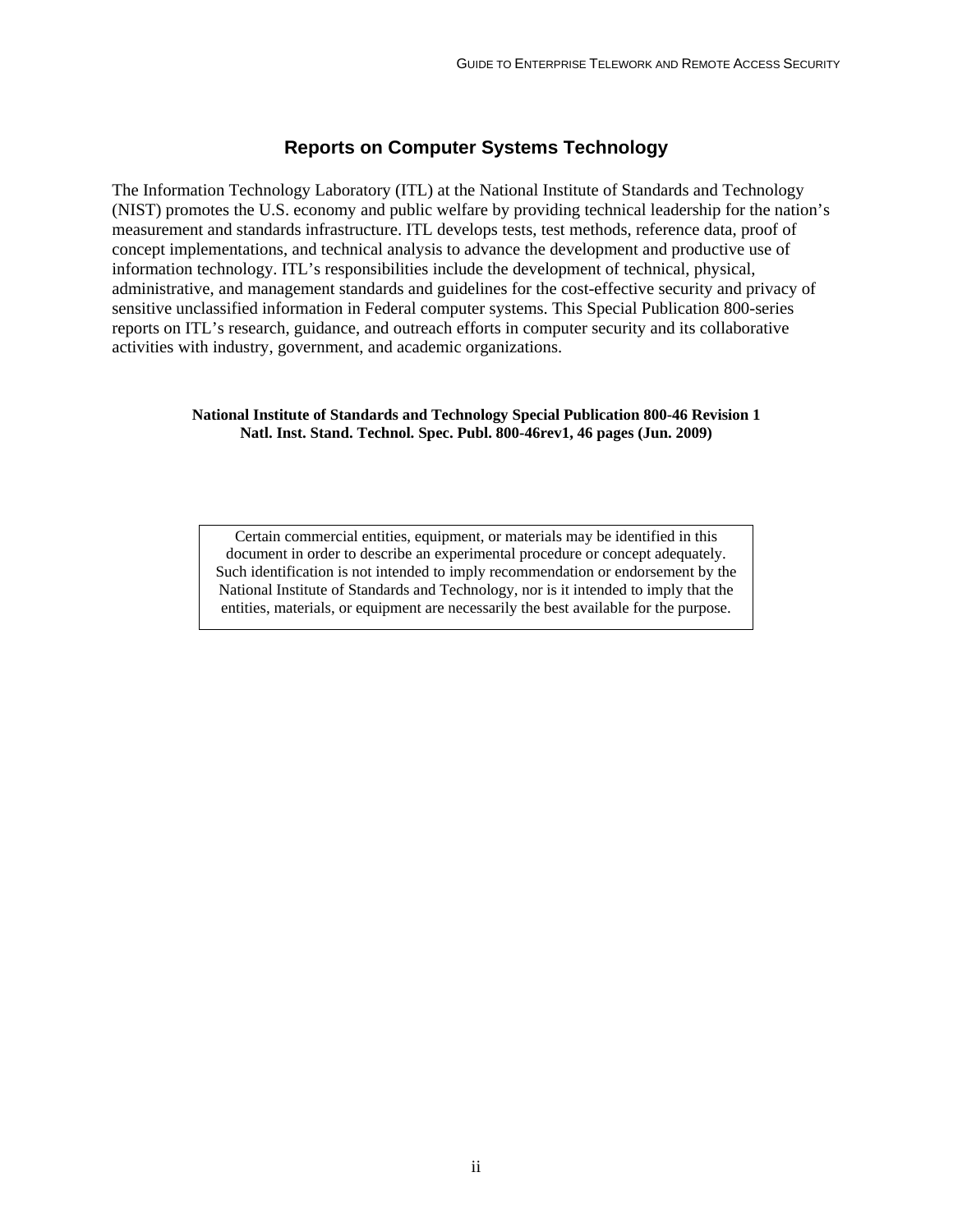#### Acknowledgments

The authors, Karen Scarfone of the National Institute of Standards and Technology (NIST), Paul Hoffman of the VPN Consortium, and Murugiah Souppaya of NIST, wish to thank their colleagues who reviewed drafts of this document and contributed to its technical content, particularly Tim Grance of NIST and Janet Cugini. Thanks also go to the individuals and organizations that provided feedback during the public comment period, particularly Simon Burson, Anthony Grieco (Cisco Systems), Kurt Roemer (Citrix), Steven Sprague (Wave Systems), and representatives from the Department of Justice, the Department of Labor, the Department of State, the Federal Aviation Administration, and the Financial Management Service (U.S. Treasury). The authors would also like to acknowledge that NIST Special Publication (SP) 800-114, *User's Guide to Securing External Devices for Telework and Remote Access*, which was authored by Karen Scarfone and Murugiah Souppaya, was a major source of material for this publication.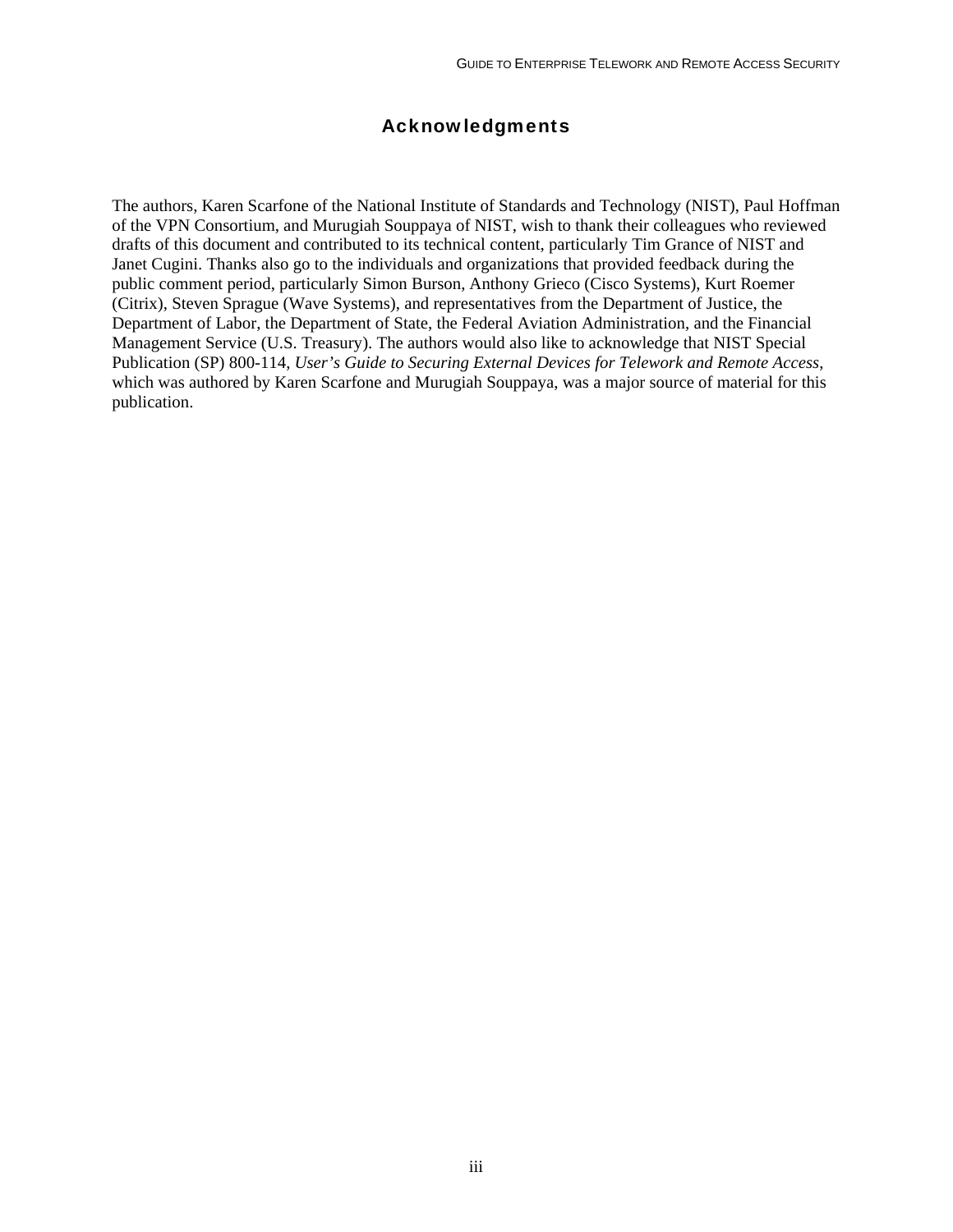# **Table of Contents**

| 1. |                          |                                                                                                        |  |  |
|----|--------------------------|--------------------------------------------------------------------------------------------------------|--|--|
|    | 1.1<br>1.2<br>1.3<br>1.4 |                                                                                                        |  |  |
| 2. |                          | Overview of Enterprise Telework and Remote Access Security 2-1                                         |  |  |
|    | 2.1<br>2.2<br>2.3        | 2.2.1<br>2.2.2<br>2.2.3<br>2.2.4                                                                       |  |  |
| 3. |                          |                                                                                                        |  |  |
|    | 3.1<br>3.2               | 3.2.1<br>3.2.2                                                                                         |  |  |
|    | 3.3<br>3.4<br>3.5        | Remote Access Authentication, Authorization, and Access Control3-3<br>3.3.1<br>3.3.2<br>3.3.3<br>3.3.4 |  |  |
| 4. |                          |                                                                                                        |  |  |
|    | 4.1<br>4.2<br>4.3        | 4.3.3                                                                                                  |  |  |
|    | 4.4                      |                                                                                                        |  |  |
| 5. |                          | Security Considerations for the Telework and Remote Access Life Cycle5-1                               |  |  |
|    | 5.1                      | 5.1.1<br>Restrictions on Telework Client Devices and Remote Access Levels5-2<br>5.1.2<br>5.1.3         |  |  |
|    | 5.2                      |                                                                                                        |  |  |
|    | 5.3<br>5.4               |                                                                                                        |  |  |
|    | 5.5                      |                                                                                                        |  |  |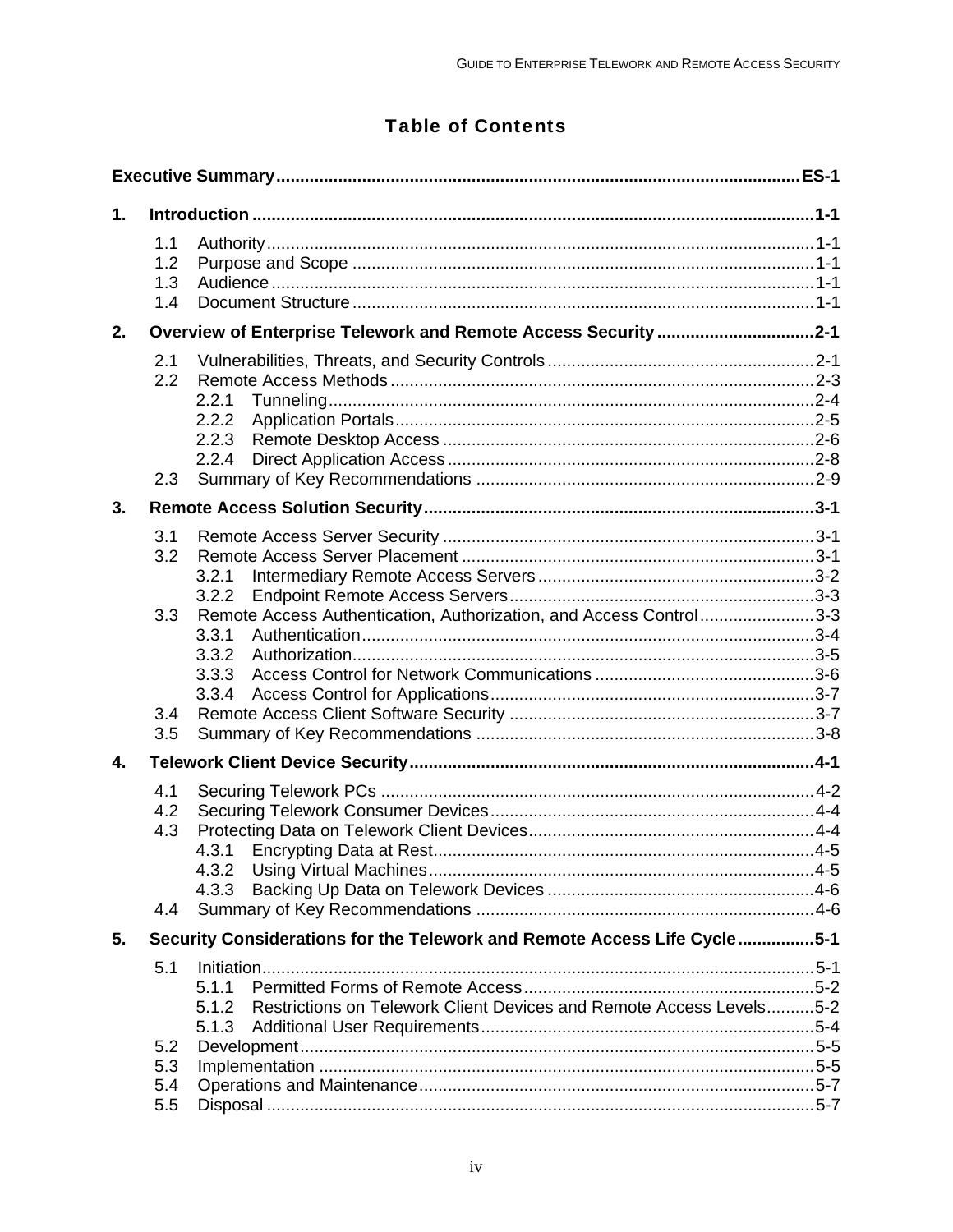# List of Figures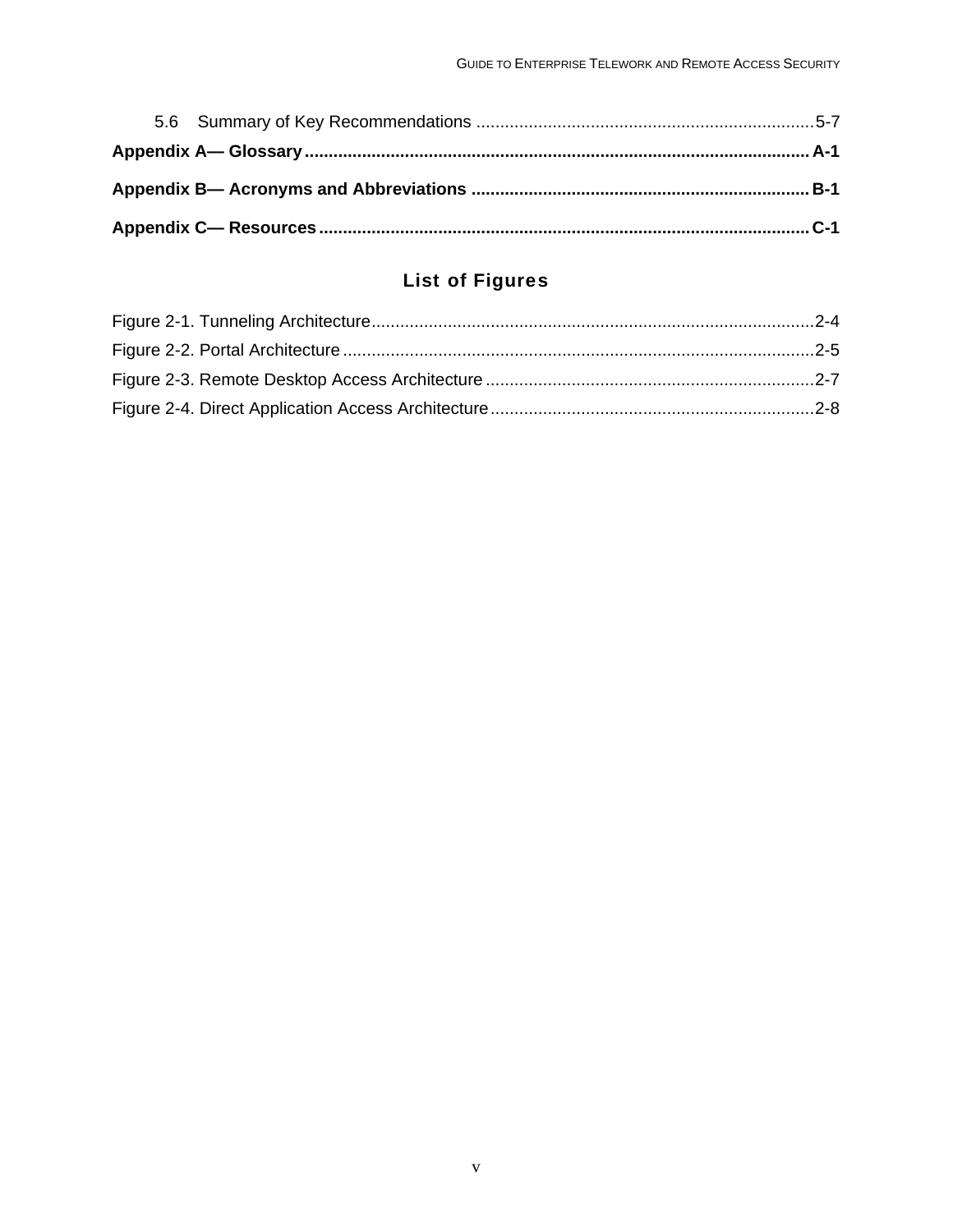#### <span id="page-6-0"></span>**Executive Summary**

Many organizations' employees and contractors use enterprise telework technologies to perform work from external locations. Most teleworkers use remote access technologies to interface with an organization's non-public computing resources. The nature of telework and remote access technologies permitting access to protected resources from external networks and often external hosts as well generally places them at higher risk than similar technologies only accessed from inside the organization, as well as increasing the risk to the internal resources made available to teleworkers through remote access.

All the components of telework and remote access solutions, including client devices, remote access servers, and internal resources accessed through remote access, should be secured against expected threats, as identified through threat models. Major security concerns include the lack of physical security controls, the use of unsecured networks, the connection of infected devices to internal networks, and the availability of internal resources to external hosts. This publication provides information on security considerations for several types of remote access solutions, and it makes recommendations for securing a variety of telework and remote access technologies. It also gives advice on creating telework security policies.

To improve the security of their telework and remote access technologies, organizations should implement the following recommendations:

#### **Plan telework security policies and controls based on the assumption that external environments contain hostile threats.**

An organization should assume that external facilities, networks, and devices contain hostile threats that will attempt to gain access to the organization's data and resources. Organizations should assume that telework client devices, which are used in a variety of external locations and are particularly prone to loss or theft, will be acquired by malicious parties who will attempt to recover sensitive data from them. Options for mitigating this type of threat include encrypting the device's storage and not storing sensitive data on client devices. Organizations should also assume that communications on external networks, which are outside the organization's control, are susceptible to eavesdropping, interception, and modification. This type of threat can be mitigated, but not eliminated, by using encryption technologies to protect the confidentiality and integrity of communications, as well as authenticating each of the endpoints to each other to verify their identities. Another important assumption is that telework client devices will become infected with malware; possible controls for this include using anti-malware technologies, using network access control solutions that verify the client's security posture before granting access, and using a separate network at the organization's facilities for telework client devices brought in for internal use.

#### **Develop a telework security policy that defines telework and remote access requirements.**

A telework security policy should define which forms of remote access the organization permits, which types of telework devices are permitted to use each form of remote access, and the type of access each type of teleworker is granted. It should also cover how the organization's remote access servers are administered and how policies in those servers are updated.

As part of creating a telework security policy, an organization should make its own risk-based decisions about what levels of remote access should be permitted from which types of telework client devices. For example, an organization may choose to have tiered levels of remote access, such as allowing organization-owned personal computers (PC) to access many resources, teleworker-owned PCs to access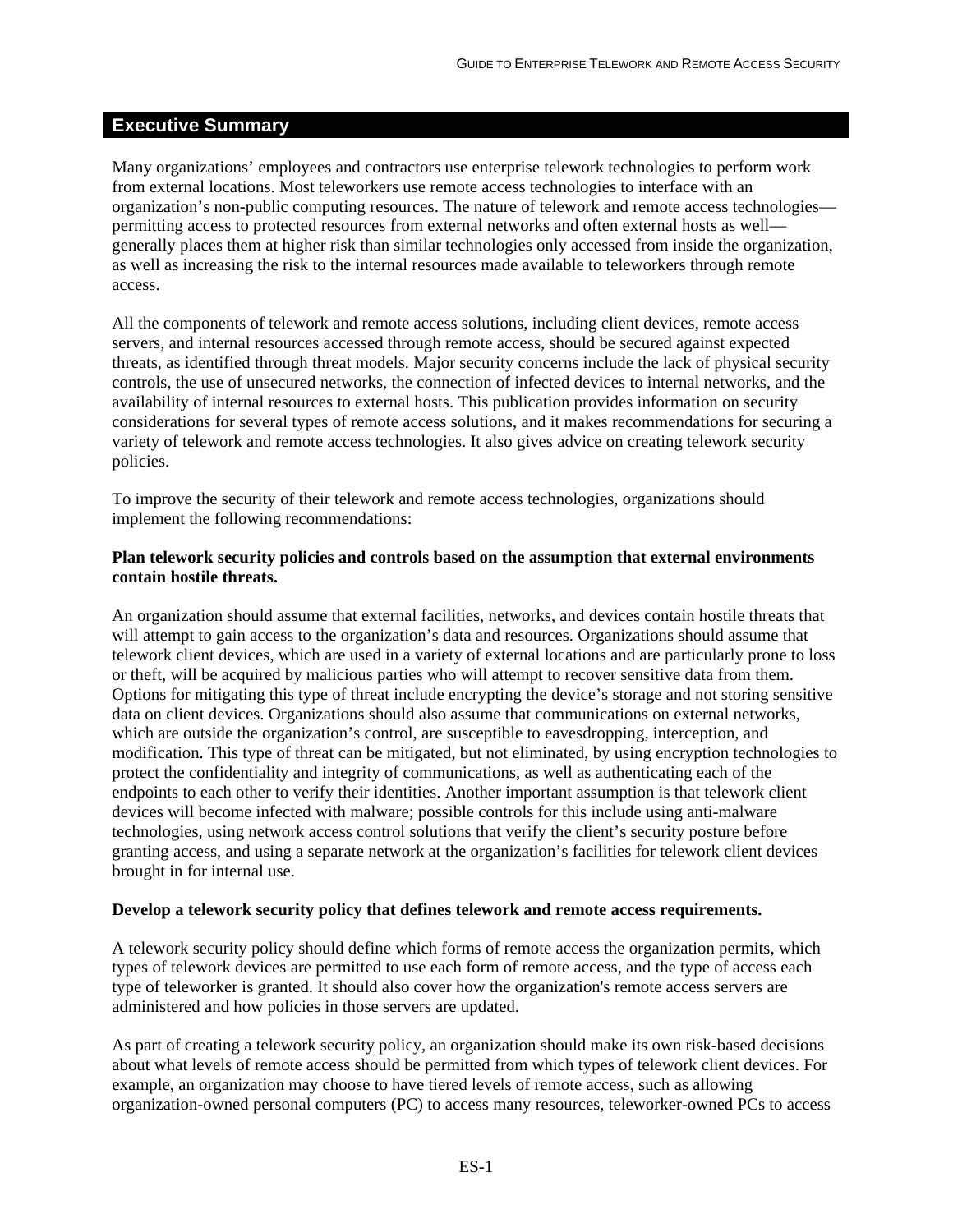a limited set of resources, and other PCs and types of devices (e.g., cell phones, personal digital assistants [PDA]) to access only one or two lower-risk resources, such as Web-based email. Having tiered levels of remote access allows an organization to limit the risk it incurs by permitting the most-controlled devices to have the most access and the least-controlled devices to have minimal access.

There are many factors that organizations should consider when setting policy regarding levels of remote access to grant; examples include the sensitivity of the telework, the level of confidence in the telework client device's security posture, the cost associated with telework devices, the locations from which telework is performed, and compliance with mandates and other policies. For telework situations that an organization determines are particularly high-risk, an organization may choose to specify additional security requirements. For example, high-risk telework might be permitted only from organization-issued and secured telework client devices that employ multi-factor authentication and storage encryption. Organizations may also choose to reduce risk by prohibiting telework and remote access involving particular types of information, such as highly sensitive personally identifiable information (PII).<sup>[1](#page-7-0)</sup>

#### **Ensure that remote access servers are secured effectively and are configured to enforce telework security policies.**

Remote access servers provide a way for external hosts to gain access to internal resources, so their security is particularly important. In addition to permitting unauthorized access to resources, a compromised server could be used to eavesdrop on remote access communications and manipulate them, as well as to provide a "jumping off" point for attacking other hosts within the organization. It is particularly important for organizations to ensure that remote access servers are kept fully patched and that they can only be managed from trusted hosts by authorized administrators. Organizations should also carefully consider the network placement of remote access servers; in most cases, a server should be placed at an organization's network perimeter so that it acts as a single point of entry to the network and enforces the telework security policy before any remote access traffic is permitted into the organization's internal networks.

#### **Secure telework client devices against common threats and maintain their security regularly.**

There are many threats to telework client devices, including malware and device loss or theft. Generally, telework client devices should include all the local security controls used in the organization's secure configuration baseline for its non-telework client devices.<sup>[2](#page-7-1)</sup> Examples are applying operating system and application updates promptly, disabling unneeded services, and using antimalware software and a personal firewall. However, because telework devices are generally at greater risk in external environments than in enterprise environments, additional security controls are recommended, such as encrypting sensitive data stored on the devices, and existing security controls may need to be adjusted. For example, if a personal firewall on a telework client device has a single policy for all environments, then it is likely to be too restrictive in some situations and not restrictive enough in others. Whenever possible, organizations should use personal firewalls capable of supporting multiple policies for their telework client devices and configure the firewalls properly for the enterprise environment and an external environment, at a minimum.

Organizations should ensure that all types of telework client devices are secured, including PCs, cell phones, and PDAs. For PCs, this includes physical security (for example, using cable locks to deter theft). For devices other than PCs, security capabilities and the appropriate security actions vary widely by

<span id="page-7-0"></span>l 1 More information on protecting PII is available from draft NIST Special Publication 800-122, *Guide to Protecting the Confidentiality of Personally Identifiable Information (PII)* [\(http://csrc.nist.gov/publications/PubsSPs.html](http://csrc.nist.gov/publications/PubsSPs.html)).

<span id="page-7-1"></span>The National Checklist Repository [\(http://checklists.nist.gov/\)](http://checklists.nist.gov/) is a source of security configuration baseline information.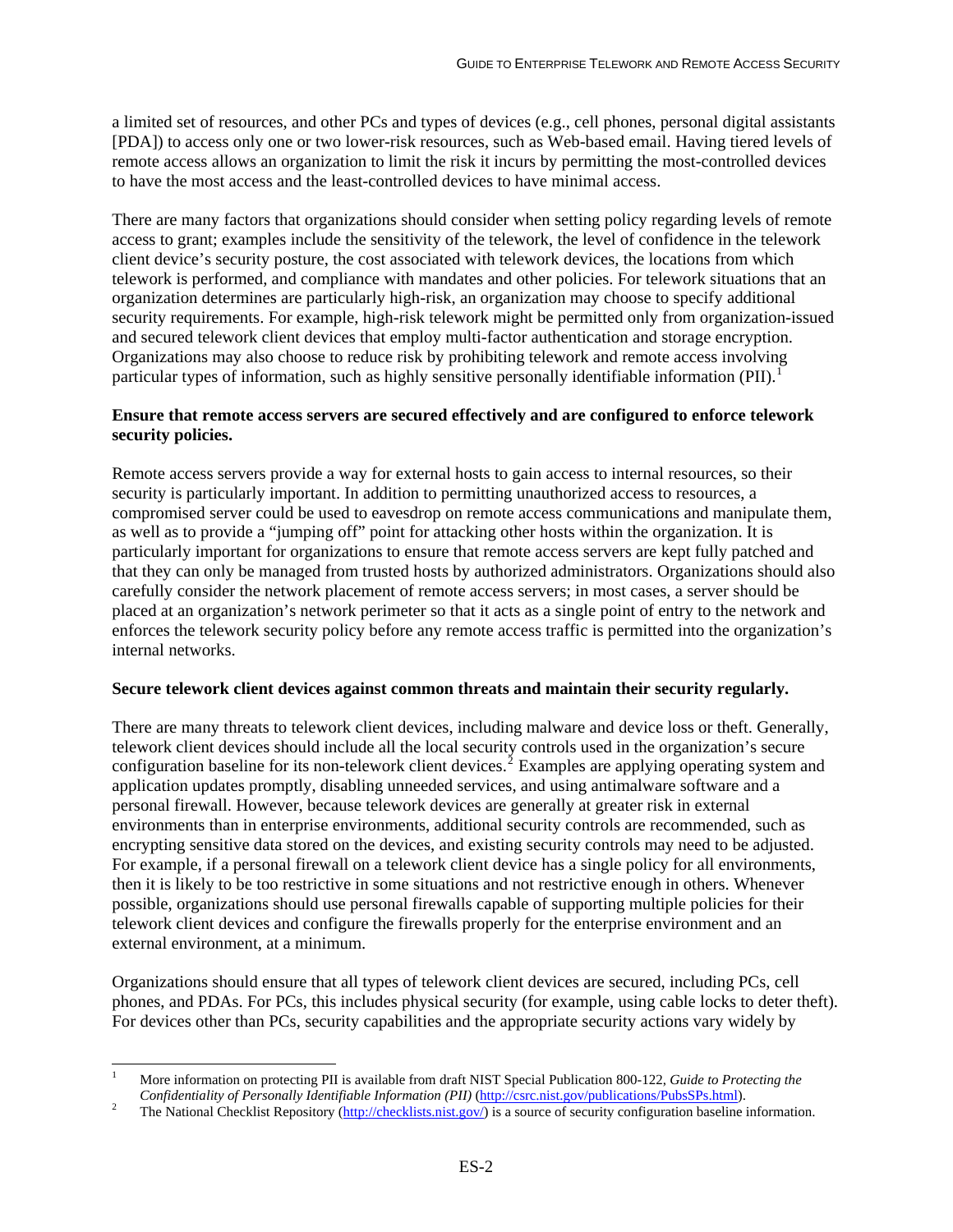device type and specific products, so organizations should provide guidance to device administrators and users who are responsible for securing telework consumer devices on how they should secure them.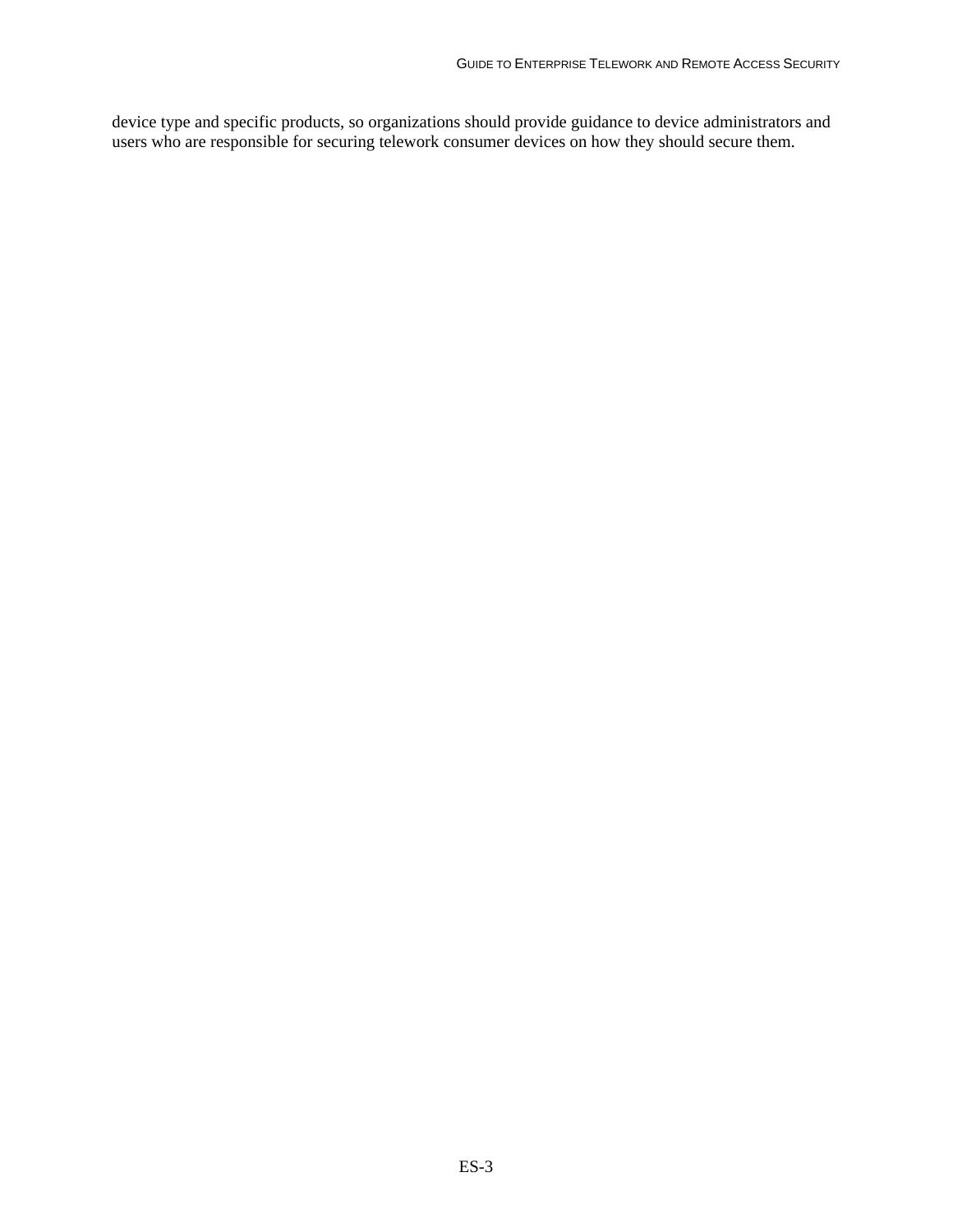#### <span id="page-9-0"></span>**1. Introduction**

#### **1.1 Authority**

The National Institute of Standards and Technology (NIST) developed this document in furtherance of its statutory responsibilities under the Federal Information Security Management Act (FISMA) of 2002, Public Law 107-347.

NIST is responsible for developing standards and guidelines, including minimum requirements, for providing adequate information security for all agency operations and assets; but such standards and guidelines shall not apply to national security systems. This guideline is consistent with the requirements of the Office of Management and Budget (OMB) Circular A-130, Section 8b(3), "Securing Agency Information Systems," as analyzed in A-130, Appendix IV: Analysis of Key Sections. Supplemental information is provided in A-130, Appendix III.

This guideline has been prepared for use by Federal agencies. It may be used by nongovernmental organizations on a voluntary basis and is not subject to copyright, though attribution is desired.

Nothing in this document should be taken to contradict standards and guidelines made mandatory and binding on Federal agencies by the Secretary of Commerce under statutory authority, nor should these guidelines be interpreted as altering or superseding the existing authorities of the Secretary of Commerce, Director of the OMB, or any other Federal official.

#### **1.2 Purpose and Scope**

The purpose of this document is to assist organizations in mitigating the risks associated with the enterprise technologies used for telework, including remote access servers, telework client devices, and remote access communications. The document emphasizes the importance of securing sensitive information stored on telework devices and transmitted through remote access across external networks. This document provides recommendations for creating telework-related policies and for selecting, implementing, and maintaining the necessary security controls for remote access servers and clients.

#### **1.3 Audience**

This document is primarily intended for security, system, and network engineers and administrators, as well as computer security program managers, who are responsible for the technical aspects of preparing, operating, and securing remote access solutions and telework client devices. Portions of the document are also intended for higher-level management, such as the individuals responsible for creating telework policies. The material in this document is technically oriented, and it is assumed that readers have at least a basic understanding of remote access, networking, network security, and system security.

#### **1.4 Document Structure**

The remainder of this document is organized into the following sections:

■ Section 2 provides an overview of enterprise telework and remote access security. It discusses general vulnerabilities and threats against telework and remote access solutions. It also describes the highlevel architectures of common remote access methods and the security characteristics of each architecture.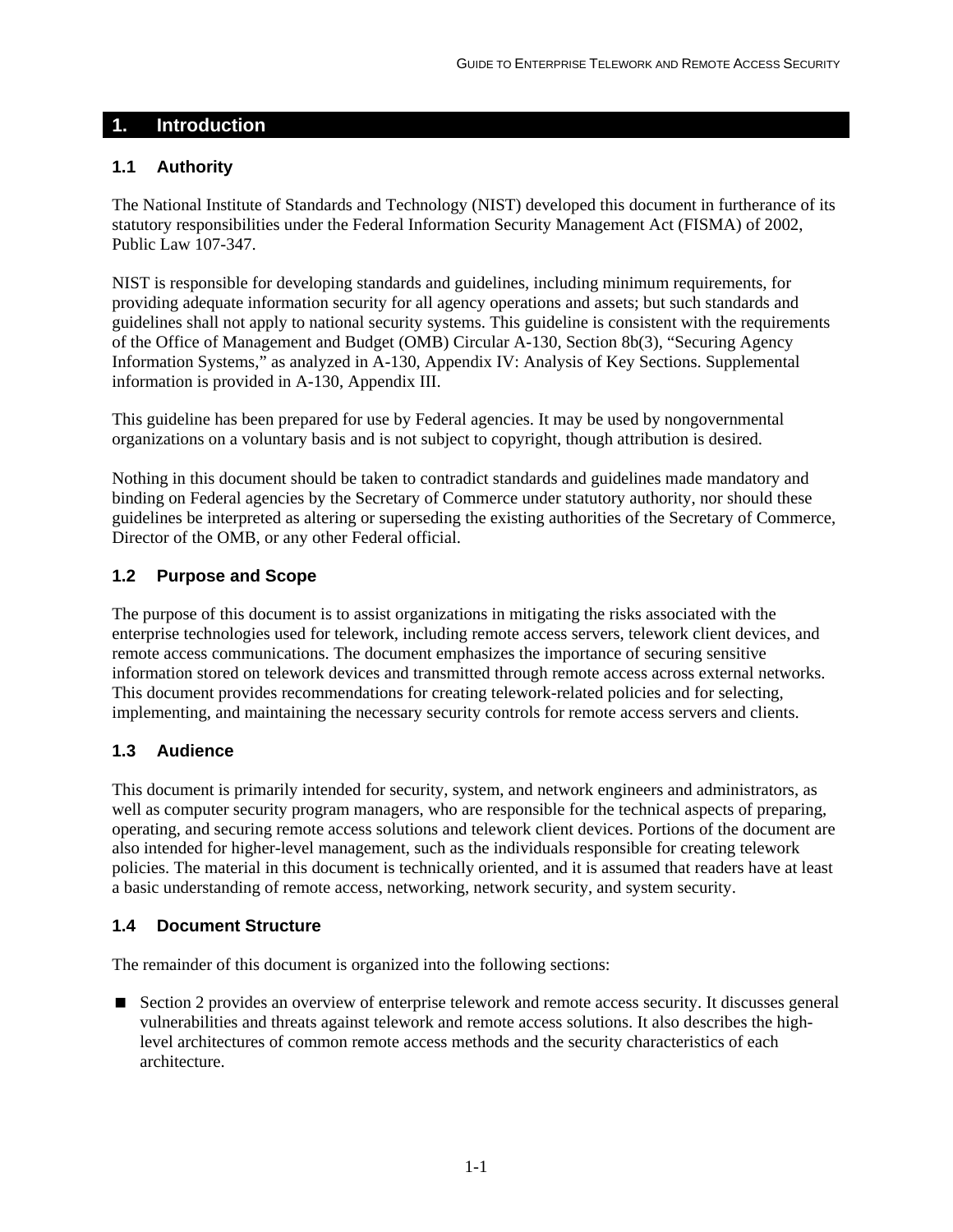- Section 3 presents recommendations for securing remote access solutions, including server security, server placement, and client software security. It also covers authentication, authorization, and access control for remote access solutions.
- Recommendations for securing telework client devices and protecting data on them are presented in Section 4.
- Section 5 discusses security throughout the telework and remote access life cycle. Examples of topics addressed in this section include telework security policy creation, design and implementation considerations, and operational processes that are particularly helpful for security.

The document also contains appendices with supporting material. Appendices A and B contain a glossary and an acronym list, respectively. Appendix C lists resources that may be useful for gaining a better understanding of telework and remote access security.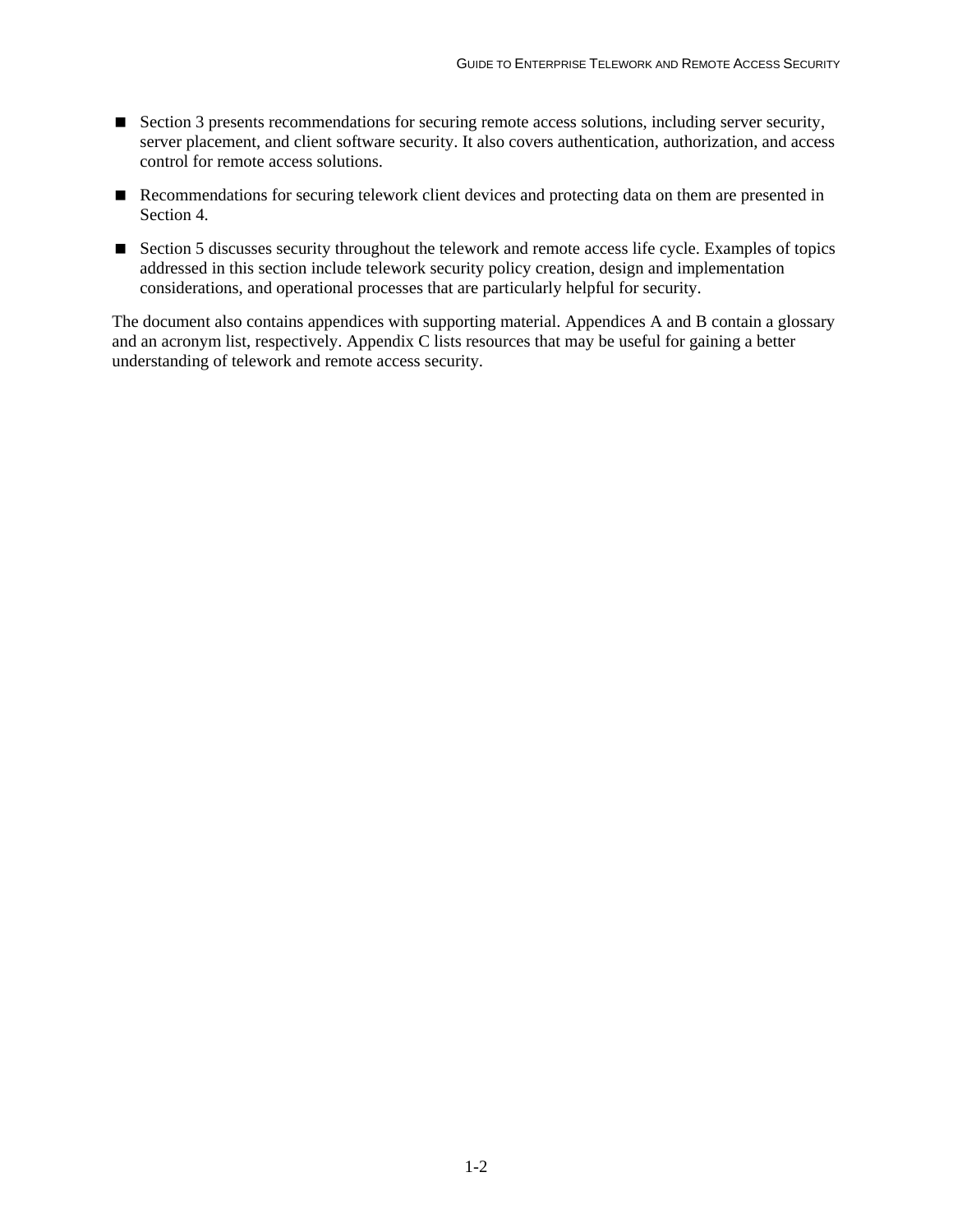#### <span id="page-11-0"></span>**2. Overview of Enterprise Telework and Remote Access Security**

Many people *telework* (also known as *telecommuting*), which is the ability for an organization's employees and contractors to perform work from locations other than the organization's facilities. Teleworkers use various client devices, such as desktop and laptop computers, cell phones, and personal digital assistants (PDA), to read and send email, access Web sites, review and edit documents, and perform many other tasks. Most teleworkers use *remote access*, which is the ability for an organization's users to access its non-public computing resources from external locations other than the organization's facilities.

This section of the publication provides an overview of security concerns for enterprise telework and remote access technologies. It explains the primary vulnerabilities and threats specific to telework and remote access security, and recommends mitigation strategies for those threats. It also discusses the most commonly used types of remote access methods, examines their major vulnerabilities, and recommends security controls to mitigate threats.

#### **2.1 Vulnerabilities, Threats, and Security Controls**

Telework and remote access solutions typically need to support several security objectives. These can be accomplished through a combination of security features built into the remote access solutions and additional security controls applied to the telework client devices and other components of the remote access solution. The most common security objectives for telework and remote access technologies are as follows:

- Confidentiality—ensure that remote access communications and stored user data cannot be read by unauthorized parties
- Integrity—detect any intentional or unintentional changes to remote access communications that occur in transit
- Availability—ensure that users can access resources through remote access whenever needed.

To achieve these objectives, all of the components of telework and remote access solutions, including client devices, remote access servers, and internal servers accessed through remote access, should be secured against a variety of threats. General security recommendations for any IT technology are provided in NIST Special Publication (SP) 800-53, *Recommended Security Controls for Federal Information Systems*. [3](#page-11-1) Specific recommendations for securing telework and remote access technologies are presented in this publication and are intended to supplement the controls specified in SP 800-53.

Telework and remote access technologies often need additional protection because their nature generally places them at higher exposure to external threats than technologies only accessed from inside the organization. Before designing and deploying telework and remote access solutions, organizations should develop system threat models for the remote access servers and the resources that are accessed through remote access. Threat modeling involves identifying resources of interest and the feasible threats, vulnerabilities, and security controls related to these resources, then quantifying the likelihood of successful attacks and their impacts, and finally analyzing this information to determine where security controls need to be improved or added. Threat modeling helps organizations to identify security requirements and to design the remote access solution to incorporate the controls needed to meet the

<span id="page-11-1"></span>l 3 These recommendations are linked to three security categories—low, moderate, and high—based on the potential impact of a security breach involving a particular system, as defined in Federal Information Processing Standard (FIPS) 199, *Standards for Security Categorization of Federal Information and Information Systems*.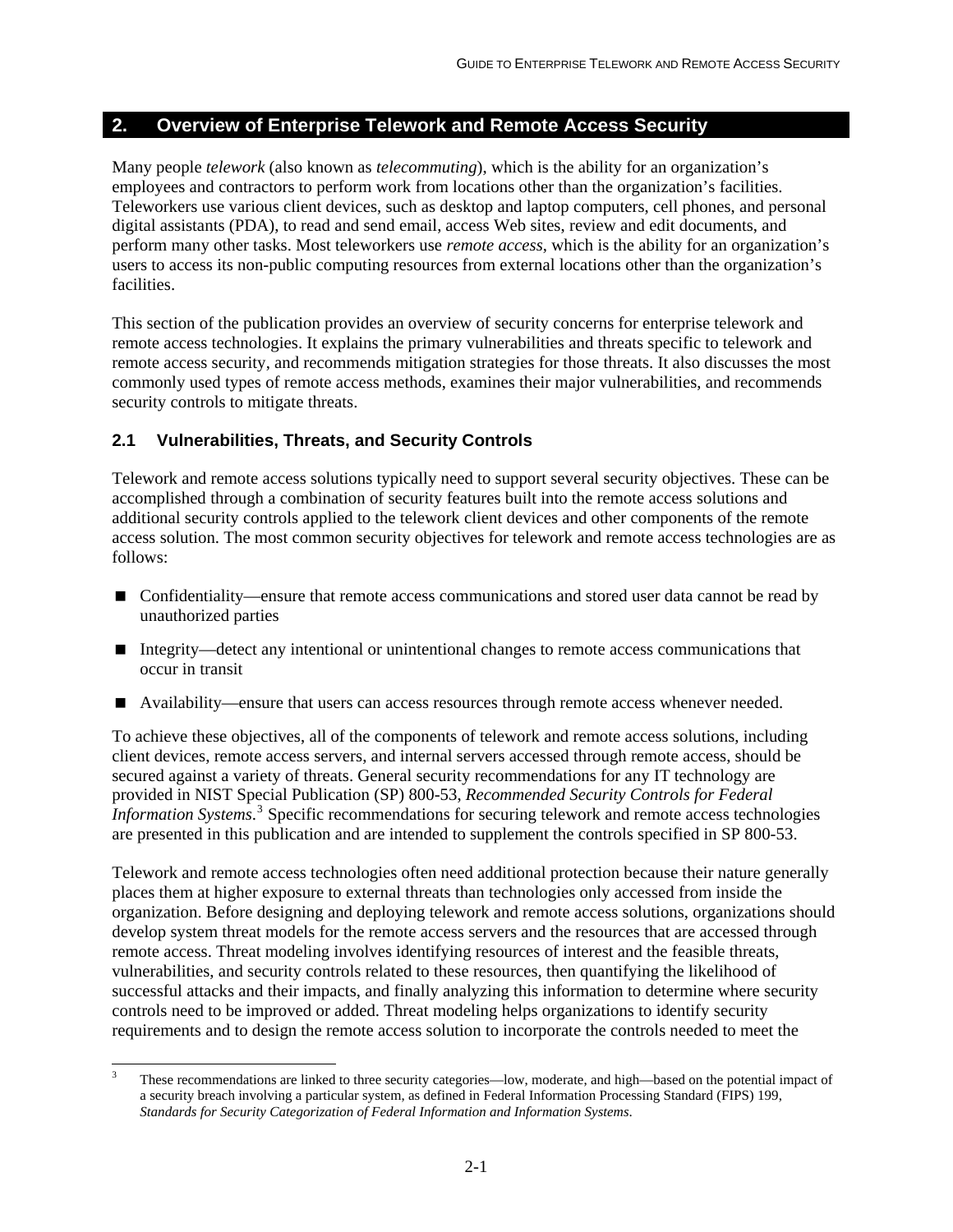security requirements. Major security concerns for these technologies that would be included in most telework threat models are as follows:

- **Lack of Physical Security Controls.** Telework client devices are used in a variety of locations outside the organization's control, such as employees' homes, coffee shops, hotels, and conferences. The mobile nature of these devices makes them likely to be lost or stolen, which places the data on the devices at increased risk of compromise. When planning telework security policies and controls, organizations should assume that client devices will be acquired by malicious parties who will attempt to recover sensitive data from the devices. The primary mitigation strategies are either to encrypt the client device's storage so that sensitive data cannot be recovered from it by unauthorized parties, or to not store sensitive data on client devices. Even if a client device is always in the possession of its owner, there are other physical security risks, such as an attacker looking over a teleworker's shoulder at a coffee shop and viewing sensitive data on the client device's screen.
- **Unsecured Networks.** Because nearly all remote access occurs over the Internet, organizations normally have no control over the security of the external networks used by telework clients. Communications systems used for remote access include telephone and Digital Subscriber Line (DSL) modems, broadband networks such as cable, and wireless mechanisms such as IEEE 802.11, WiMAX, and cellular networks.<sup>[4](#page-12-0)</sup> These communications systems are susceptible to eavesdropping, which places sensitive information transmitted during remote access at risk of compromise. Man-inthe-middle (MITM) attacks may also be performed to intercept and modify communications. Organizations should plan their remote access security on the assumption that the networks between the telework client device and the organization, including teleworkers' home networks, cannot be trusted. Risk from use of unsecured networks can be mitigated, but not eliminated, by using encryption technologies to protect the confidentiality and integrity of communications, as well as using mutual authentication mechanisms to verify the identities of both endpoints.
- Infected Devices on Internal Networks. Telework client devices, particularly laptops, are often used on external networks and then brought into the organization and attached directly to the organization's internal networks. Also, an attacker with physical access to a client device may install malware on the device to gather data from it and from networks and systems that it connects to. If a client device is infected with malware, this malware may spread throughout the organization once the client device is connected to the internal network. Organizations should assume that client devices will become infected and plan their security controls accordingly. In addition to using appropriate anti-malware technologies from the organization's secure configuration baseline, such as antimalware software on client devices, organizations should consider the use of network access control (NAC) solutions that verify the security posture of a client device before allowing it to use an internal network. Organizations should also consider using a separate network for telework client devices, instead of permitting them to directly connect to the internal network.
- External Access to Internal Resources. Remote access provides external hosts with access to internal resources, such as servers. If these internal resources were not previously accessible from external networks, making them available via remote access will expose them to new threats, particularly from untrusted client devices and networks, and significantly increase the likelihood that they will be compromised. Each form of remote access that can be used to access an internal resource increases the risk of that resource being compromised. Organizations should carefully consider the balance between the benefits of providing remote access to additional resources and the potential

l

<span id="page-12-0"></span><sup>4</sup> Because of this assumption of lack of security of the network connection, this publication does not address leased lines, dialup and DSL modems, or other communications mechanisms that can be secured at the data link layer. If an organization uses a data link mechanism that adds security, the type of security described in this document would be on top of that data link security, but would not interact with it.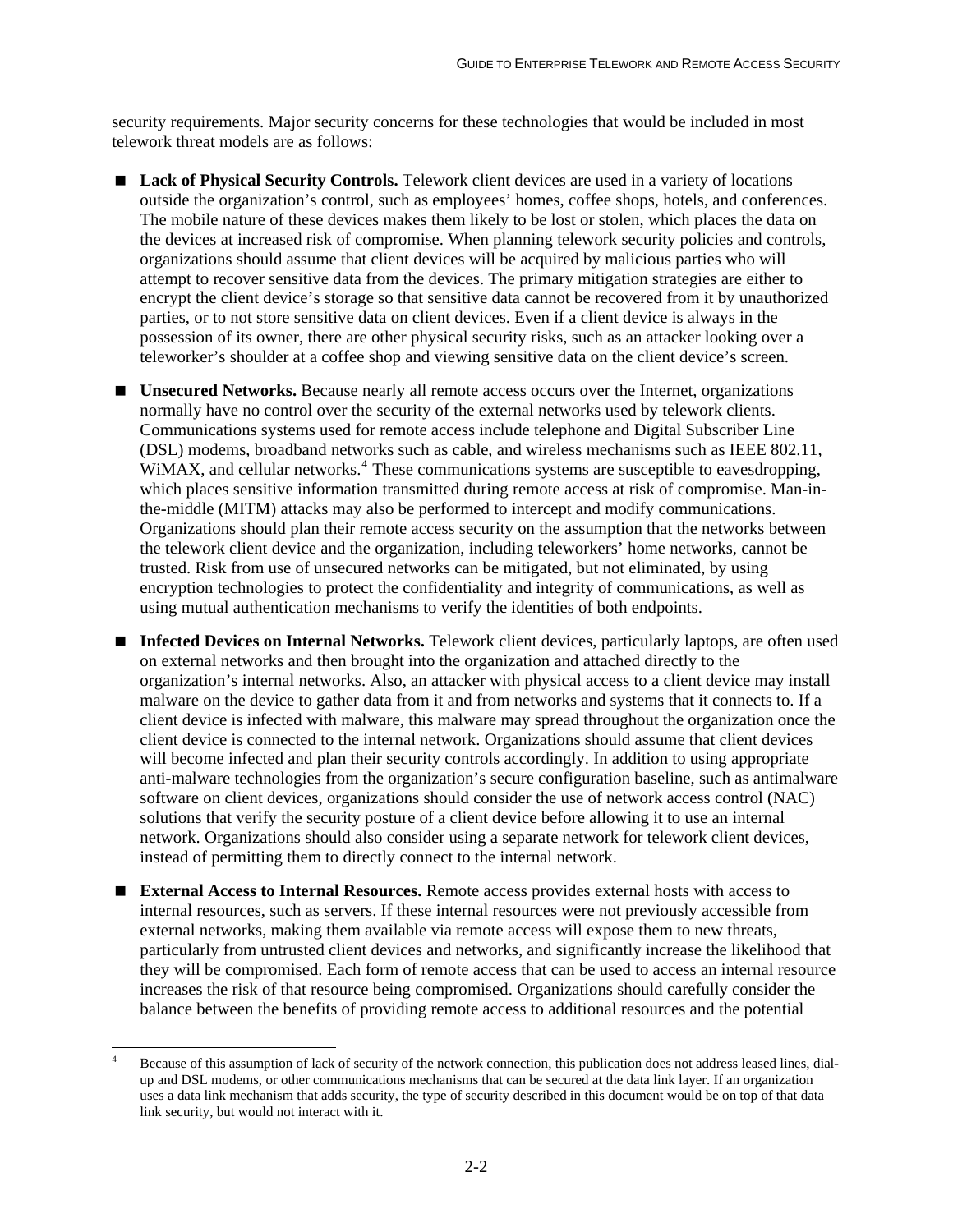<span id="page-13-0"></span>impact of a compromise of those resources. Organizations should ensure that any internal resources they choose to make available through remote access are hardened appropriately against external threats<sup>[5](#page-13-1)</sup> and that access to the resources is limited to the minimum necessary through firewalling and other access control mechanisms.

The rest of this section describes remote access technologies and discusses security considerations for each, focusing on the elements described above.

#### **2.2 Remote Access Methods**

Organizations have many options for providing remote access to their computing resources. For the purposes of this publication, the remote access methods most commonly used for teleworkers have been divided into four categories based on their high-level architectures: tunneling, portals, remote desktop access, and direct application access. The remote access methods in all four categories have some features in common:

- They are all dependent on the physical security of the client devices.
- They can use multiple types of server and user authentication mechanisms. This flexibility allows some remote access methods to work with an organization's existing authentication mechanisms, such as passwords or certificates. Some remote access methods have standardized authentication mechanisms, while others use implementation-specific mechanisms.
- **They can use cryptography to protect the data flowing between the telework client device and the** organization from being viewed by others. This cryptographic protection is inherent in VPNs and cryptographic tunneling in general, and it is an option in most remote desktop access and direct application access systems.
- They can allow teleworkers to store data on their client devices. For example, most tunnel, portal, and remote desktop access systems offer features for copying files from computers inside the organization to the teleworker's client device. This allows the teleworker to work with the data locally, such as in a locally installed word processor. Some applications that can be reached through direct application access also allow transmitting files to the teleworker. Data may also be stored on client devices inadvertently, such as through operating system page files or Web browser caches. It is important that all data sent to the teleworker through remote access be covered by the organization's data distribution and data retention policies.

Sections 3 and 4 provide more details on remote access authentication, communications encryption, and client data security.

Additional information on the four categories of remote access methods is provided below. When planning a remote access solution, organizations should carefully consider the security implications of the remote access methods in each category, in addition to how well each method may meet operational requirements. The figures in this section show some of the operational and security properties of the four categories of remote access methods. In the figures, the flared pipe is the cryptographically-protected communications that originate with the teleworker's device. The arrow and the application software labels indicate the flow of communications between the application client and server software. The dotted vertical line shows the perimeter of the organization's network; everything to the left of the dotted line represents the Internet, while to the right of the dotted line is the internal network.

<span id="page-13-1"></span>l 5 Sources of hardening information include the National Checklist Repository (<http://checklists.nist.gov/>) and NIST SP 800-123, *Guide to General Server Security* (<http://csrc.nist.gov/publications/PubsSPs.html>).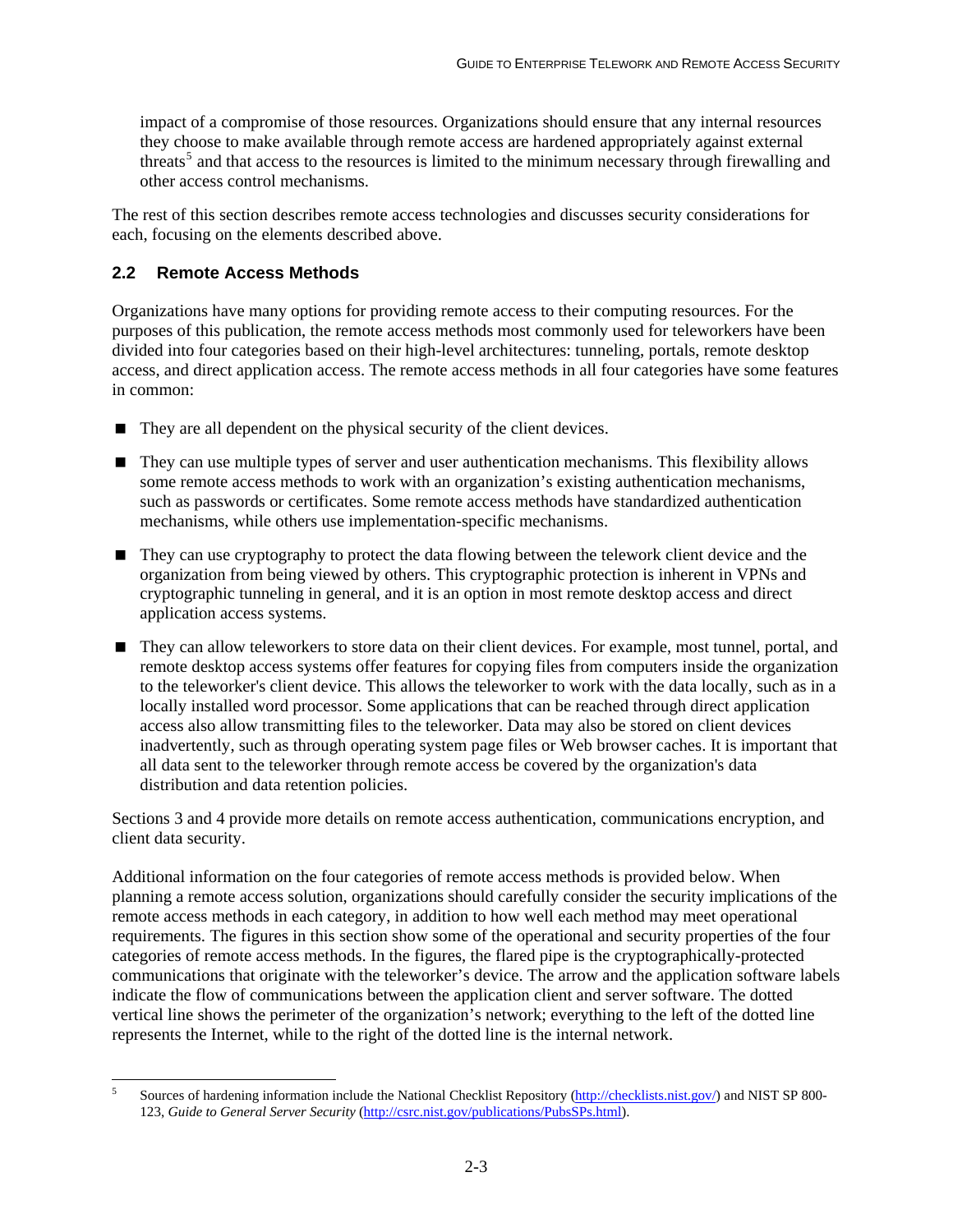#### <span id="page-14-0"></span>**2.2.1 Tunneling**

Many remote access methods offer a secure communications tunnel through which information can be transmitted between networks, including public networks such as the Internet. Tunnels are typically established through *virtual private network* (VPN) technologies. Once a VPN tunnel has been established between a teleworker's client device and the organization's VPN gateway, the teleworker can access many of the organization's computing resources through the tunnel. To use a VPN, users must either have the appropriate VPN software on their client devices or be on a network that has a VPN gateway system on it. In Figure 2-1, a VPN client is installed on each of the client devices, and there is a single VPN gateway that runs the VPN server software. The pipe represents a secure remote access connection (tunnel) between a client device and the VPN gateway. Through this tunnel, application client software (e.g., email client, word processor, web browser, database client) installed on the client device communicates with application server software residing on servers within the organization.<sup>[6](#page-14-1)</sup> The VPN gateway can take care of user authentication, access control (at the host, service, and application levels), and other security functions for teleworkers.



**Figure 2-1. Tunneling Architecture** 

Tunnels use cryptography to protect the confidentiality and integrity of the transmitted information between the client device and the VPN gateway. Tunnels can also authenticate users, provide access control (such as restricting which protocols may be transmitted or which internal hosts may be reached through remote access), and perform other security functions. However, although remote access methods based on tunneling protect the communications between the client device and the VPN gateway, they do not provide any protection for the communications between the VPN gateway and internal resources. Also, in tunneling solutions, the application client software and data at rest resides on the client device, so they are not protected by the tunneling solution and should be protected by other means.

The types of VPNs most commonly used for teleworkers are Internet Protocol Security (IPsec) and Secure Sockets Layer (SSL) tunnels.<sup>[7](#page-14-2)</sup> Tunneling may also be achieved by using Secure Shell (SSH), although this is less commonly used and is often considered more difficult to configure and maintain than IPsec or SSL tunnel VPNs. All three forms of tunneling mentioned in this section can protect many

<span id="page-14-1"></span>l 6 This architecture, with the VPN gateway and the application servers being on separate hosts, is the most commonly used tunneling solution for remote access. However, the VPN gateway and the application servers could be on a single host. 7

<span id="page-14-2"></span>Another, more commonly used form of SSL VPNs uses a portal architecture. Section 2.2.2 discusses SSL portal VPNs. An SSL tunnel VPN generally uses a plug-in installed within a Web browser that supports tunneling within an SSL connection.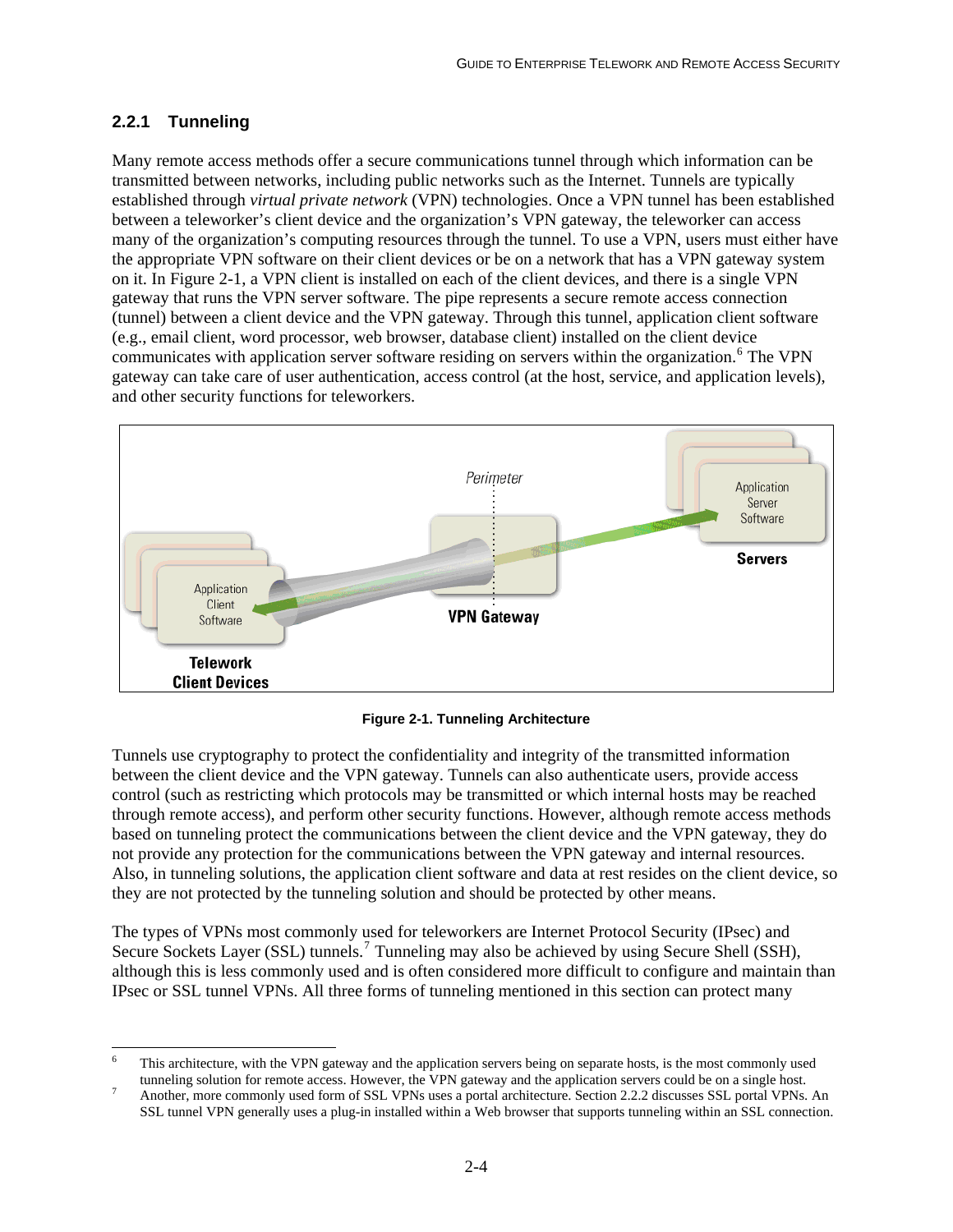<span id="page-15-0"></span>protocols at once. More information on IPsec VPNs and SSL tunnel VPNs are available from NIST SP 800-77, *Guide to IPsec VPNs* and NIST SP 800-113, *Guide to SSL VPNs*, respectively.[8](#page-15-1)

Many communication encryption protocols can be expanded into tunneling protocols in the same way that SSL is used for SSL VPNs. For example, some systems use the SSH protocol to create tunnels, although the method for doing so is not yet standardized. In general, standardized tunneling protocols can be configured to have the same cryptographic strength and to use the same (or functionally similar) mechanism for authenticating the two parties to each other. Different tunneling systems can tunnel various protocols; for example, IPsec has standardized extensions that allow it to tunnel Layer 2 protocols such as the Point-to-Point Protocol (PPP) and Multiprotocol Label Switching (MPLS). In general, almost any communication encryption protocol can be made to tunnel almost any layer.

The VPN gateway can control access to the parts of the network and the types of access that the teleworker gets after authentication. For example, a VPN might allow a user to only have access to one subnet, or to only run particular applications on certain servers on the protected network. In this way, even though the cryptographic tunnel ends at the VPN gateway, the gateway can add additional routing to the teleworker's traffic to only allow access to some parts of the internal network.

VPNs are usually established and managed by VPN gateway devices owned and managed by the organization being protected. In some cases, organizations outsource their VPNs to trusted third parties. Such a third party might simply manage the VPN gateway that is owned by the organization, but other third parties offer services where they own and control the VPN gateway. In the latter case, the organization should evaluate the security of the proposed solution and ensure it will support the organization's security policy.

#### **2.2.2 Application Portals**

Another category of remote access solutions involves portals. A *portal* is a server that offers access to one or more applications through a single centralized interface. A teleworker uses a portal client on a telework client device to access the portal. Most portals are web-based—for them, the portal client is a regular web browser. Figure 2-2 shows the basic portal solution architecture. The application client software is installed on the portal server, and it communicates with application server software on servers within the organization. The portal server communicates securely with the portal client as needed; the exact nature of this depends on the type of portal solution in use, as discussed below.



**Figure 2-2. Portal Architecture** 

<span id="page-15-1"></span>l 8 These NIST SPs, as well as all others in the 800-series, are available at<http://csrc.nist.gov/publications/PubsSPs.html>.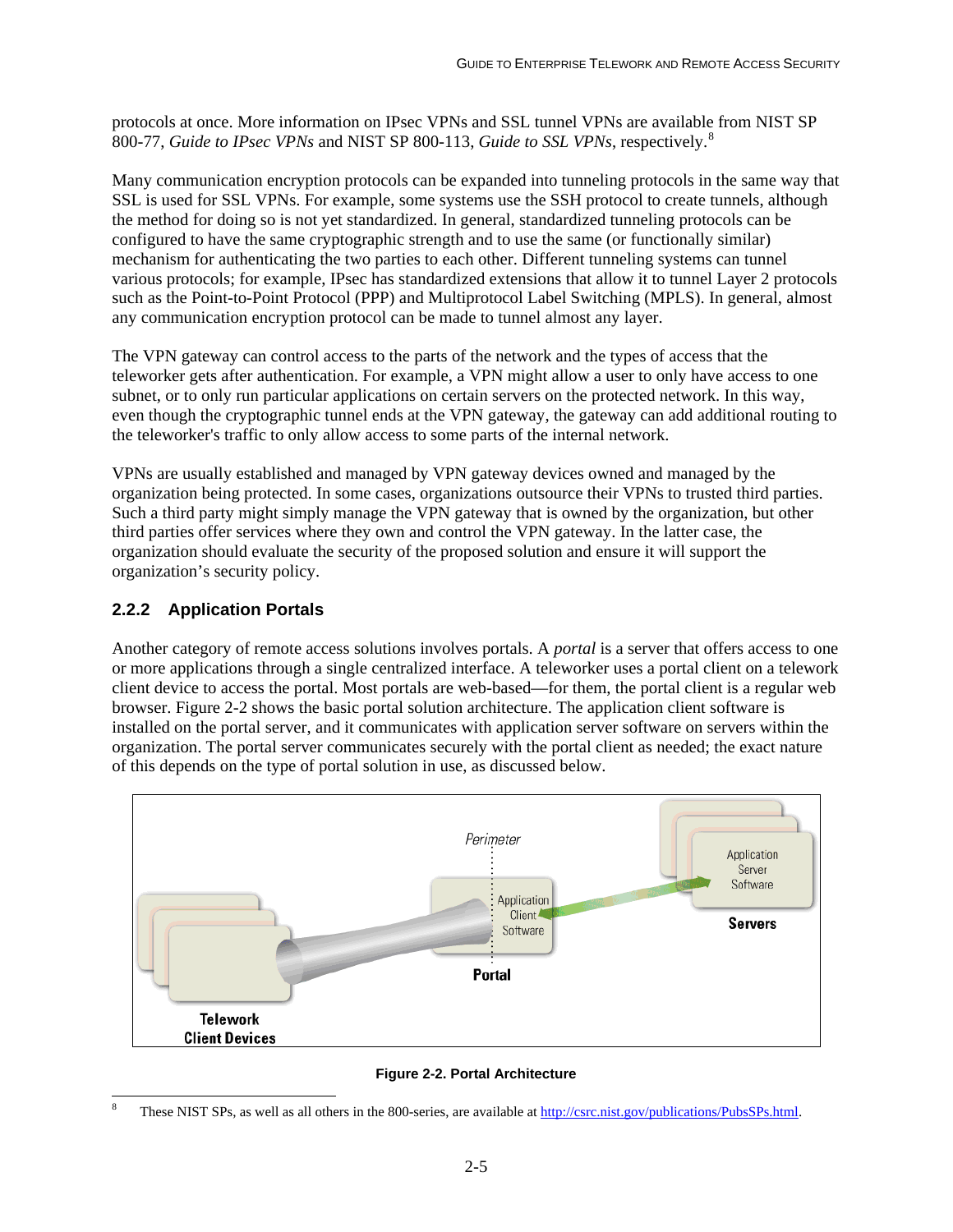<span id="page-16-0"></span>In terms of security, portals have most of the same characteristics as tunnels: portals protect information between client devices and the portal, and they can provide authentication, access control, and other security services. However, there is an important difference between tunnels and portals—the location of the application client software and associated data. In a tunnel, the software and data are on the client device; in a portal, they are on the portal server. A portal server transfers data to the client device as rendered desktop screen images or web pages, but data is typically stored on the client device much more temporarily than data for a tunneled solution is. (However, portals can be configured to allow clients to download content from the portal and store it on the client device or other locations outside the secure remote access environment.) Having the application client software centralized gives an organization more control over how the software and data is secured as opposed to more distributed remote access solutions. Portals limit the access a teleworker has to particular application clients running on the portal itself. Those applications further limit the access the teleworker has to the servers inside the network.

There are a few types of portal solutions commonly used for remote access. A *web-based portal* provides a user with access to multiple web-based applications from a single portal web site. An SSL portal VPN is a common form of web-based portal. Another type of portal solution is *terminal server access*, which gives each teleworker access to a separate standardized virtual desktop. The terminal server simulates the look and feel of a desktop operating system and provides access to applications. Terminal server access requires the teleworker either to install a special terminal server client application on the client device or to use a Web-based interface, often with a browser plug-in or other additional software provided by the organization. Another similar remote access method, called *virtual desktop access*, involves the user connecting to a system that contains virtual images of standardized, non-simulated operating systems and desktops. When the teleworker is finished with a remote access session, the virtual image is discarded so that the next user will have a clean virtual desktop.

The mechanism for providing an interface to the teleworker varies among portals. For example, terminal server access and virtual desktop access present a standardized virtual desktop to the teleworker, while SSL portal VPNs present each application through a web page. The nature of this interface is important because it relates to the storage, temporary or permanent, of data. For many portals, the user interface is virtual, and after the user session is over, that instance of the interface is essentially destroyed and a clean version used for the next session. Some portals, such as SSL portal VPNs, can be configured to establish a secure virtual machine on the client device, restrict all remote access data to reside within that virtual machine, and then securely destroy the virtual machine instance and all the data that existed within it when the session ends. This helps to ensure that sensitive information does not inadvertently become stored on a telework client device, where it could possibly be recovered by a future compromise.

#### **2.2.3 Remote Desktop Access**

A *remote desktop access* solution gives a teleworker the ability to remotely control a particular desktop computer at the organization, most often the user's own computer at the organization's office, from a telework client device. The teleworker has keyboard and mouse control over the remote computer and sees that computer's screen on the local telework client device's screen. Remote desktop access allows the user to access all of the applications, data, and other resources that are normally available from their computer in the office. Figure 2-3 shows the basic remote desktop access architecture. A remote desktop access client program or web browser plug-in is installed on each telework client device, and it connects directly with the teleworker's corresponding internal workstation on the organization's internal network.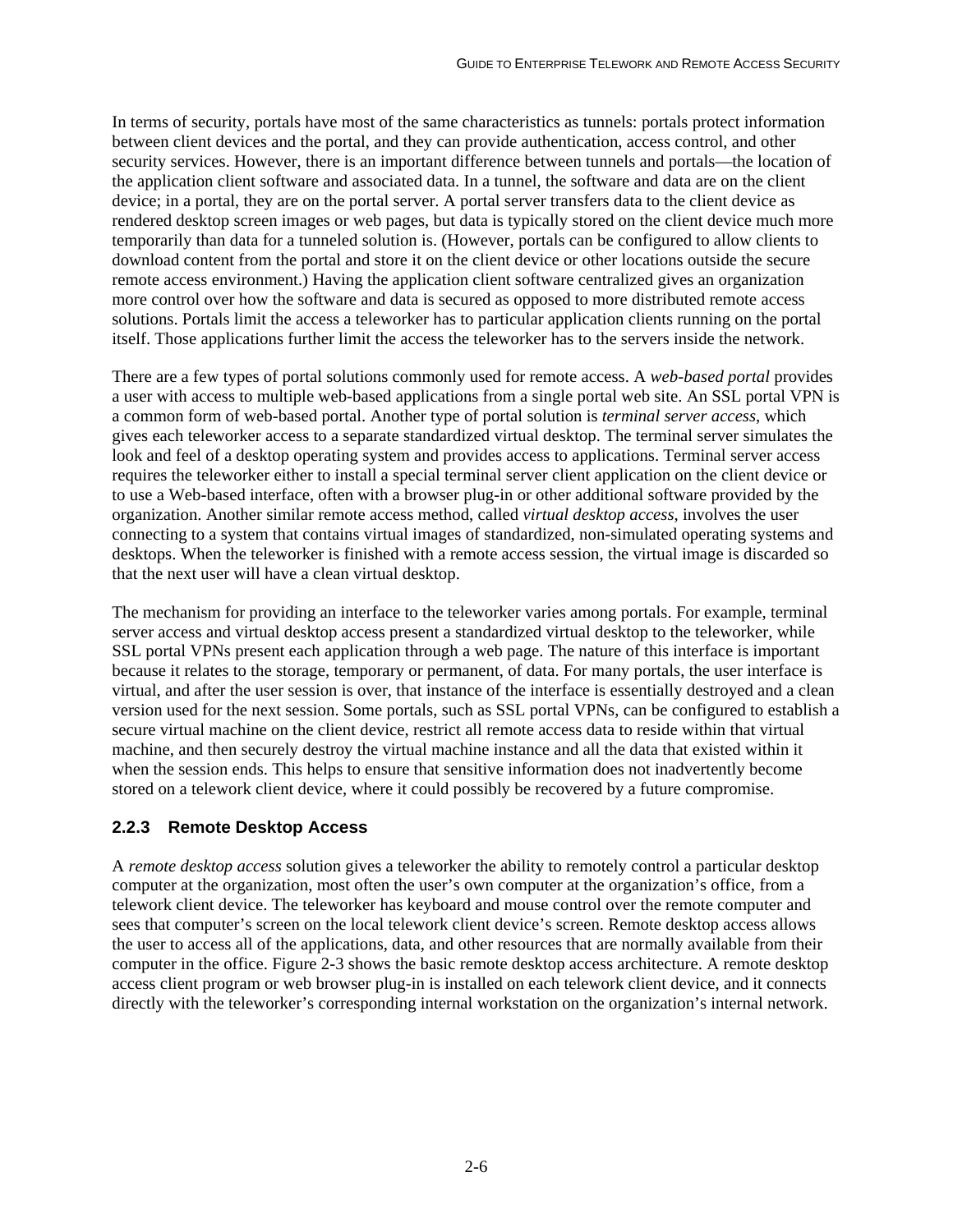<span id="page-17-0"></span>

**Figure 2-3. Remote Desktop Access Architecture** 

There are two major styles of remote desktop access: direct between the telework client and the internal workstation, and indirect through a trusted intermediate system. However, direct access is often not possible because it is prevented by many firewalls. For example, if the internal workstation is behind a firewall performing network address translation (NAT), the telework client device cannot initiate contact with the internal workstation unless either the NAT allows such contact<sup>[9](#page-17-1)</sup> or the internal workstation initiates communications with the external telework client device (e.g., periodically checking with the client device to see if it wants to connect).

Indirect remote desktop access is performed through an intermediate server. This server is sometimes part of the organization's firewall, but is more often run by a trusted commercial or free third-party service outside the organization's network perimeter. Usually there are separate connections between the telework client device and the service provider, and between the service provider and the internal workstation, with the intermediate server handling the unencrypted communications between the separate connections. The security of this intermediate server is very important, because it is responsible for properly authenticating teleworkers and preventing unencrypted traffic from being accessed by unauthorized parties. Also, if the organization's security policy requires particular kinds of authentication (such as the two-factor authentication required by federal agencies), the intermediate server should support this authentication in both directions. Before implementing an indirect remote desktop access solution, an organization should evaluate the security provided by the service provider, especially possible threats involving the intermediate server and the potential impact of those threats. The organization can then identify compensating controls to mitigate the threats, such as applying a second level of communications encryption at the application layer, and determine under what circumstances the intermediate system may be used, such as for low-risk activities.

The remote desktop access software protects the confidentiality and integrity of the remote access communications and also authenticates the user to ensure that no one else connects to the internal workstation. However, because this involves end-to-end encryption of the communications across the organization's perimeter, the contents of the communication are hidden from the network security controls at the perimeter, such as firewalls and intrusion detection systems. For many organizations, the increased risk caused by this is not worth the benefits, and direct connections from external client devices to internal workstations are prohibited.

<span id="page-17-1"></span><sup>1</sup> 9 This can be accomplished using a "pinhole" scheme that requires particular ports to be allocated to each workstation.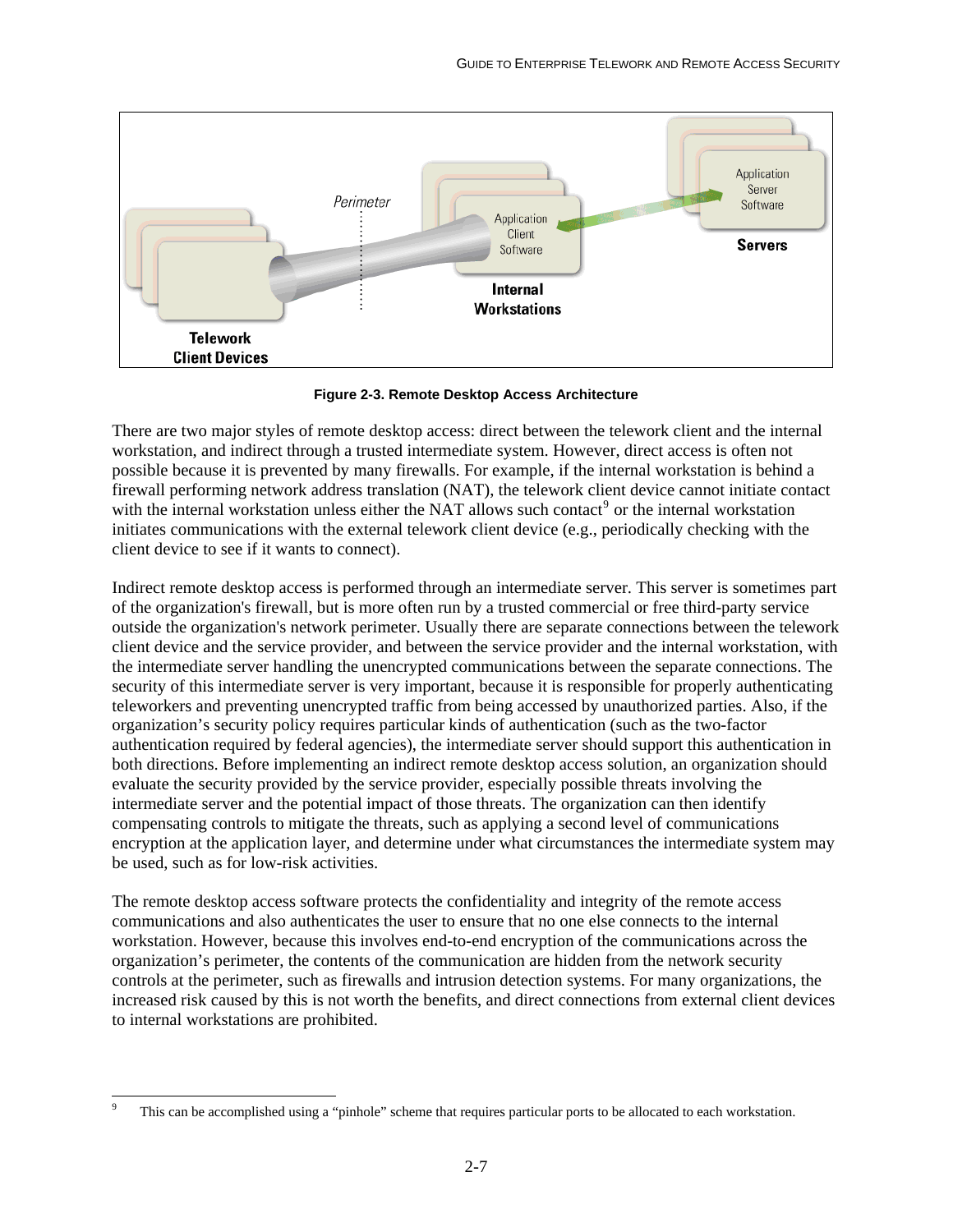<span id="page-18-0"></span>Another serious security issue with remote desktop access software is that it is decentralized; instead of the organization having to secure a single VPN gateway server or portal server, the organization instead has to secure each internal workstation that may be accessed through remote desktop access. Because these internal workstations can be accessed from the Internet, either directly or indirectly, they generally need to be secured nearly as rigorously as full-fledged remote access servers, yet such workstations were usually not designed with that degree of security in mind. Applying compensating controls for each workstation to raise its security to an acceptable level often involves a significant amount of time and resources, as well as acquisition of additional security controls. Also, authentication solutions such as two-factor authentication capabilities may need to be deployed to each internal workstation using remote desktop access.

Generally, remote desktop access solutions should only be used for exceptional cases after a careful analysis of the security risks. The other types of remote access solutions described in this section offer superior security capabilities.

#### **2.2.4 Direct Application Access**

Remote access can be accomplished without using remote access software. A teleworker can access an individual application directly, with the application providing its own security (communications encryption, user authentication, etc.) Figure 2-4 shows the high-level architecture for direct application access. The application client software installed on the telework client device initiates a connection with a server, which is typically located at the organization's perimeter (e.g., in a demilitarized zone [DMZ]).



**Figure 2-4. Direct Application Access Architecture** 

One of the most common examples of direct application access is web-based access to email, also known as webmail. The teleworker runs a web browser and connects to a web server that provides email access. The web server runs HTTP over SSL (HTTPS) to protect the communications, and the webmail application on the server authenticates the teleworker before granting access to the teleworker's email. For cases such as webmail that use a ubiquitous application client (e.g., a web browser), direct application access provides a highly flexible remote access solution that can be used from nearly any client device.

For the same reasons discussed in Section 2.2.3, the direct application access architecture is generally only acceptable if the servers being accessed by the teleworkers are located on the organization's network perimeter, and not internal networks. Servers on the perimeter are directly accessible from the Internet, so they should be well-secured to reduce the likelihood of compromise. Many organizations choose to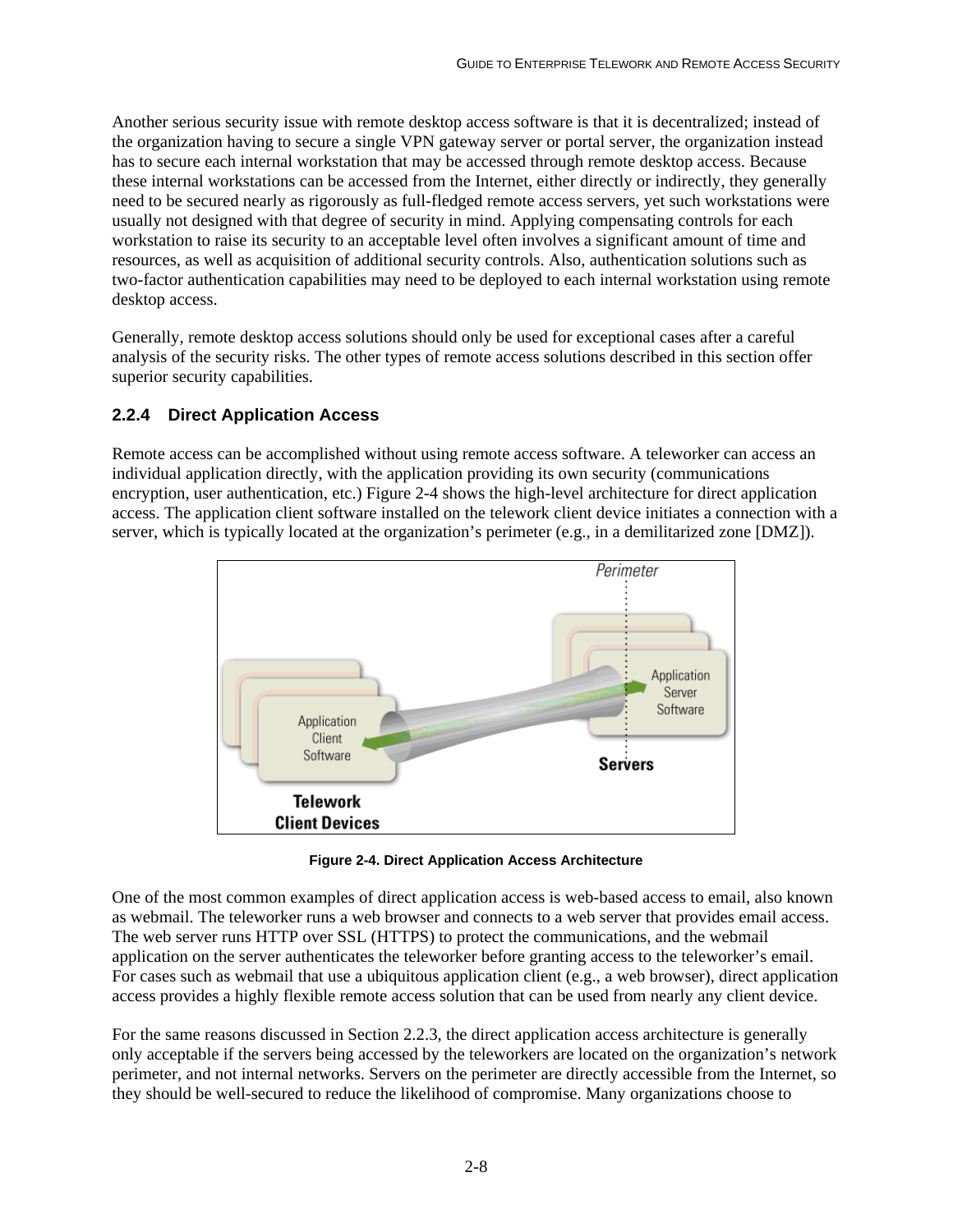<span id="page-19-0"></span>provide direct application access to only a few lower-risk applications that are widely used, such as email, and use tunnel or portal methods to provide access to other applications, particularly those that would be at too much risk if they were directly accessible from the Internet.

#### **2.3 Summary of Key Recommendations**

The following list presents some of the key recommendations from this section of the document.

- $\blacksquare$  To support confidentiality, integrity, and availability, all of the components of telework and remote access solutions, including client devices, remote access servers, and internal servers accessed through remote access, should be secured against a variety of threats. (Section 2.1)
- Before designing and deploying telework and remote access solutions, organizations should develop system threat models for the remote access servers and the resources that are accessed through remote access. (Section 2.1)
- When planning telework security policies and controls, organizations should assume that client devices will be acquired by malicious parties who will attempt to recover sensitive data from the devices. (Section 2.1)
- **Organizations should plan their remote access security on the assumption that the networks between** the telework client device and the organization, including teleworkers' home networks, cannot be trusted. (Section 2.1)
- **Organizations should assume that client devices will become infected with malware and plan their** security controls accordingly. (Section 2.1)
- **Organizations should carefully consider the balance between the benefits of providing remote access** to additional resources and the potential impact of a compromise of those resources. Organizations should ensure that any internal resources they choose to make available through remote access are hardened appropriately against external threats and that access to the resources is limited to the minimum necessary through firewalling and other access control mechanisms. (Section 2.1)
- When planning a remote access solution, organizations should carefully consider the security implications of the remote access methods in each of the four categories described in Section 2.2, in addition to how well each method may meet operational requirements. (Section 2.2)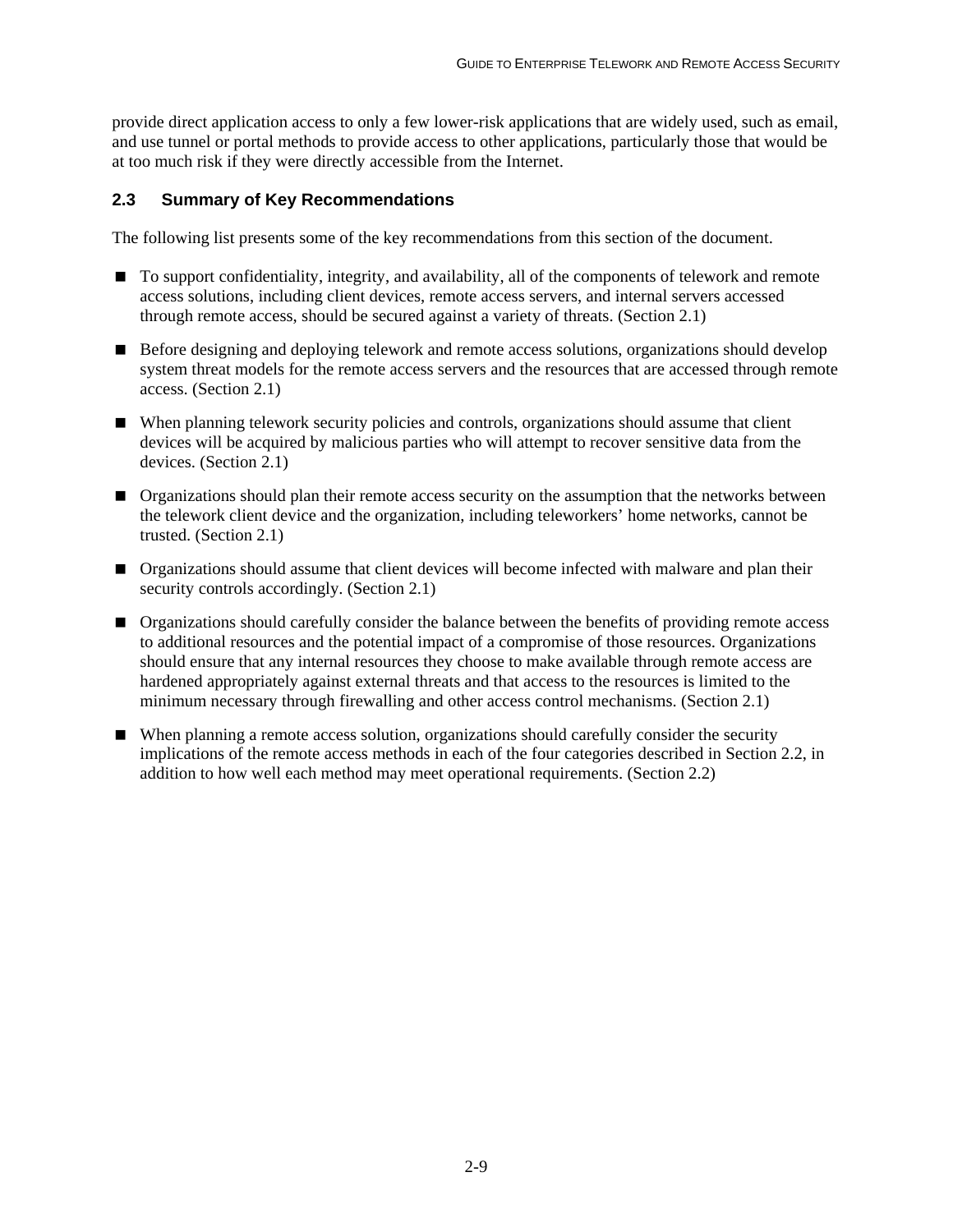#### <span id="page-20-0"></span>**3. Remote Access Solution Security**

This section presents recommendations for securing remote access solutions. It focuses on remote access server security and server placement. It also discusses authentication, authorization, and access control. Recommendations for securing remote access client software are presented in this section, while recommendations for telework client device security are presented in Section 4.

#### **3.1 Remote Access Server Security**

Because remote access servers, such as VPN gateways and portal servers, provide ways for external hosts such as telework devices to gain access to internal resources, their security is particularly important. In addition to permitting unauthorized access to resources, a compromised server could be used to eavesdrop on remote access communications and manipulate them, as well as a "jumping off" point for attacking other hosts within the organization. Recommendations for general server security are available from NIST SP 800-123, *Guide to General Server Security*. Remote access servers should be kept fully patched, operated using an organization-defined security configuration baseline, and only managed from trusted hosts by authorized administrators.

VPN gateways and portals can run many services and applications, such as firewalls, antimalware software, and intrusion detection software. Organizations should carefully consider the security of any solutions that involve running a remote access server on the same host as other services and applications. Such solutions may offer benefits, such as equipment cost savings, but a compromise of any one of the services or applications could permit an attacker to compromise the entire remote access server. Placing the remote access server on a separate, dedicated host reduces the likelihood of a remote access server compromise and limits its potential impact. Using a separate host may also be advisable if the remote access server is likely to place other services and applications at significantly increased risk. An organization should also consider using multiple remote access solutions if its remote access users have vastly different security needs, such as one group accessing typical low-risk resources and another group accessing mission-critical confidential data.

The security of stored data is another important consideration for remote access server security. For portal servers that may temporarily store sensitive user data, wiping such data from the server as soon as it is no longer needed can reduce the potential impact of a compromise of the server. The need to wipe sensitive data from remote access servers should be determined based on a risk assessment.

#### **3.2 Remote Access Server Placement**

Major factors organizations should consider when determining where to place a remote access server include the following:

- **Device Performance.** Remote access services can be computationally intensive, primarily because of encryption and decryption. Providing remote access services from a device that also provides other services may put too high of a load on the server during peak usage, causing service disruptions. The performance impact caused by encryption and key exchange can be reduced by performing them on hardware-based cryptographic accelerator chips. These chips can be located on computer motherboards or add-on cards.
- **Traffic Examination.** Because the contents of encrypted remote access communications cannot be examined by network firewalls, intrusion detection systems, and other network security devices, it is generally recommended that the remote access architecture be designed so that an unencrypted form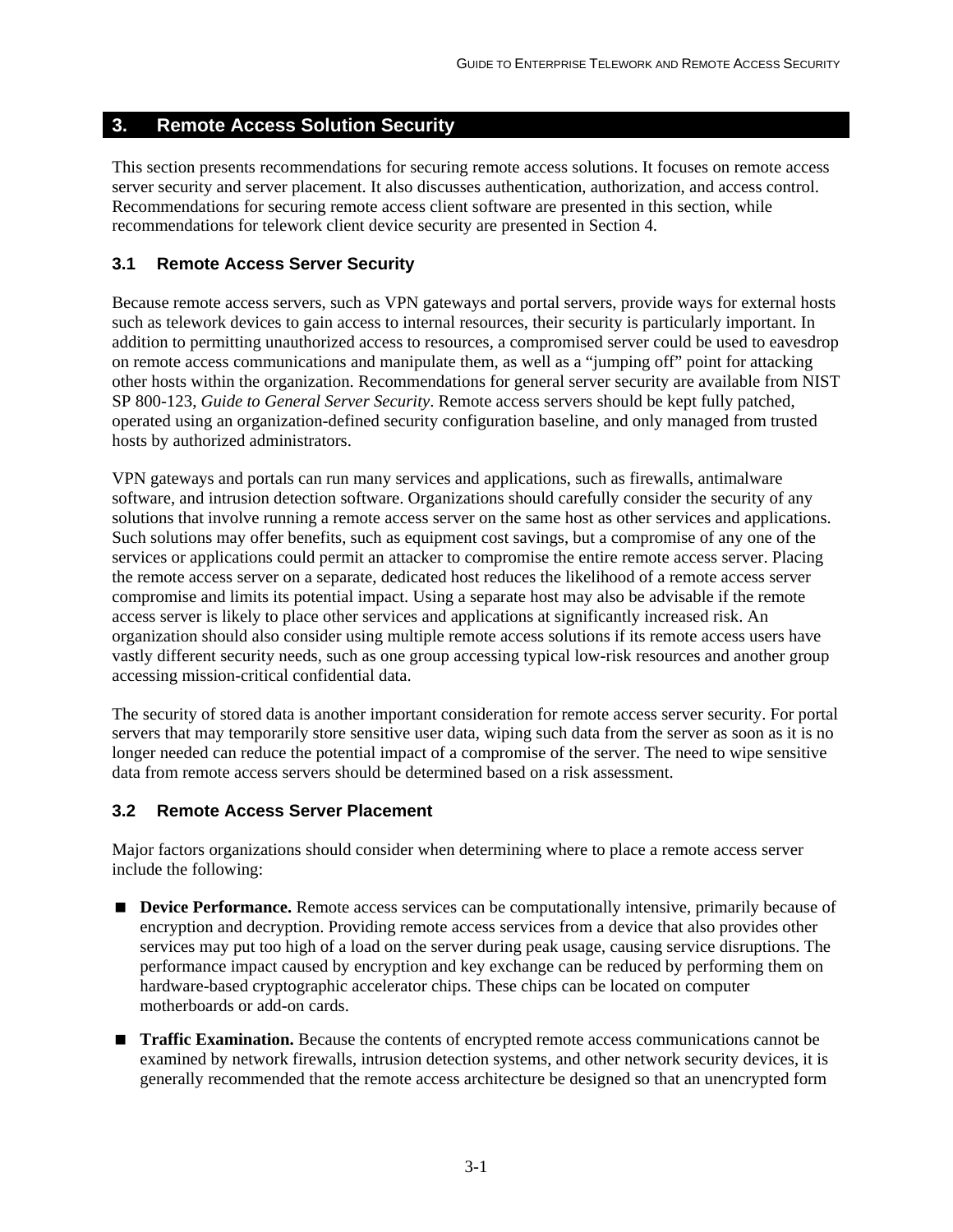<span id="page-21-0"></span>of the communications can be examined by the appropriate network and/or host-based security controls.

- **Traffic Not Protected by the Remote Access Solution.** Organizations should carefully consider the threats against network traffic that is not protected by the remote access solution, such as traffic passed between a remote access server and internal resources.
- **NAT.** The use of NAT can cause operational problems for some remote access solutions. For example, any remote access system that requires the teleworker to connect directly to a host inside the network, such as a remote desktop system or a VPN with its public endpoint inside the network, cannot work with a NAT without special configuration that may or may not work. NATs also prevent the use of applications that require addresses not to change (e.g., embed addresses in the application content). Protocols and mechanisms that break through NATs to solve particular access problems often introduce their own security problems, such as possibly allowing access to different hosts inside the NAT at different times. Some newer NAT technologies, particularly those involving IPv6, are not yet well understood and their security properties not yet fully analyzed.

Organizations should carefully consider the placement of their remote access servers. Some remote access servers, such as VPN gateways, generally act as intermediaries between telework devices and the organization's internal computing resources. Other hosts providing remote access services, such as direct application access and remote desktop access solutions, are true endpoints for remote access communications. Both categories of remote access servers are discussed below.

Remote access servers are usually placed at an organization's network perimeter. Such placement is common because the organizational security policies most often apply to the entire network of an organization. Even if a particular security policy applies to one sub-network of the organization, most remote access servers can restrict access to sub-networks and therefore can be placed at the organization's perimeter. In some network layouts, it is better to put a remote access server inside the perimeter, at the boundary of a sub-network. The rest of this section describes when such a network layout might be appropriate.

#### **3.2.1 Intermediary Remote Access Servers**

Intermediate remote access servers connect external hosts to internal resources, so they should usually be placed at the network perimeter. The server acts as a single point of entry to the network from the perimeter and enforces the telework security policy. If remote access is needed to a particular subnetwork within the organization, there are generally two options: place the remote access server at the edge of the sub-network—where the sub-network joins the full network—or place it at the perimeter of the full network and use additional mechanisms to restrict the teleworkers to only be able to access the specified sub-network. The value of placing the remote access server at the network perimeter versus the sub-network perimeter differs for the four types of remote access methods:

- **Tunneling servers usually give administrators sufficient control over the internal resources to which a** teleworker has access, such that there is little advantage to setting up a tunneling server at the edge of a sub-network, as opposed to the network perimeter.
- **Portal servers run the application client software on the servers themselves. Placing them at the** network perimeter has a similar effect as placing them at the edge of a sub-network because the remote access user is only running applications on the portal server, not on servers inside the network.
- Remote desktop access does not involve remote access servers, so there is no issue with the placement of the remote access server.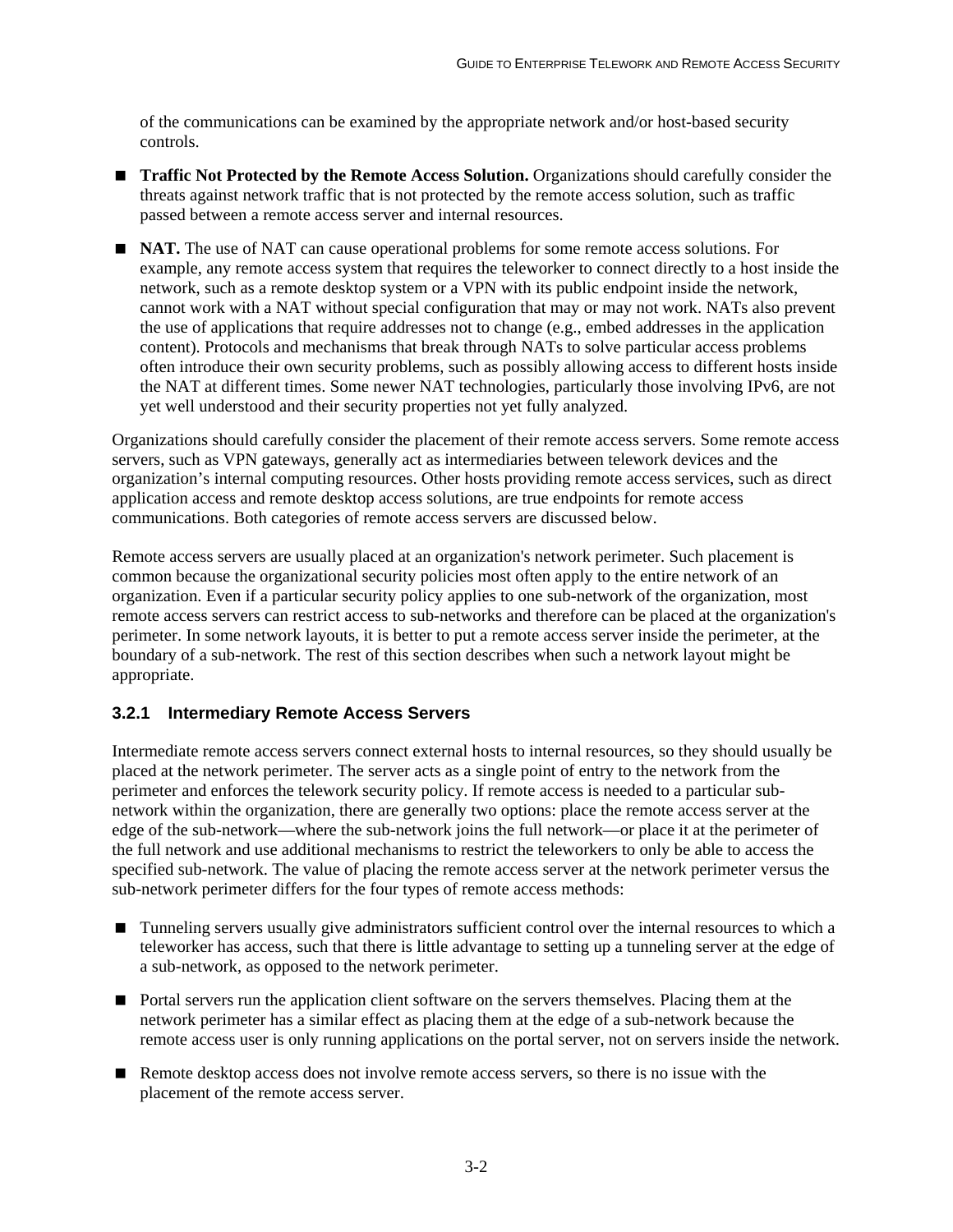<span id="page-22-0"></span>Direct application access servers run the application server software on the servers themselves. Placing them at the network perimeter has a similar effect as placing them at the edge of a subnetwork because the remote access user is only running applications on the direct application access server, not on servers inside the network.

Thus, the only types of remote access servers that may be appropriate to place at the sub-network perimeter are portal servers and direct application access servers, but even in those two cases, it is often better to run those on the organization's perimeter so that the organization's firewall can control access to these servers for all workers, not just teleworkers. Further, to simplify management of the network and the network's security policy, running all remote access servers at the network perimeter is also advisable. Therefore, organizations should place remote access servers at the network perimeter instead of the subnetwork perimeter unless there are compelling reasons to do otherwise.

If a network has a firewall at the perimeter, remote access servers on that network should be directly connected to, or in the same physical device as, the firewall so as to not circumvent the firewall's security policy. In the case that the two devices are the same, there is of course no question about the placement of the remote access server. However, if the remote access server is a different device than the firewall, the network planner must decide where to place the remote access server. If the firewall has a DMZ associated with it, then that DMZ is likely the best location for the remote access server, otherwise the server should be outside the firewall if the network topology allows for it. Both of these placements provide logical separation between the remote access server and the internal networks. To reduce the potential impact of a compromise of the remote access server, organizations should restrict communications between the server and internal networks. The server should only be able to initiate communications with the internal hosts and services specifically authorized for remote access usage, and only the appropriate internal hosts (e.g., trusted hosts used to administer the remote access server) should be able to initiate communications with the remote access server.

If the remote access server must be placed inside the firewall, the firewall's security policy should be adjusted to allow only the necessary traffic from teleworkers (and only teleworkers) to get to the remote access server. This could involve limiting incoming traffic to only the IP addresses or address ranges used by teleworkers' home networks if those networks have stable addresses, for example. Setting up such a precise policy for mobile telework client devices can be difficult to maintain and error-prone. Also, because all remote access communications should be encrypted, as discussed in Section 4, network security controls would be unable to monitor the contents of the communications. Therefore, this solution should be avoided.

#### **3.2.2 Endpoint Remote Access Servers**

Endpoint remote access servers should be placed in the organization's DMZ whenever possible. This allows a perimeter firewall to limit access to the servers from both external and internal hosts, and avoids the security issues discussed in Section 2.2.3 involved in allowing external traffic to pass directly into the internal network. Implementations of remote desktop access solutions usually rely on internal workstations to provide remote access services, so the use of such solutions is not generally recommended.

#### **3.3 Remote Access Authentication, Authorization, and Access Control**

Most of the computing resources used through remote access are available only to an organization's users, and often only a subset of those users. To ensure that access is restricted properly, remote access servers should authenticate each teleworker before granting any access to the organization's resources, and then use authorization technologies to ensure that only the necessary resources can be used. Authentication can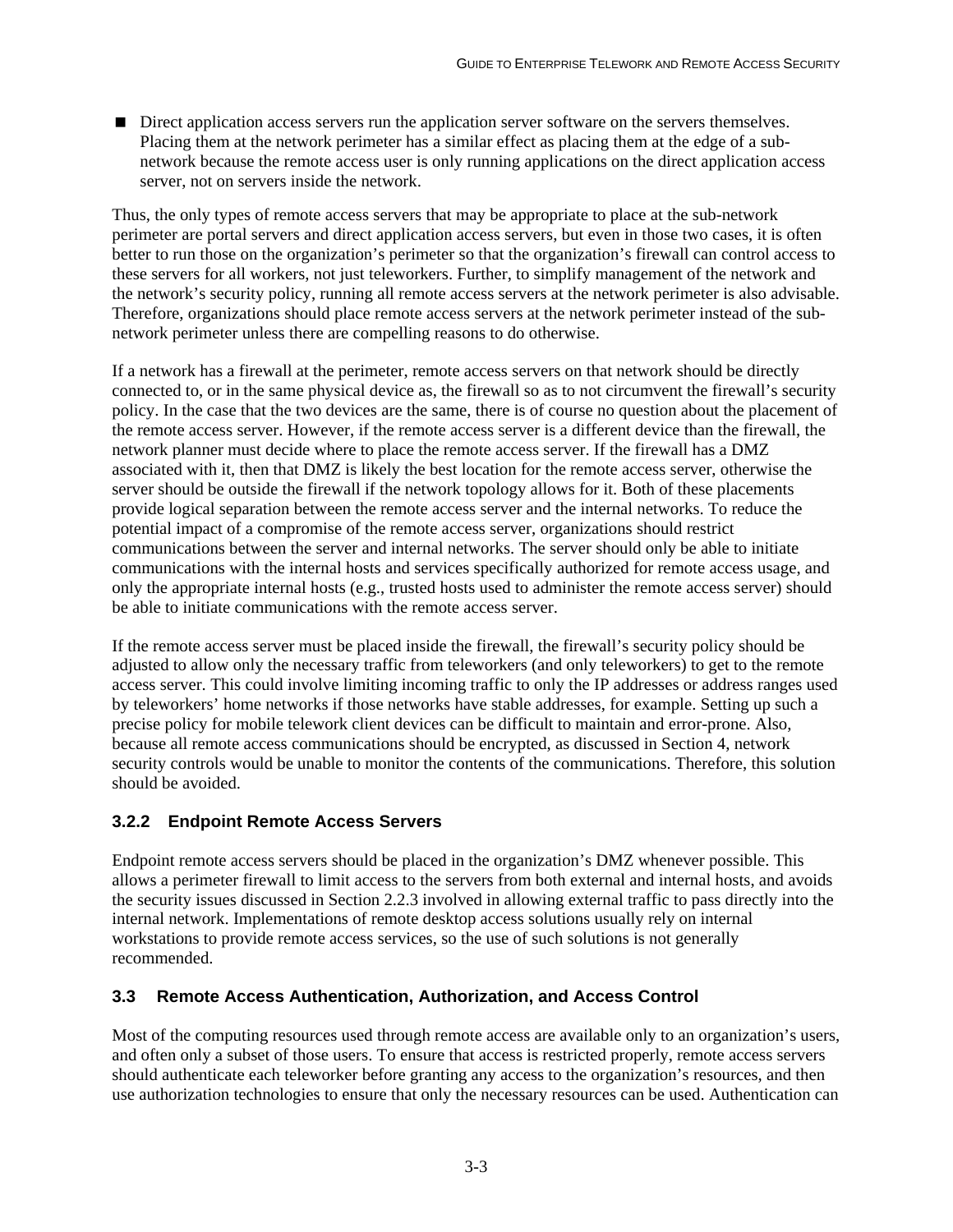<span id="page-23-0"></span>also be used to confirm the legitimacy of telework client devices and remote access servers. Access control technologies are also needed to restrict access to network communications and applications. This section provides additional details on remote access authentication, authorization, and access control.

#### **3.3.1 Authentication**

There are many ways to authenticate remote access users, such as with passwords<sup>[10](#page-23-1)</sup>, digital certificates, or hardware authentication tokens. If passwords are the only form of authentication for a remote access solution, then generally the remote access solution's authentication mechanism should be different from the organization's other authentication mechanisms, such as email or directory service passwords, unless direct application access is being used. Having different passwords reduces the impact that a compromise of remote access credentials would have on other information resources, and vice versa, and it is particularly important if users are entering passwords into telework devices not controlled by the organization. However, having different passwords for remote access and other systems is often not enforceable<sup>[11](#page-23-2)</sup>, and it should be assumed that some users will use the same passwords for both. Organizations with higher security needs or with concerns about the security of passwords should consider using authentication that does not rely solely on passwords, such as multifactor authentication.

Federal agencies are required to "allow remote access only with two-factor authentication where one of the factors is provided by a device separate from the computer gaining access", according to OMB Memorandum 07-16, *Safeguarding Against and Responding to the Breach of Personally Identifiable Information*. [12](#page-23-3) Such two-factor authentication currently tends to be implemented through the use of a cryptographic token and a password, because other authentication methods are often not available on telework client devices. For example, most mobile devices do not have biometric capabilities, smart card readers, or other additional authentication capabilities. This is particularly true for client devices not issued by the organization.

Many organizations require teleworkers to reauthenticate periodically during long remote access sessions, such as after each 8 hours of a session or after 30 minutes of idle time. This helps organizations confirm that the person using remote access is authorized to do so. OMB M-07-16 requires Federal agencies to "use a 'time-out' function for remote access and mobile devices requiring user re-authentication after thirty minutes of inactivity".[13](#page-23-4) Remote access servers vary in their support for authentication methods and session timeouts, so additional mechanisms may be needed to implement and enforce these policies. Additional information on the types of user authentication methods appropriate for remote access can be found in NIST SP 800-63, *Electronic Authentication Guideline* and OMB M-04-04, *E-Authentication Guidance for Federal Agencies*. [14](#page-23-5)

Whenever feasible, organizations should implement mutual authentication, so that a remote access user can verify the legitimacy of a remote access server before providing authentication credentials to it. An example is verifying a digital certificate presented by the remote access server to ensure that the server is controlled by the organization. User digital certificates can be used in many remote access systems, although the systems vary in the way that they handle certificates. Most user digital certificates have the private key associated with the certificate protected by a password. Some remote access methods, such as

<span id="page-23-1"></span><sup>1</sup> 10 For more information and recommendations specific to passwords, see draft NIST SP 800-118, *Guide to Enterprise* 

<span id="page-23-2"></span><sup>&</sup>lt;sup>11</sup> In some cases, it can be enforced by using a centralized password management system for both the remote access passwords and the other systems' passwords. Many centralized password management systems can ensure that the same password is

<span id="page-23-3"></span>not used for two different systems.<br>
<sup>12</sup> OMB M-07-16 is available at <u><http://www.whitehouse.gov/omb/memoranda/fy2007/m07-16.pdf></u>.<br>
NIST SP 800-53 also has a security control for this, Access Control 11 (AC-11), Session Lo

<span id="page-23-4"></span>

<span id="page-23-5"></span><sup>14</sup> SP 800-63 is available at <http://csrc.nist.gov/publications/PubsDrafts.html>. OMB M-04-04 is available at <http://www.whitehouse.gov/omb/memoranda/fy04/m04-04.pdf>.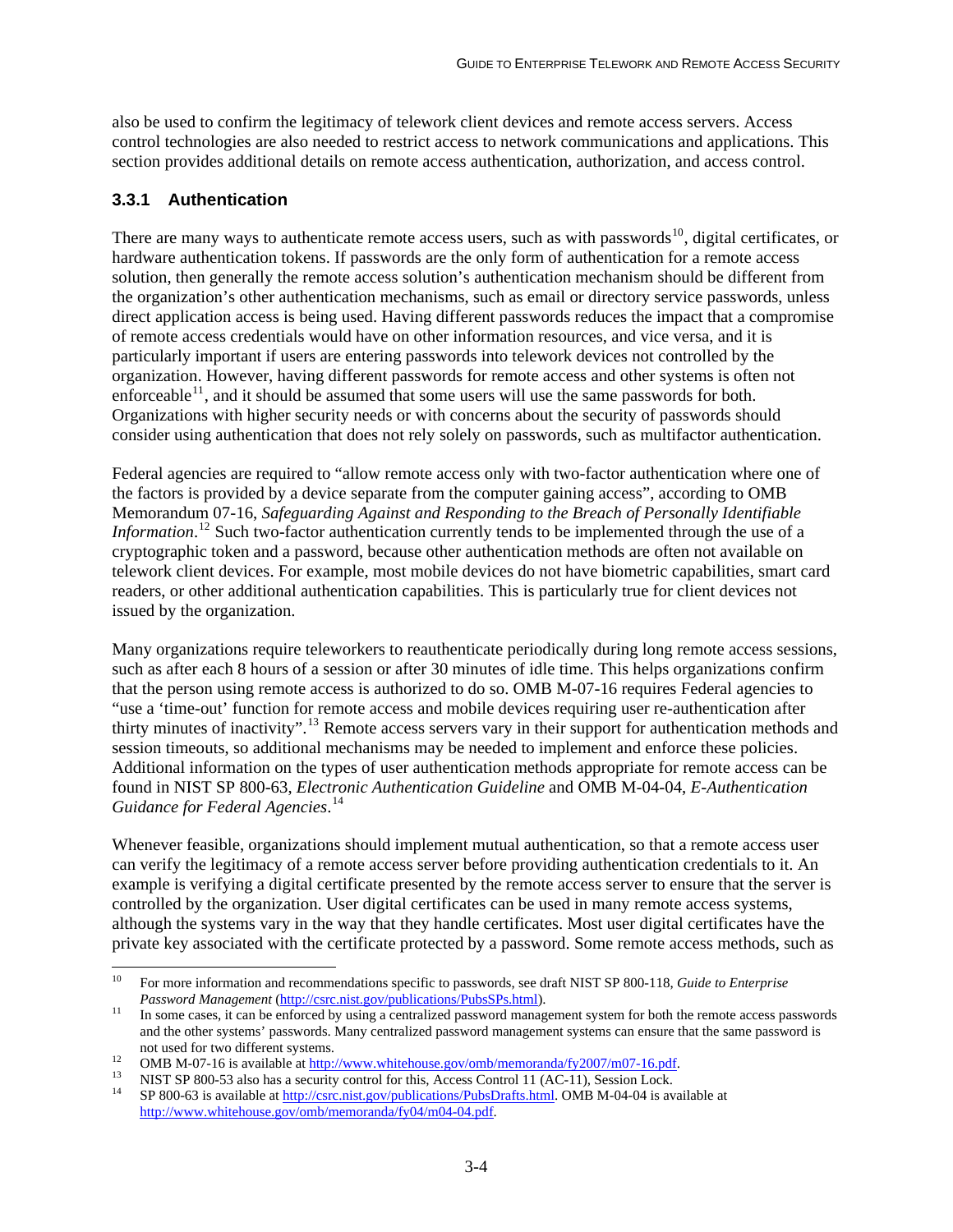<span id="page-24-0"></span>IPsec and SSL VPN technologies, include mandatory server authentication during the setup of the secure communications channel. Server authentication is most important for remote access methods where a user is manually establishing the remote access connection, such as typing a URL into a Web browser. Section 3.4 presents additional information on this.

#### **3.3.2 Authorization**

After verifying the identity of a remote access user, organizations may choose to perform checks involving the telework client device to determine which internal resources the user should be permitted to access. These checks are sometimes called *health, suitability*, *screening*, or *assessment* checks. The most common way of implementing this is having the remote access server perform "health checks" on the teleworker's client device. These health checks require software on the user's system that is controlled by the remote access server to verify compliance with certain requirements from the organization's secure configuration baseline, such as the user's antimalware software being up-to-date, the operating system being fully patched, and the user's system being owned and controlled by the organization.

Some remote access solutions can also determine if the device has been secured by the organization and what type of device it is (e.g., desktop/laptop, PDA, video game system). Based on the results of these checks, the organization can determine whether the device should be permitted to use remote access and what level of access should be granted. If the user has acceptable authorization credentials but the client device does not pass the health check, the user and device may be granted limited access to the internal network, no network access at all, or access to a quarantine network so that the security deficiencies can be fixed. This decision can also be based on the part of the network that the device is trying to access; an organization might have more stringent policies for more sensitive data.

Authorization based on the type of device that is used and the device's properties is referred to as network access control (NAC). NAC is a security policy enforcement mechanism, not a true security protection mechanism. The mechanisms used to accomplish NAC are still changing as products mature. Examples of checks include verifying the presence of security patches, confirming that antimalware software is enabled and up-to-date, and ensuring that a personal firewall is enabled and blocking incoming traffic. However, many health checks are performed in ways that can be trivially circumvented by malware, so organizations should not rely on NAC to stop determined attackers from gaining network access. Organizations should use NAC whenever feasible to detect major security policy violations in telework client devices and to prevent teleworkers from inadvertently using the wrong device for telework. Some NAC solutions can also be used to control which internal resources each client device may access and whether remediation actions have to be performed on a client device before it is permitted access.

For organizations that want to restrict or prohibit remote access by telework devices on external networks other than teleworkers' home networks, having organization-controlled security devices on home networks may be particularly helpful. An example of such a policy is allowing access to a particular Web server from anywhere, but disallowing access to a sensitive resource from all locations other than authorized home networks. Some organizations choose to do this because external networks, such as those at hotels, airport lounges, and coffee shops, may have more prevalent and serious threats than home networks. Such policies can be implemented effectively if the organization has a security device deployed on the home network, but otherwise are often impractical. Home network IP addresses often change, unless a teleworker has a fixed IP address,<sup>[15](#page-24-1)</sup> and teleworkers are usually unaware of their address changing or what the new address is. Maintaining a list of permitted IP address may take significant resources. Also, errors in the list and failures to update it promptly may prevent teleworkers from using

<span id="page-24-1"></span><sup>15</sup> 15 Many Internet service providers (ISP) that provide home access do not allow users to have a fixed IP address, and most ISPs that do permit fixed IP addresses charge a monthly fee for this service.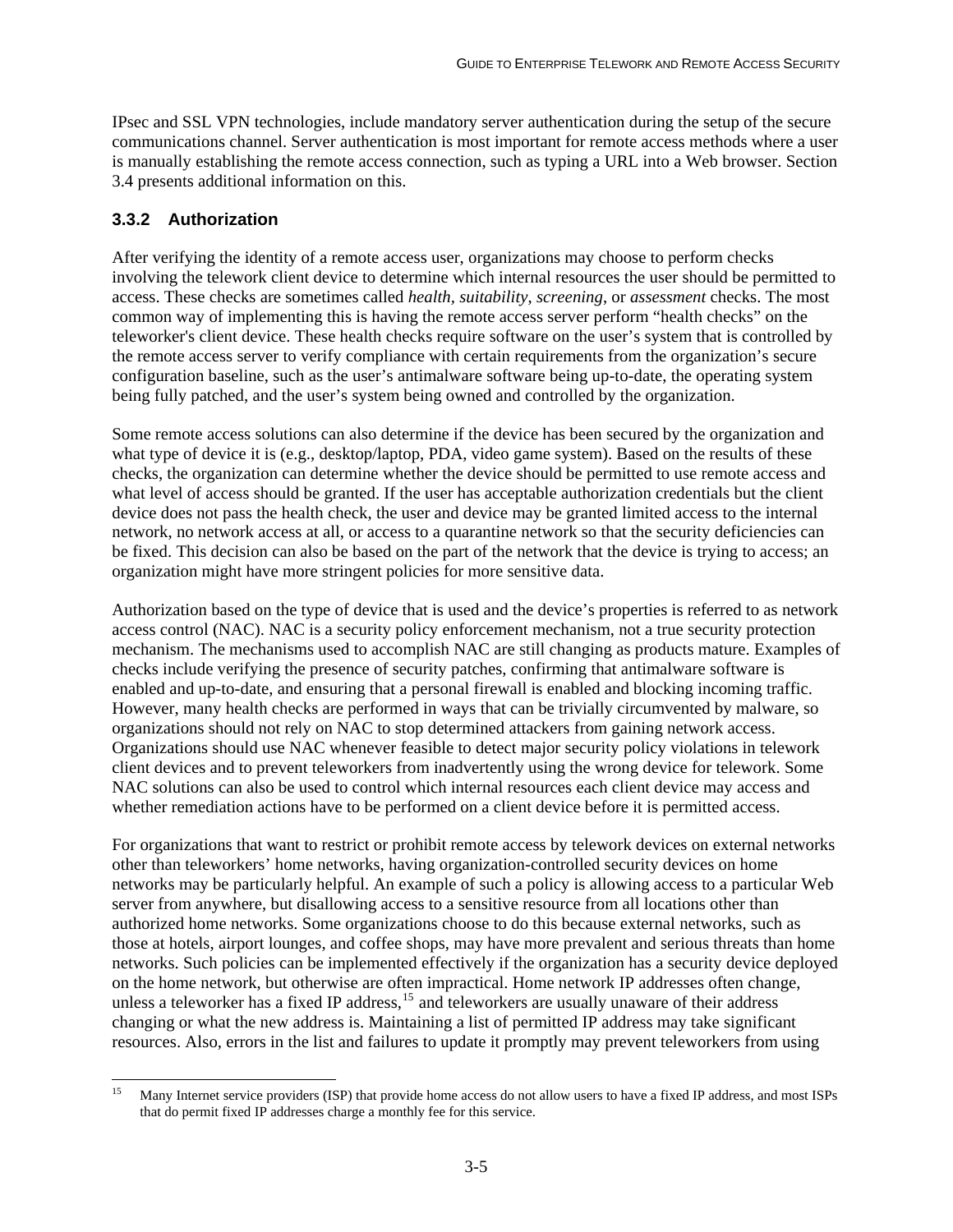<span id="page-25-0"></span>resources that they are authorized to access. An alternative strategy is to prompt users to report their location when signing into a remote access system; because this information cannot be verified, organizations should not rely on it for security purposes.

#### **3.3.3 Access Control for Network Communications**

A major component of controlling access to network communications and protecting their content is the use of cryptography. At a minimum, any sensitive information passing over the Internet, wireless networks, and other untrusted networks should have its confidentiality and integrity preserved through use of cryptography. Federal agencies are required to use cryptographic algorithms that are NISTapproved and contained in FIPS-validated modules. The FIPS 140 specification, *Security Requirements for Cryptographic Modules*, defines how cryptographic modules are validated.<sup>[16](#page-25-1)</sup> It is important to note that for a remote access system to be considered compliant to FIPS 140, both sides of the interaction must have passed FIPS 140 validation. Many remote access systems, such as SSL VPNs, support the use of remote access client software from other vendors, so there may be two or more distinct validation certificates for a particular remote access system.<sup>[17](#page-25-2)</sup>

Some remote access methods, such as IPsec and SSL VPNs, often inherently include NIST-approved mechanisms for encrypting communications and verifying their integrity. Other remote access methods may use Transport Layer Security (TLS) or other NIST-approved cryptographic mechanisms to provide protection. Remote access methods that do not offer NIST-approved mechanisms for protecting the confidentiality and integrity of communications should have additional NIST-approved protection applied, such as tunneling the remote access method's communications within a VPN or running the communications over TLS. Remote access methods that offer both NIST-approved and non-NISTapproved cryptographic mechanisms should disable the use of all non-approved cryptographic mechanisms if possible. This is usually achieved through configuration of the remote access server. All remote access methods should conform to the key strength requirements listed in NIST SP 800-56A, *Recommendation for Pair-Wise Key Establishment Schemes Using Discrete Logarithm Cryptography*.

Access control for network communications may also involve determining which traffic should be protected. Some remote access solutions offer options for this; for example, many VPN clients have a feature called *split tunneling* which, if enabled, will tunnel all communications involving the organization's internal resources through the VPN, thus protecting them, but will exclude all other communications from going through the tunnel. Split tunneling increases efficiency for communications and reduces load on the remote access solution, but it also prevents the organization from examining much of the teleworkers' network traffic and from protecting the confidentiality and integrity of that traffic. Further, using split tunneling could result in a telework device that has two active Internet interfaces—for example, a PC connected to Ethernet and wireless network simultaneously—inadvertently becoming a bridge between a trusted and an untrusted network. This presents a significant security risk and is a violation of most organizations' security policies. For teleworkers using VPNs on untrusted networks, particularly higher-risk networks such as wireless hotspots, organizations should consider disabling split tunneling capabilities so that attackers cannot eavesdrop on any of the teleworkers' network communications.

For their teleworkers' home networks, some organizations provide VPN gateways, firewall appliances, or other security devices that are configured to enforce the organization's security policies. This gives organizations greater control over telework security but may also involve significant costs in purchasing, deploying, managing, and maintaining the security devices. Also, because most home networks used for

-

<span id="page-25-2"></span><span id="page-25-1"></span><sup>&</sup>lt;sup>16</sup> The current version of FIPS 140 is 140-2. It is available from  $\frac{http://csrc.nist.gov/publications/PubsFIPS.html}{http://csrc.nist.gov/publications/PubsFIPS.html}$  $\frac{http://csrc.nist.gov/publications/PubsFIPS.html}{http://csrc.nist.gov/publications/PubsFIPS.html}$  $\frac{http://csrc.nist.gov/publications/PubsFIPS.html}{http://csrc.nist.gov/publications/PubsFIPS.html}$ .<br><sup>17</sup> Note that SSL version 3.0 and below are not NIST-approved; only SSL version 3.1 and above (also known as TLS

<sup>1.0</sup> and above) are approved.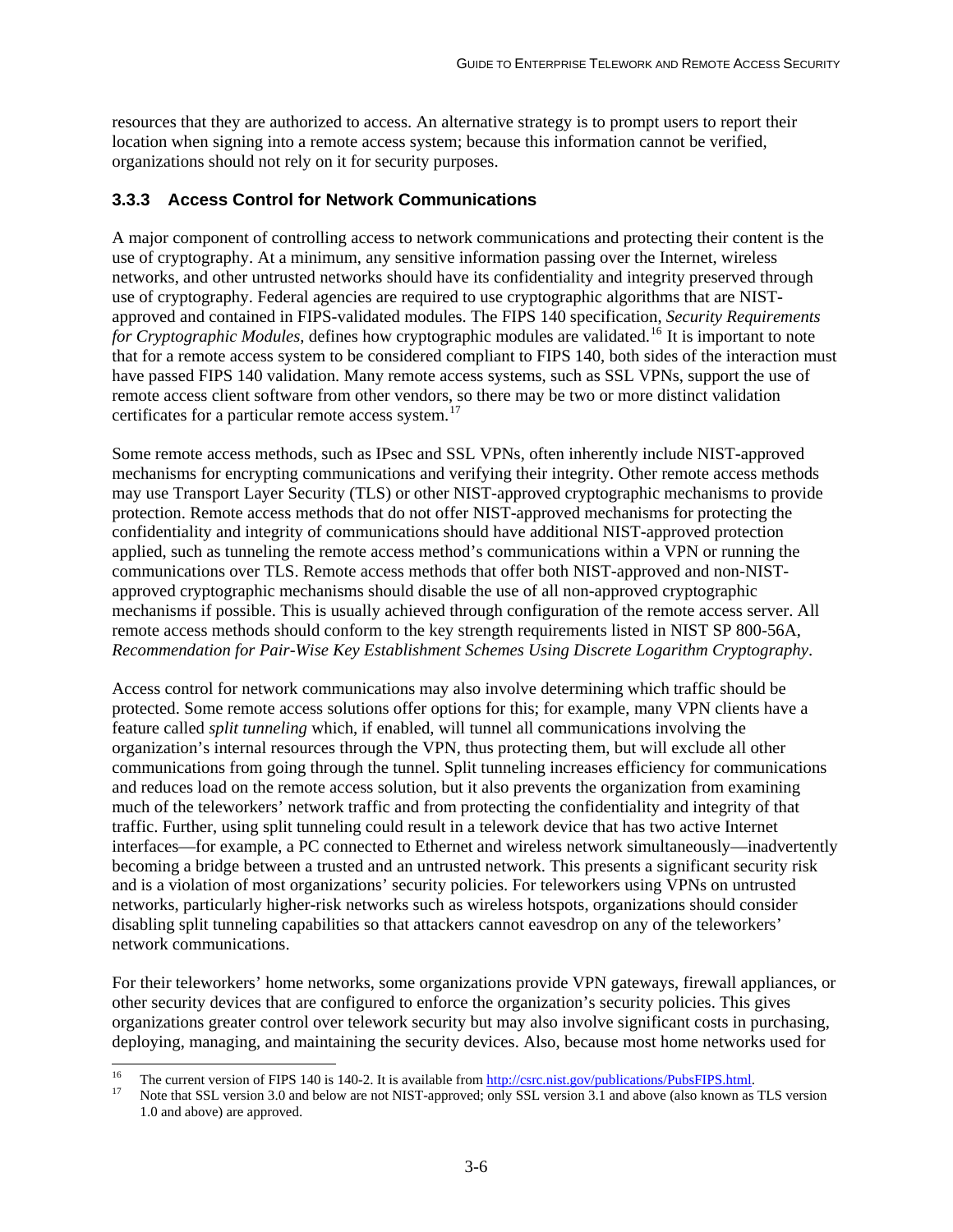<span id="page-26-0"></span>telework are also used for other purposes, the security policies could interfere with other use of the home network if not designed properly. Another drawback is that the security devices, if stolen by or otherwise acquired by an attacker, could grant an attacker easy access to the organization's systems if the organization's remote access solution authenticates the security device only and not the remote access user. Therefore, when such security devices are used, both the device and the user should be authenticated by the organization.

#### **3.3.4 Access Control for Applications**

Different types of remote access architectures offer different levels of granularity for application access control. Tunnels often have a mechanism for an administrator to specify which ports on which hosts the teleworker has access to; this can limit access so that only specific applications can be used. Portals, by their nature, limit the teleworker to applications run on the portal server. Similarly, direct application access limits the teleworker to a specific application on a single server. Remote desktop access can only provide access control to applications by combining its policies with the access control restrictions that are in place on the internal workstations.

Putting limits on which applications teleworkers can access does not necessarily prevent teleworkers from affecting other resources, because the applications being run may have access to other network resources. For example, a web server that the teleworker accesses may cause lookups on database servers, data retrieval from file servers, and other actions involving additional servers. Thus, the policy of limiting a teleworker to particular applications should be considered in light of what other applications and hosts those applications can interact with.

#### **3.4 Remote Access Client Software Security**

Another important element of remote access solution security is the security configuration of remote access client software. Many remote access clients have security features and settings that can be remotely managed by a system administrator. Such management is particularly important for client software that has complex security settings. For example, many users have difficulty with manually setting IPsec configurations or authentication options for remote desktop access. If the client has remote management capabilities, an administrator can view its configuration, reconfigure it, and possibly lock the configuration. Locking ensures that security settings are not inadvertently or intentionally altered, which could reduce remote access security. However, there is no standardization for remote management capabilities or interfaces, and many remote access systems do not have remote management features for their client software.

Organizations should carefully plan how remote access client software security will be maintained and managed before selecting and deploying a remote access solution. More broadly, organizations should also plan how the telework client devices that they provide to teleworkers will be managed and supported, such as a help desk agent remotely accessing a device to perform troubleshooting of operational problems reported by a teleworker. If not properly secured, remote management capabilities can be misused by attackers to compromise telework client devices and use them to gain access to an organization's internal resources. Therefore, organizations should ensure that remote management is properly secured, particularly encrypting network communications and performing mutual authentication of endpoints.

Organizations should also consider the "thickness" of remote access client software. A remote access client is considered *thick* if it is configured so that the organization has nearly complete control over the remote access environment. For example, many VPN clients can be configured to be very thick, such as tunneling all network communications from the client device to the organization's network, using the organization's Domain Name System (DNS) services instead of the local network's DNS services, and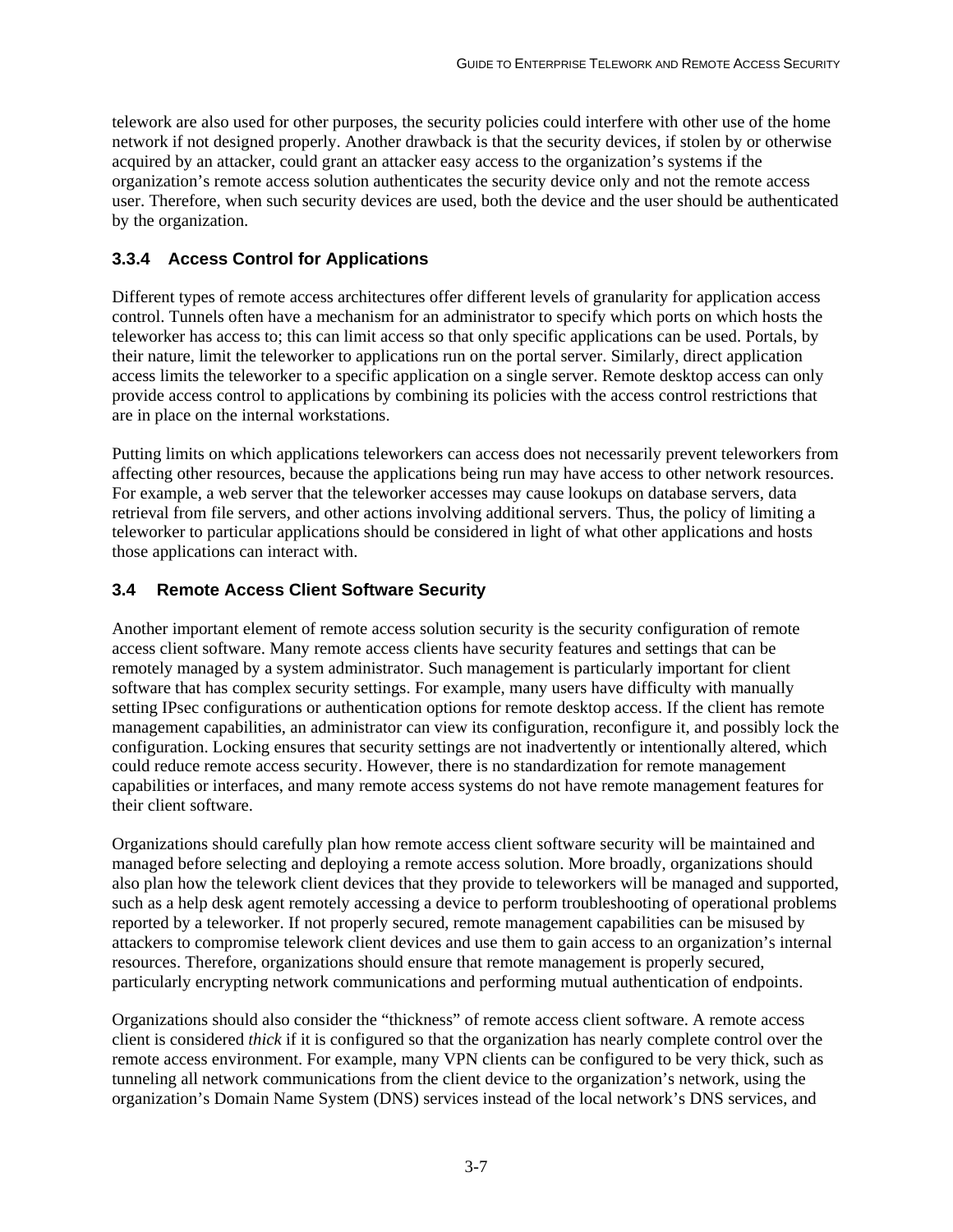<span id="page-27-0"></span>hard-coding the IP address of the VPN gateway instead of relying on local name resolution of the DNS server's name. However, many VPN clients can also be configured to be *thin*, which means that the client uses a common application already present on the telework device, such as a web browser. With a thin VPN client, the organization has considerably less control over the remote access environment as compared to a thick client. A thin VPN client might rely on local network services and permit communications not involving the organization's internal resources to be passed unprotected across public networks. Some types of remote access solutions, such as portals, remote desktop access, and direct application access, have inherently thin remote access clients.

Thin remote access clients are generally more flexible and efficient than thick clients, but they also cause a greater risk of error and compromise—for example, a user could mistype a portal server's URL in a web browser and reach a fraudulent web site. Thick clients help ensure that clients are communicating with legitimate remote access servers and other resources. Organizations with higher security needs or with particularly high risks against their remote access communications should use thick remote access clients whenever possible to reduce the risk of compromise.

#### **3.5 Summary of Key Recommendations**

The following list presents some of the key recommendations from this section of the document.

- $\blacksquare$  The security of remote access servers is particularly important. Recommendations for general server security are available from NIST SP 800-123, *Guide to General Server Security*. Remote access servers should be kept fully patched, operated using an organization-defined security configuration baseline, and only managed from trusted hosts by authorized administrators. (Section 3.1)
- Organizations should carefully consider the security of any remote access solutions that involve running a remote access server on the same host as other services and applications. (Section 3.1)
- **Organizations should consider several major factors when determining where to place a remote access** server, including device performance, traffic examination, unprotected traffic, and NAT. Organizations should place remote access servers at the network perimeter unless there are compelling reasons to do otherwise. (Section 3.2)
- $\blacksquare$  To ensure that access is restricted properly, remote access servers should authenticate each teleworker before granting any access to the organization's resources, and then use authorization technologies to ensure that only the necessary resources can be used. Whenever feasible, organizations should implement mutual authentication, so that a remote access user can verify the legitimacy of a remote access server before providing authentication credentials to it. (Section 3.3)
- Any sensitive information from remote access communications passing over the Internet, wireless networks, and other untrusted networks should have its confidentiality and integrity preserved through use of cryptography. Federal agencies are required to use cryptographic algorithms that are NIST-approved and contained in FIPS-validated modules. (Section 3.3)
- **Organizations should carefully plan how remote access client software security will be maintained** and managed before selecting and deploying a remote access solution. Organizations should also plan how the telework client devices that they provide to teleworkers will be managed and supported. Organizations should ensure that remote management is properly secured, particularly encrypting network communications and performing mutual authentication of endpoints. (Section 3.4)
- Organizations with higher security needs or with particularly high risks against their remote access communications should use thick remote access clients whenever possible to reduce the risk of compromise. (Section 3.4)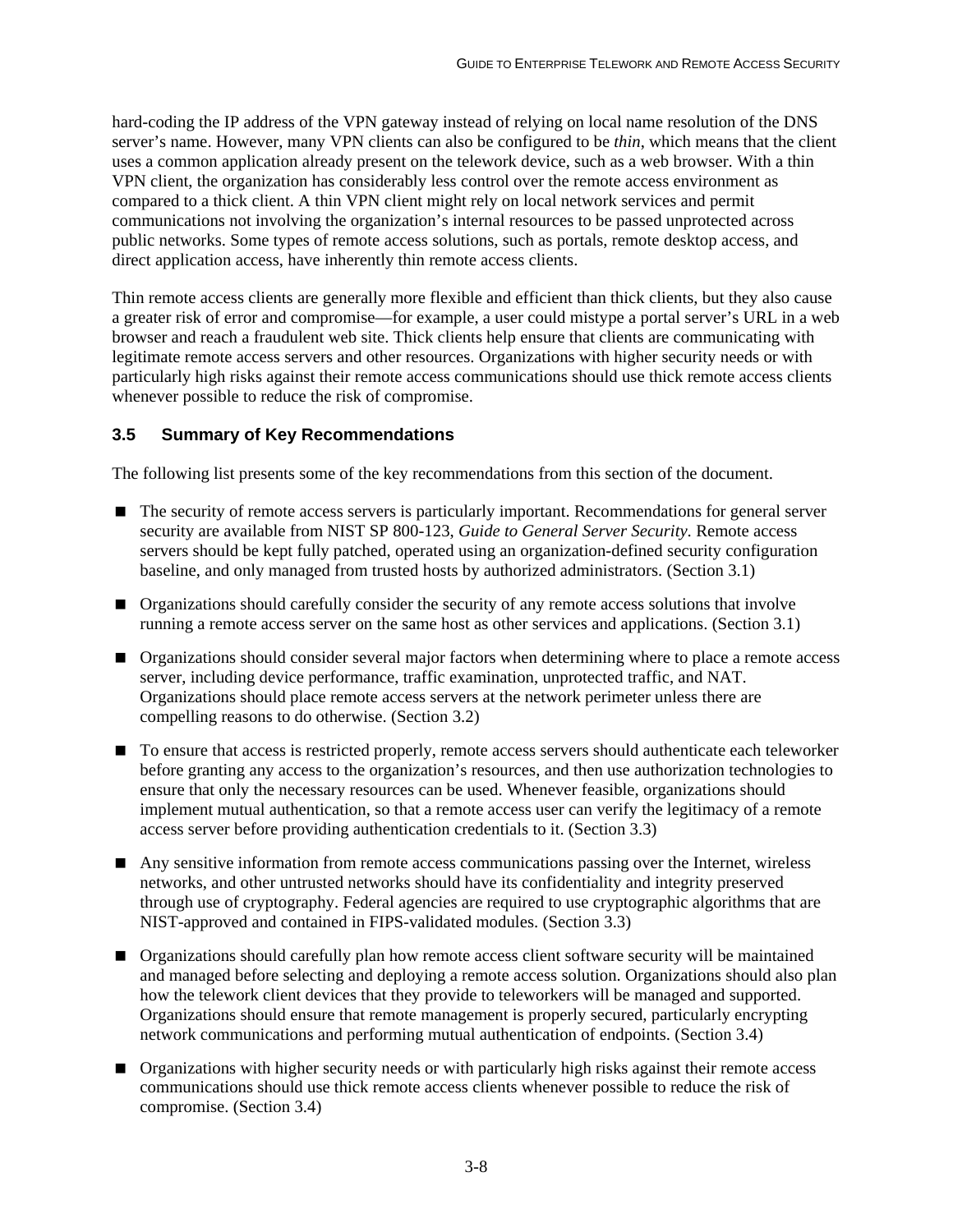#### <span id="page-28-0"></span>**4. Telework Client Device Security**

Telework client devices can be divided into two general categories:

- **Personal computers (PC),** which are desktop and laptop computers running standard PC operating systems (OS), such as Windows Vista, Windows XP, Linux/Unix, and Mac OS X. PCs can be used for any of the remote access methods described in this section.
- **Consumer devices,** which are small, usually mobile computers. Examples of consumer devices are networking-capable PDAs, cell phones, and video game systems. Consumer devices are most often used for web-based remote access, such as web-based portals or direct access to web-based applications, but consumer devices are increasingly supporting other forms of remote access as well. Consumer devices are often owned by individuals, but some types of devices are frequently owned and distributed by organizations as well.

The difference between PCs and consumer devices is decreasing. Some current consumer devices run standard PC OSs, but these are often not intended for users to access directly. Also, consumer devices are increasingly offering more functionality previously provided only by PCs.

The rest of this publication provides separate recommendations for PCs and consumer devices, where applicable. Another set of categories used in the recommendations is the party that is responsible for the security of the client device. These categories are as follows:

- **Organization.** Client devices in this category are usually acquired, configured, and managed by the organization. These devices can be used for any of the organization's remote access methods.
- **Teleworker.** These client devices are owned by the teleworker, who is ultimately responsible for securing them and maintaining their security. These devices are usually capable of using many or all of the organization's remote access methods, if permitted.
- Third party. These client devices are owned, configured, and secured by third parties, such as kiosk computers at hotels, and PCs or consumer devices owned by friends and family. Remote access options for third party-secured devices are typically quite limited because users cannot or should not install software onto them, and even advanced teleworkers cannot force most third-party devices to implement even rudimentary security precautions.

In today's computing environment, there are many threats to telework client devices. These threats are posed by people with many different motivations, including causing mischief and disruption, and committing identity theft and other forms of fraud. The primary threat against most telework client devices is malware, including viruses, worms, malicious mobile code, Trojan horses, rootkits, and spyware. Malware threats can infect client devices through many means, including email, Web sites, file downloads and file sharing, peer-to-peer software, and instant messaging. The use of unauthorized removable media, such as flash drives, is an increasingly common transmission mechanism for malware. Another common threat against telework client devices is loss or theft of the device. Someone with physical access to a device has many options for attempting to view or copy the information stored on it. An attacker with physical access can also add malware to a device that gives them access to data accessed from or entered into the device, such as users' passwords typed into a laptop keyboard.

Permitting teleworkers to remotely access an organization's computing resources gives attackers additional opportunities to breach the organization's security. When a client device uses remote access, it is essentially an extension of the organization's own network. If the device is not secured properly, it poses additional risk not only to the information that the teleworker accesses, but also to the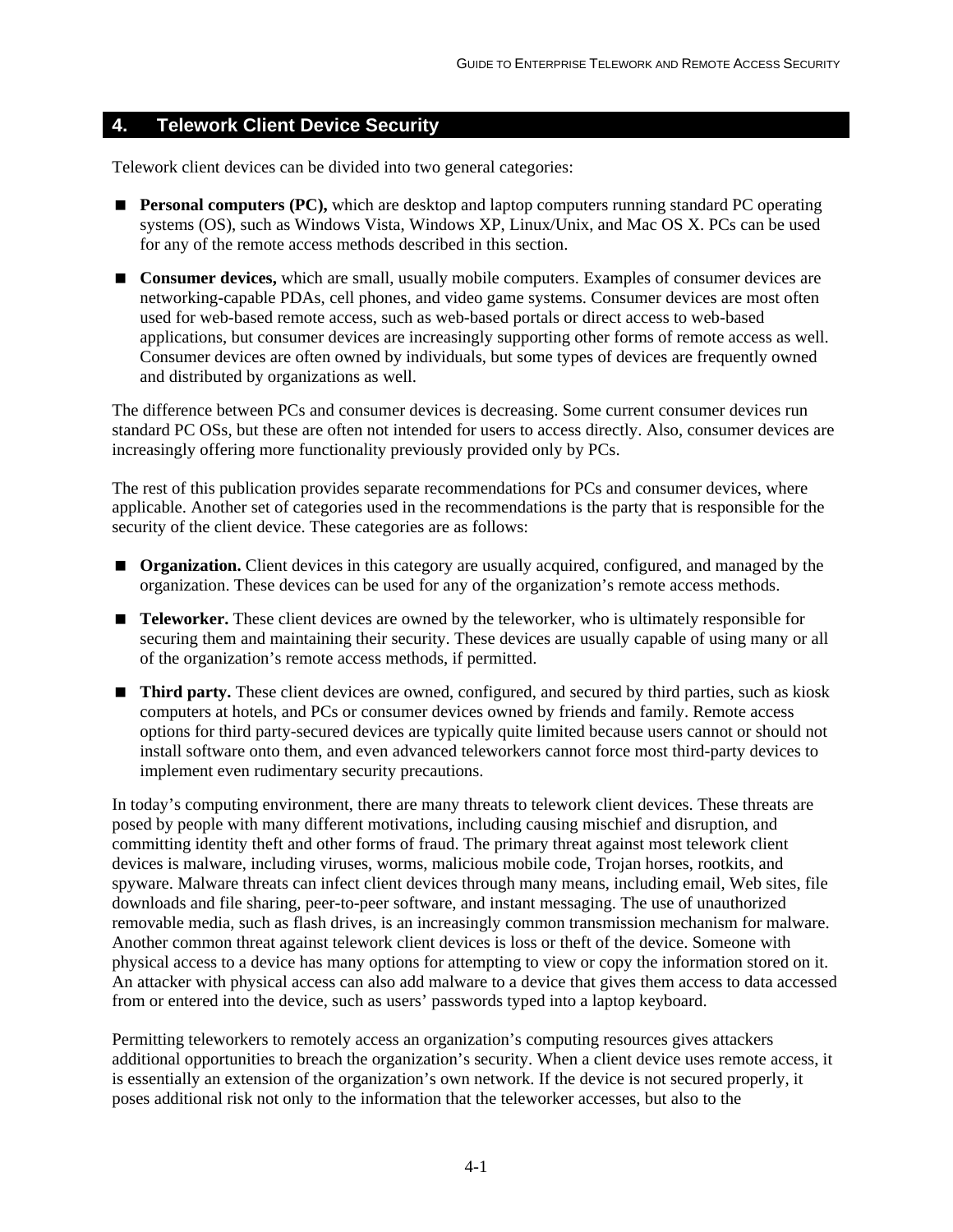<span id="page-29-0"></span>organization's other systems and networks. Therefore, telework client devices should be secured properly and have their security maintained regularly.

Generally, telework client devices should have the same local security controls as other client devices in the enterprise—OS and application security updates applied promptly, unneeded services disabled, antimalware software and a personal firewall enabled and kept up-to-date, etc. However, because of the threats that client devices face in external environments, additional security controls are recommended, and some security controls may need to be adjusted to work effectively in telework environments. For example, storing sensitive data on a desktop computer housed at an organization's headquarters has different ramifications than storing the same data on a laptop used at several external locations. This section discusses recommendations for securing telework client devices and the data that they contain.

Organizations should be responsible for securing their own telework client devices and should also require their users to implement and maintain appropriate, often similar, levels of security for personallyowned client devices that they use for telework. The mechanisms for securing organization-owned and personally-owned telework client devices are similar, but some of the security controls might not be feasible for teleworkers to implement on their own. See NIST SP 800-114, *User's Guide to Securing External Devices for Telework and Remote Access*, for recommendations for users securing their own telework client devices. Section 5 contains additional discussion of the feasibility of relying on users to establish and maintain the security of devices.

#### **4.1 Securing Telework PCs**

One of the most important security measures for a telework PC is having a properly configured personal firewall installed and enabled. Personal firewalls are needed to stop network-based threats in many environments. If a personal firewall has a single policy for all environments, then it is likely to be too restrictive at times, such as when on the organization's internal network, and not restrictive enough at other times, such as when on a third-party external wireless network. So personal firewalls capable of supporting multiple policies should be used whenever possible and configured properly for the enterprise environment and an external environment, at a minimum.

Many firewalls require the user to manually select the appropriate policy or environment from a list, but some personal firewalls can be configured to "auto-sense" the network they are on and choose a security policy based on that information. Although auto-sensing helps to automate the security process, it may not always work correctly and could apply the wrong policy at times, making the computer insecure or blocking needed functionality. Thus, organizations that want to use auto-sensing features should test them thoroughly before relying on them, as well as educating users on how they work and how users can override them if the wrong policy has been selected. Auto-sensing features should only be used if they notify the teleworker what environment the feature thinks the user is in so that the user can override it if the auto-sensing feature has misidentified the environment.

Another important consideration for telework PCs is applying OS and application security updates.<sup>[18](#page-29-1)</sup> For personally-owned telework PCs, this generally involves configuring the OS and applications to automatically contact the vendors' online services frequently to check for updates and download and install them. Determining how to configure organization-controlled telework PCs to acquire updates can be significantly more complicated. An organization might wish to use a centralized patch management system for all its PCs, but if telework PCs rely on such a system, they may not receive updates promptly if they are configured to get updates only from the organization's centralized patch management system.

<span id="page-29-1"></span>l Generally, the most important applications to keep up-to-date are those that are used for security (e.g., antimalware software, personal firewalls) or remote access, and those that are network-capable and frequent vectors for exploits, such as Web browsers, email clients, and instant messaging clients.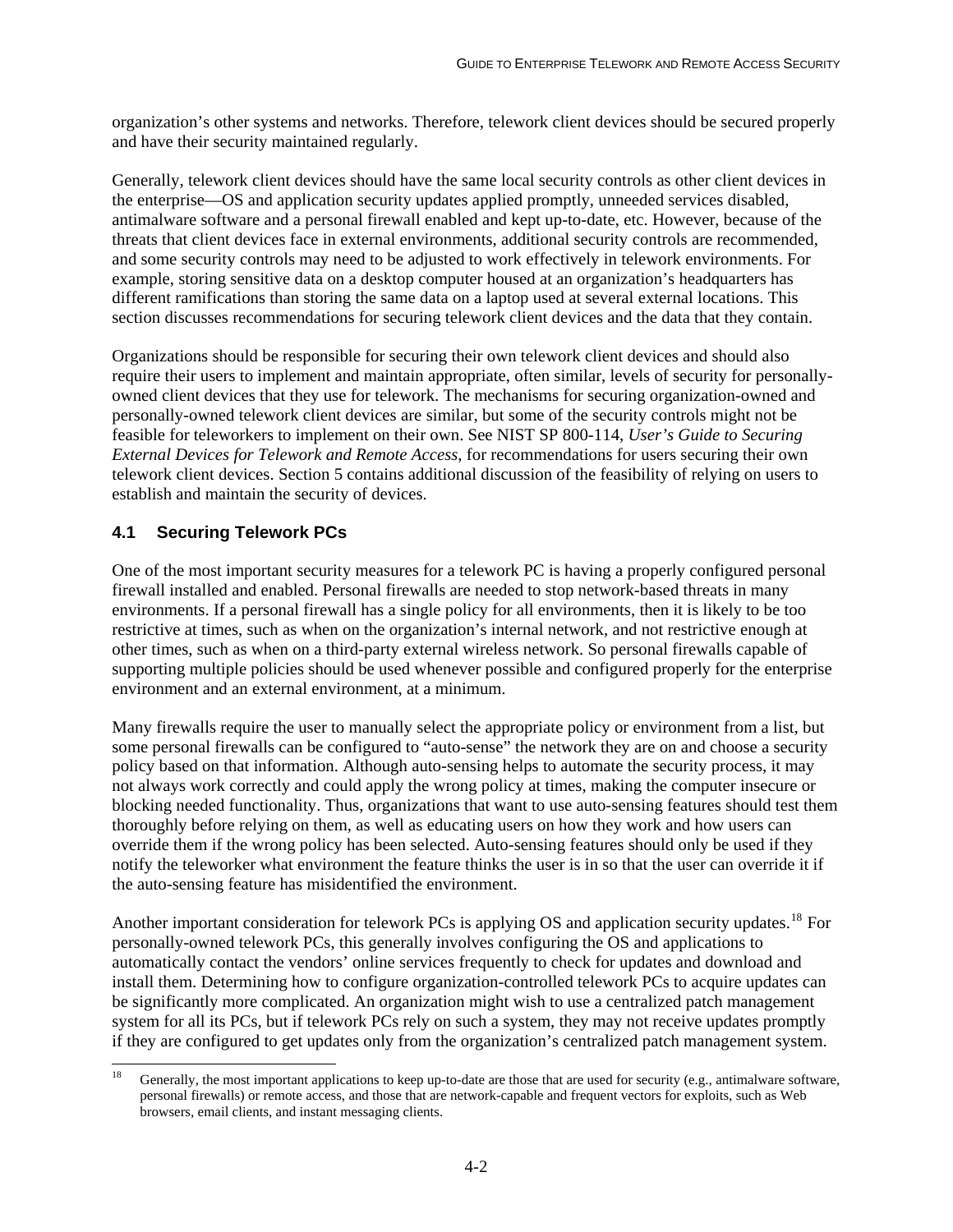For example, a user might connect a telework PC to an external network but not establish a remote access connection to the organization. The PC may be exposed to threats that could exploit its unpatched vulnerabilities, and patches would not be available until some time after the user established a remote access session. Another potential problem with keeping software updated is that remote access sessions may be brief, particularly if the teleworker is on travel. This might preclude larger updates from being downloaded if the software performing the updates does not permit updates to be downloaded in pieces.

Organizations should carefully consider these issues when planning how their telework PCs will be kept current with OS and application updates. Organizations should also encourage users to fully update their telework PCs before taking them on travel or to other third-party environments, which are generally more likely to contain new threats than home networks.

Other security measures that are particularly important for telework include the following:

- Have a separate user account with limited privileges for each person that will use the telework PC. Teleworkers should use their limited privilege accounts for regular work and use a separate administrative account only for tasks that require administrator-level access, such as some software updates. This reduces the likelihood of an attacker gaining administrator-level access to the PC.
- Enforce *session locking*, which prevents access to the PC after it has been idle for a period of time (such as 15 minutes) or permits the user to lock a session upon demand. After a session is locked, access to the PC can only be restored through authentication. Session locking is often part of screensaver software. This prevents an attacker within physical proximity of a PC from easily gaining access to the current session. However, it does not thwart an attacker who steals a PC or has access to it for an extended period of time; session locking can be circumvented through various techniques.
- **Physically secure telework PCs by using cable locks or other deterrents to theft. This is most** important for telework PCs in untrusted external environments, but is relevant for any environment, including home offices.

In cases where organizations are concerned about risk from inadequate telework PC security, particularly from PCs that are not organization-controlled or are otherwise at higher risk of compromise, organizations may want to consider different security controls in addition to or instead of those described above. For example, some vendors offer solutions that provide a bootable OS on read-only removable media with pre-configured remote access client software. A user can insert this media into a PC and reboot the computer; this bypasses the PC's OS, which may be compromised, and loads the known-good OS and remote access client software from the removable media. In most cases, these solutions can be configured to prevent users from storing files on the local hard drive, saving files to removable media, and otherwise transferring information from the known-good OS to another location. Bootable OS solutions make the logical security of the telework PC much less important, although they do not prevent all compromises (for example, vulnerabilities in the removable media's OS could be exploited, or malicious code may be present in the PC's BIOS, firmware, or hardware). Another caveat with these solutions is that they require the PC to support booting the removable media before the hard drive, which may require the user to reconfigure the PC's BIOS settings.

Another option is to provide teleworkers with flash drives that are specifically configured for telework use. These drives hold organization-approved applications that are executed from a read-only portion of the drives, which protects them from unauthorized modification. Temporary files from these applications are stored in another portion of the flash drives, which reduces the likelihood of data leakage onto the PC.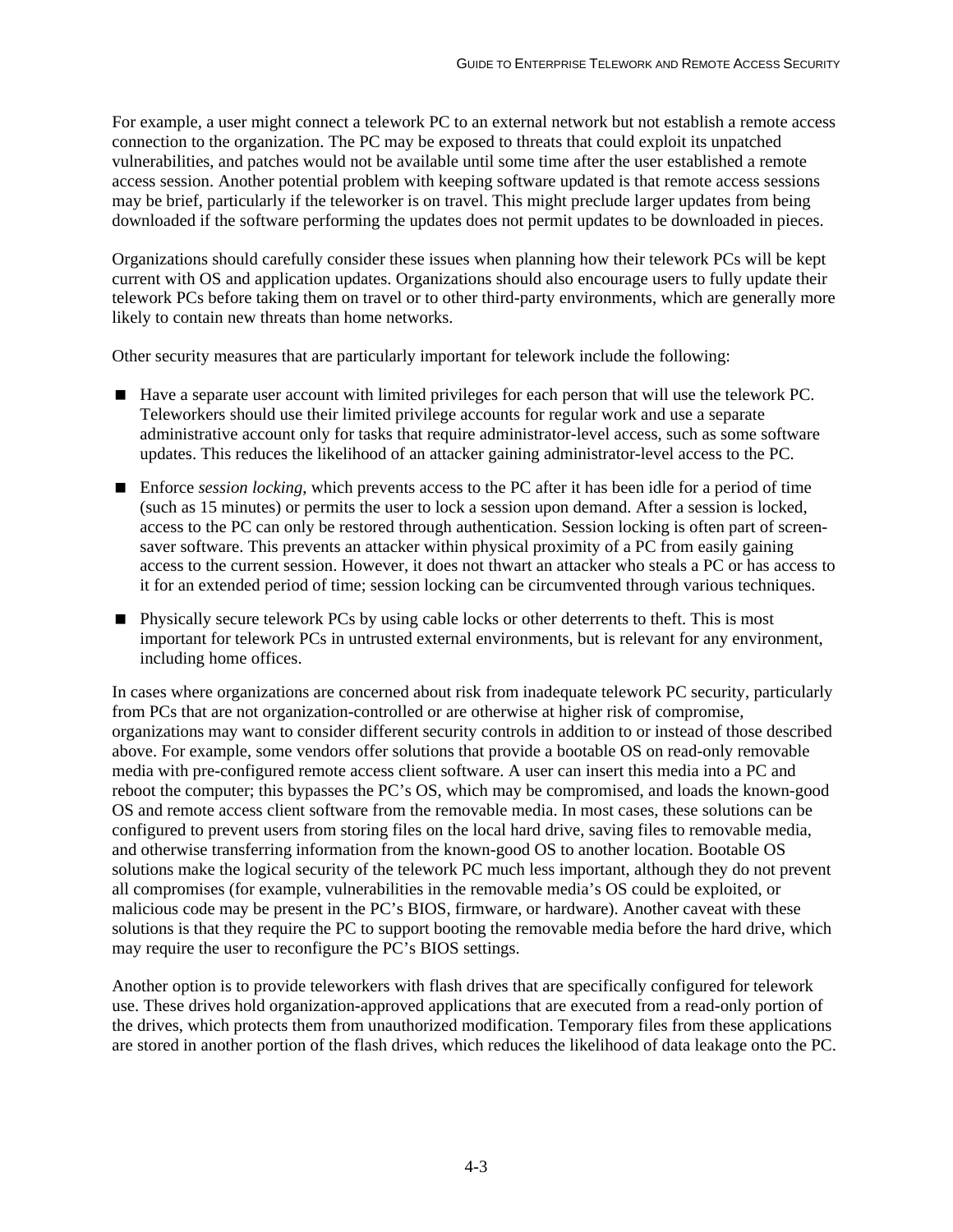#### <span id="page-31-0"></span>**4.2 Securing Telework Consumer Devices**

Many organization-controlled telework consumer devices can have their security managed centrally, at least to some degree. Organizations should take advantage of such security management capabilities whenever available—for example, by restricting the installation and use of third-party applications on cell phones and PDAs. However, many devices, including those not controlled by the organization, will need to be secured manually. Security capabilities and appropriate actions vary widely by device type and specific products, so organizations should provide guidance to device administrators and users who are responsible for securing telework consumer devices on how they should secure them.

NIST SP 800-124, *Guidelines on Cell Phone and PDA Security*, recommends safeguards for the most common types of telework consumer devices. The following are examples of these safeguards:

- Limit the networking capabilities of consumer devices. This is particularly important for devices that have multiple wireless capabilities; the teleworker might not even know that some wireless protocols are exposing the device to access by attackers. Even for devices with a single network connection, it is important to prevent users from inadvertently connecting the device to unintended host devices through technologies such as Bluetooth and shared wireless networking.
- For devices that face significant malware threats, run antimalware programs. Devices that connect to the Internet may even have personal firewalls; these should be enabled to prevent attacks and unauthorized access.
- Determine if the device manufacturer provides updates and patches; if so, ensure that they are applied promptly to protect the device from attacks against known vulnerabilities.

Given the similarity between the functions of consumer devices, particularly as they become more advanced, and PCs, organizations should strongly consider treating them similar to, or the same as, PCs. This means that organizational policies for PCs may simply be extended to consumer devices; if the two policies are kept separate, the policy documents should heavily cross-reference each other.

#### **4.3 Protecting Data on Telework Client Devices**

Telework usually involves creating and editing work-related information such as email, word processing documents, and spreadsheets. Because that data is important, it should be treated like other important assets of the organization. Two things an organization can do to protect data on telework devices are to secure it on the telework device and to periodically back it up to a location controlled by the organization. More information on this is provided in Sections 4.3.1 through 4.3.3. Organizations can also choose not to allow the organization's information to be stored on telework devices, but to instead store it centrally at the organization.

Sensitive information, such as certain types of personally identifiable information (PII) (e.g., personnel records, medical records, financial records), that is stored on or sent to or from telework devices should be protected so that malicious parties cannot access or alter it. For example, teleworkers often forget that storing sensitive information on a CD-ROM that is carried with their device, or printing the information on a public printer, can also expose the information in ways that are not significant within a typical enterprise environment. An unauthorized release of sensitive information could damage the public's trust in an organization, jeopardize the organization's mission, or harm individuals if their personal information has been released.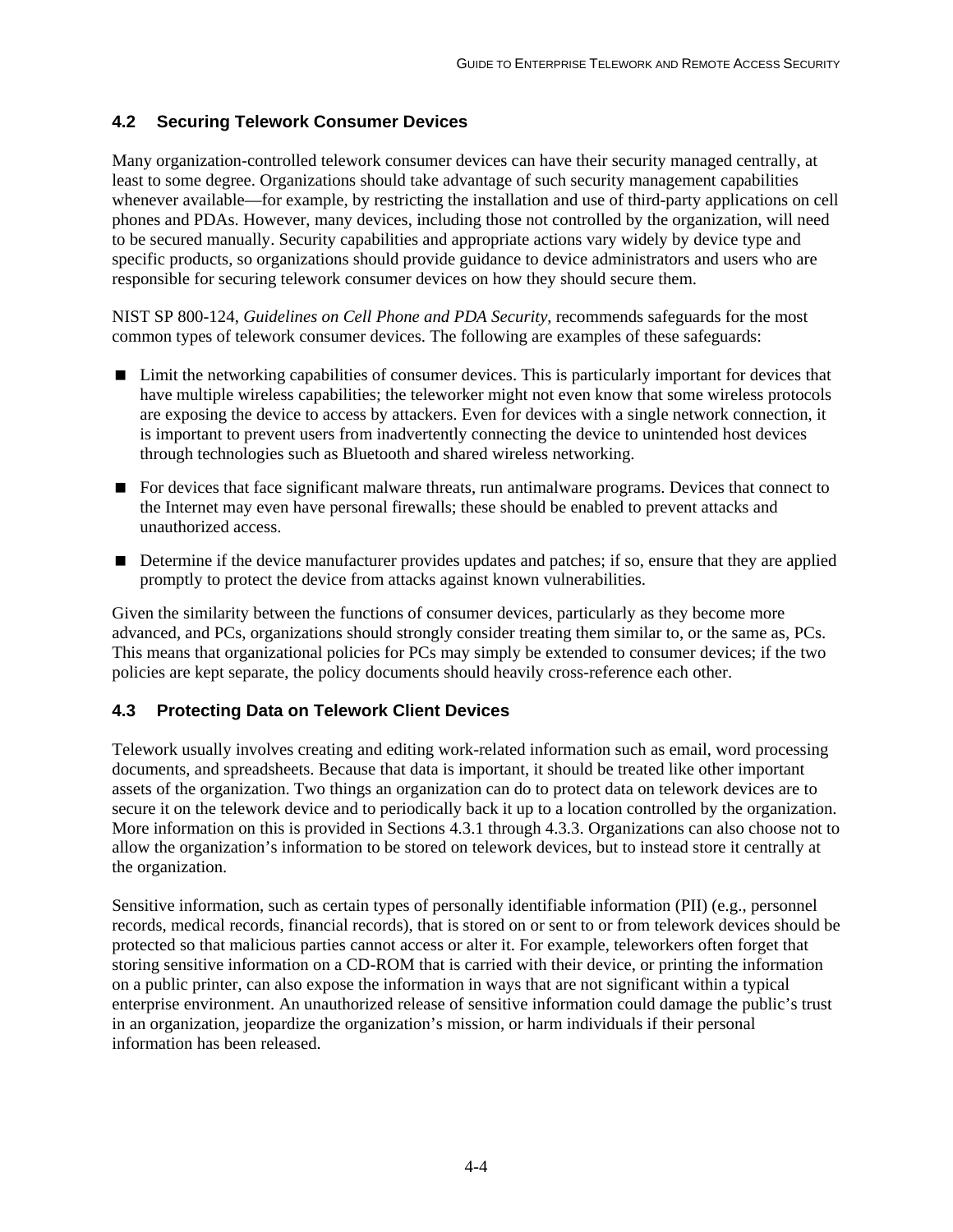#### <span id="page-32-0"></span>**4.3.1 Encrypting Data at Rest**

All telework devices, regardless of their size or location, can be stolen. Some thieves may want to read the contents of the data on the device, and quite possibly use that data for criminal purposes. To prevent this, an organization should have a policy of encrypting all sensitive data when it is at rest on the device and on removable media used by the device. The creation and use of cryptographic keys for encrypting remote data at rest should follow the same policies that an organization has for other keys that protect data at rest.

There are many methods for protecting data at rest, and they mostly depend on the type of device or removable media that is being protected. Some operating systems have their own data encryption mechanisms, and there are also numerous third-party applications that provide similar capabilities. See NIST SP 800-111, *Guide to Storage Encryption Technologies for End User Devices*, for more information on encrypting storage on client devices and removable media. Generally, when technologies such as full disk encryption are being used to protect data at rest, teleworkers should shut down their telework devices instead of placing them into sleep mode when the devices will not be used for an extended time or when the teleworker will not be with the device. This helps ensure that the data at rest is protected by the storage encryption technology.

#### **4.3.2 Using Virtual Machines**

If an organization has direct control over a telework device, the organization can enforce its policies for remote access, updating, etc. For other telework devices, such as PCs personally owned by teleworkers, the organization has a limited ability to enforce security policies. A method for controlling the environment in which a teleworker operates is to run a virtual machine (VM) on the telework PC. This is normally done by running a VM *hypervisor* program within the telework PC's operating system, but some newer telework PCs allow the installation of a hypervisor that runs in place of the PC's operating system. This is known as a *bare-metal hypervisor*. Bare-metal hypervisors are generally considered more secure than other hypervisors because there is one less major piece of software that can be attacked.

A user runs a VM *image* in the virtual machine environment; this image acts just like a full computer with an operating system and application software. (Using virtual machines as telework devices is an extension of the concept of thin clients.) To use VM images to enforce telework policy, the organization distributes a VM image that is configured to be fully compliant with all relevant security policies. The teleworker runs the VM image on the telework computer. When the image needs to be updated, the organization distributes a new image to its teleworkers. Using a VM to support telework security works well as long as the telework computer itself does not have any malware that will attack the VM. For hypervisors that run within the host OS (i.e., not bare-metal hypervisors), any compromise within the host OS could affect the security of the VM and the VM image.

VM disks act just like the disks on a regular computer, so organizations should have policies for telework data that is stored in a VM image. VM images can be encrypted on the telework computer when they are not in use and only decrypted after the user provides proper authentication just before booting an image. If VM images are encrypted, an unauthorized person that gets access to the telework device will not be able to read the data stored in the VM image. Similarly, a VM image can have multiple disks within it, and some of those can be encrypted; if the teleworker stores their data on an encrypted disk within the VM, it will be just as if the data were stored on an encrypted disk directly on the telework computer.

Organizations should consider encrypting all VM images used for telework to reduce the risk of compromise. This can be accomplished through the use of full disk encryption, file encryption, or other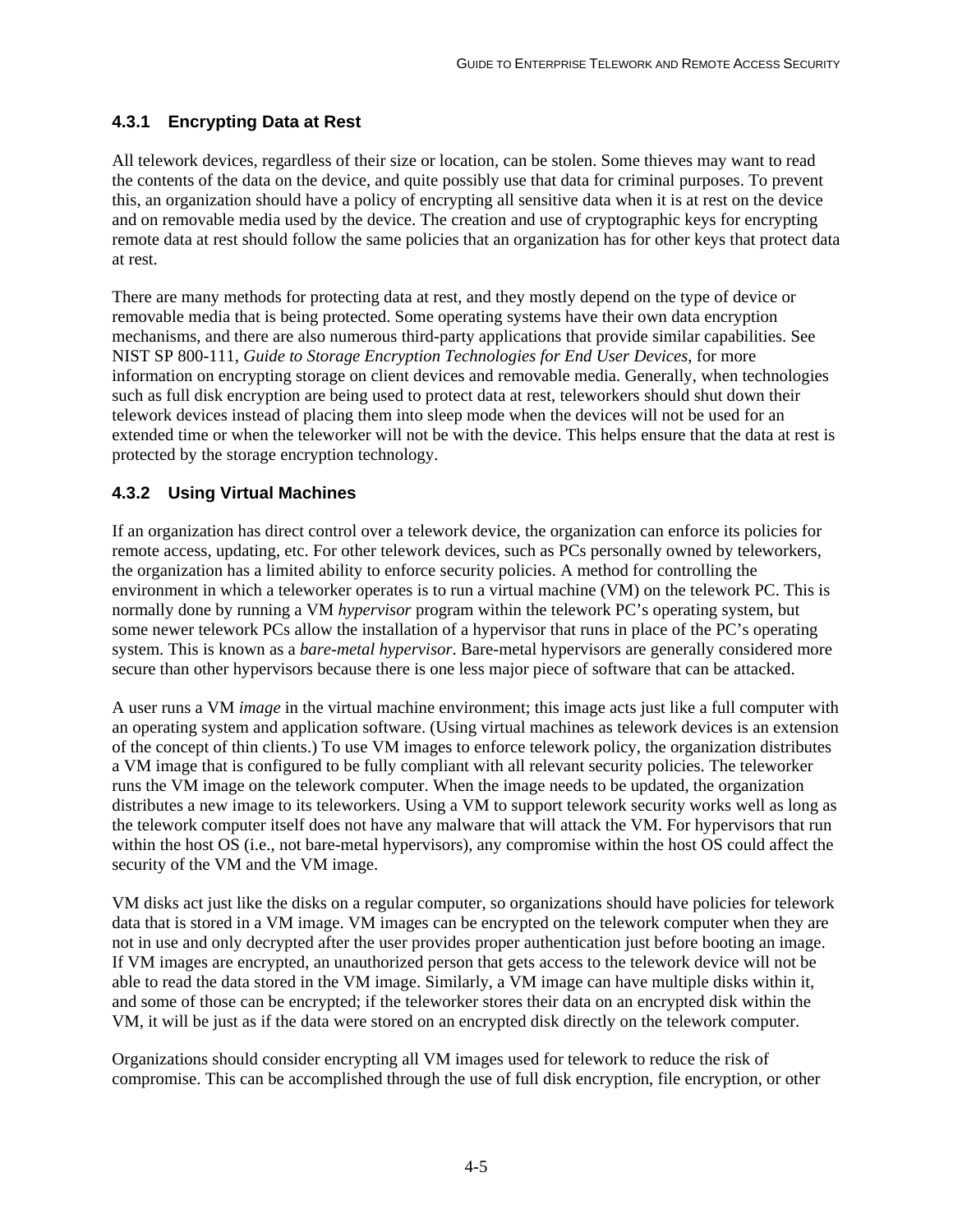<span id="page-33-0"></span>means.[19](#page-33-1) For high-risk situations, particularly involving access to highly sensitive information, organizations should encrypt each individual VM image used for telework and may also want to provide a second layer of protection through full disk encryption.

#### **4.3.3 Backing Up Data on Telework Devices**

Most organizations have policies for backing up data on a regular basis. Such a backup policy should cover data on telework PCs and, if relevant and feasible, consumer devices. However, such a policy may need different provisions for backups performed at the organization's facilities versus external locations. If the data to be backed up contains sensitive information or needs its confidentiality protected for other reasons, there are additional security considerations if that backup is performed at an external location.

If data is being backed up remotely—from the telework device to a system at the organization—then the communications carrying that data should be encrypted and have their integrity verified. This is discussed in more detail in Section 3.3.3. If data is being backed up locally—to removable media such as CD-R disks or USB flash drives, for example—the backup should be protected at least as well as the original data is. For example, if the original data is encrypted, then the data in the backup should be encrypted as well. If the original data is encrypted in a portable form, such as through virtual disk encryption or an encrypted VM image, then it may be sufficient to copy that encrypted entity onto the backup media. However, for non-portable forms of storage encryption, such as full disk encryption, the data would need to be decrypted on the telework device and then encrypted for storage on the backup media.

#### **4.4 Summary of Key Recommendations**

The following list presents some of the key recommendations from this section of the document.

- Telework client devices should be secured properly and have their security maintained regularly. Generally, telework client devices should have the same local security controls as other client devices in the enterprise. However, because of the threats that client devices face in external environments, additional security controls are recommended, and some security controls may need to be adjusted to work effectively in telework environments. (Section 4 introduction)
- **For telework PCs, personal firewalls capable of supporting multiple policies should be used whenever** possible and configured properly for the enterprise environment and an external environment, at a minimum. (Section 4.1)
- For telework consumer devices, organizations should take advantage of centralized security management capabilities whenever available. However, many devices, including those not controlled by the organization, will need to be secured manually. Organizations should provide guidance to device administrators and users who are responsible for securing telework consumer devices on how they should secure them. (Section 4.2)
- Sensitive information, such as certain types of PII (e.g., personnel records, medical records, financial records), that is stored on or sent to or from telework devices should be protected so that malicious parties cannot access or alter it. An organization should have a policy of encrypting all sensitive data when it is at rest on the device and on removable media used by the device. The creation and use of cryptographic keys for encrypting remote data at rest should follow the same policies that an organization has for other keys that protect data at rest. (Section 4.3)

<span id="page-33-1"></span>l 19 NIST SP 800-111, *Guide to Storage Encryption Technologies for End User Devices*, explains these options.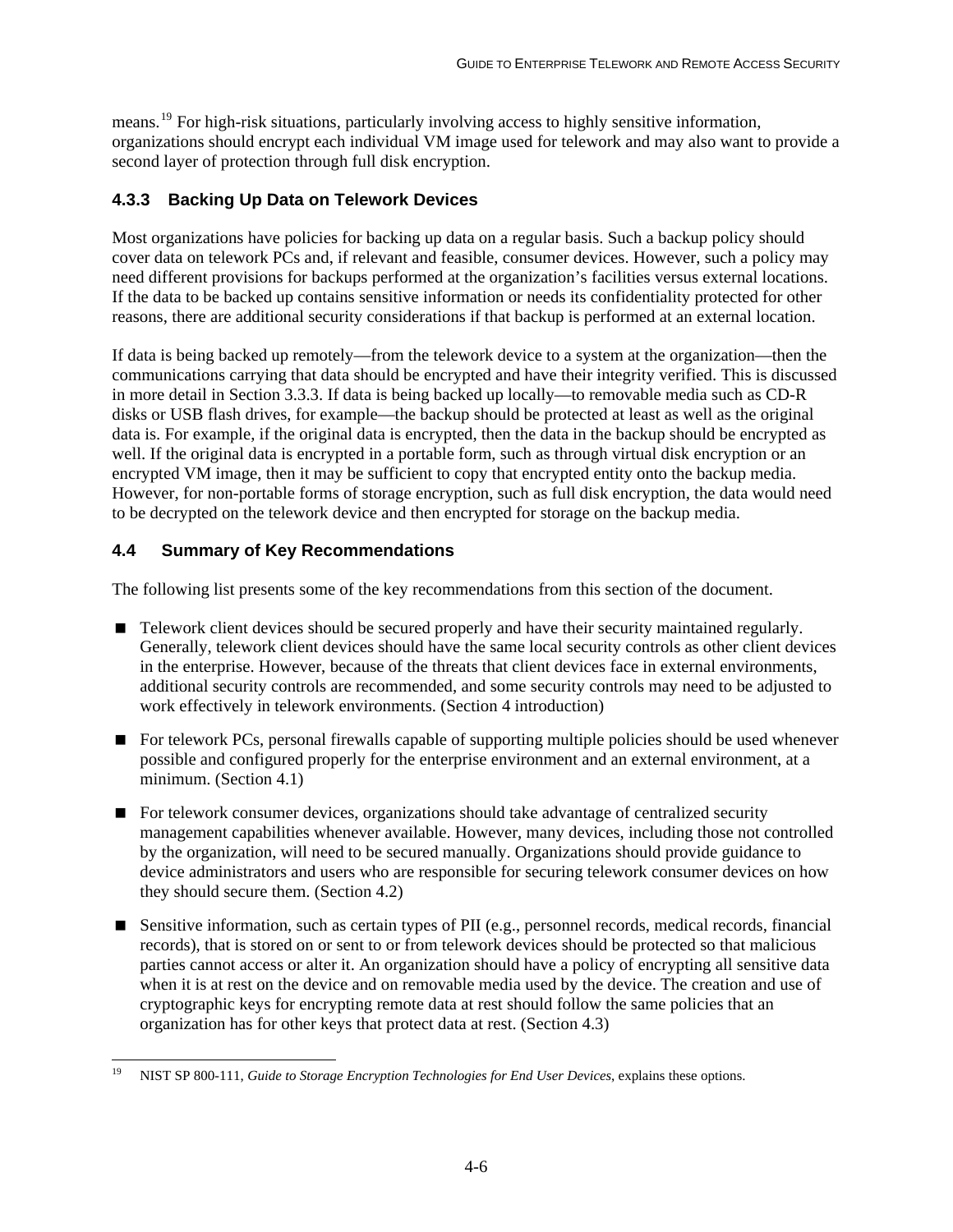#### <span id="page-34-0"></span>**5. Security Considerations for the Telework and Remote Access Life Cycle**

This section brings together the concepts presented in the previous sections of the guide and explains how they should be incorporated throughout the entire life cycle of telework and remote access solutions, involving everything from policy to operations. The section references a five-phase life cycle model to help organizations determine at what point in their telework and remote access deployments a recommendation may be relevant. This model is based on one introduced in NIST SP 800-64, *Security Considerations in the System Development Life Cycle*. Organizations may follow a project management methodology or life cycle model that does not directly map to the phases in the model presented here, but the types of tasks in the methodology and their sequencing are probably similar. The phases of the life cycle are as follows:

- **Phase 1: Initiation.** This phase includes the tasks that an organization should perform before it starts to design a telework or remote access solution. These include identifying needs for telework and remote access, providing an overall vision for how telework and remote access solutions would support the mission of the organization, creating a high-level strategy for implementing telework and remote access solutions, developing a telework security policy, and specifying business and functional requirements for the solution.
- **Phase 2: Development.** In this phase, personnel specify the technical characteristics of the telework or remote access solution and related components. These include the authentication methods; the cryptographic mechanisms used to protect communications; and firewalls and other mechanisms used to control access to networks and resources on those networks. The types of telework clients to be used should also be considered, since they can affect the desired policies. Care should be taken to ensure that the telework security policy can be employed and enforced by all clients. At the end of this phase, solution components are procured.
- **Phase 3: Implementation.** In this phase, equipment is configured to meet operational and security requirements, including the telework security policy documented in the system security plan, installed and tested as a prototype, and then activated on a production network. Implementation includes altering the configuration of other security controls and technologies, such as security event logging, network management, and authentication server integration.
- **Phase 4: Operations and Maintenance.** This phase includes security-related tasks that an organization should perform on an ongoing basis once the telework or remote access solution is operational, including log review and attack detection. These tasks should be documented in the configuration management policy.
- **Phase 5: Disposal.** This phase encompasses tasks that occur when a remote access solution or its components are being retired, including preserving information to meet legal requirements, sanitizing media, and disposing of equipment properly.[20](#page-34-1)

This section highlights security considerations of particular interest for telework and remote access solutions. These considerations are not intended to be comprehensive, nor is there any implication that security elements not listed here are unimportant or unnecessary.

#### **5.1 Initiation**

The initiation phase involves many preparatory actions, such as identifying current and future needs, and specifying requirements for performance, functionality, and security. A critical part of the initiation phase

<span id="page-34-1"></span> $20\,$ The life cycle information presented in this introduction is derived from Section 8 of NIST SP 800-97.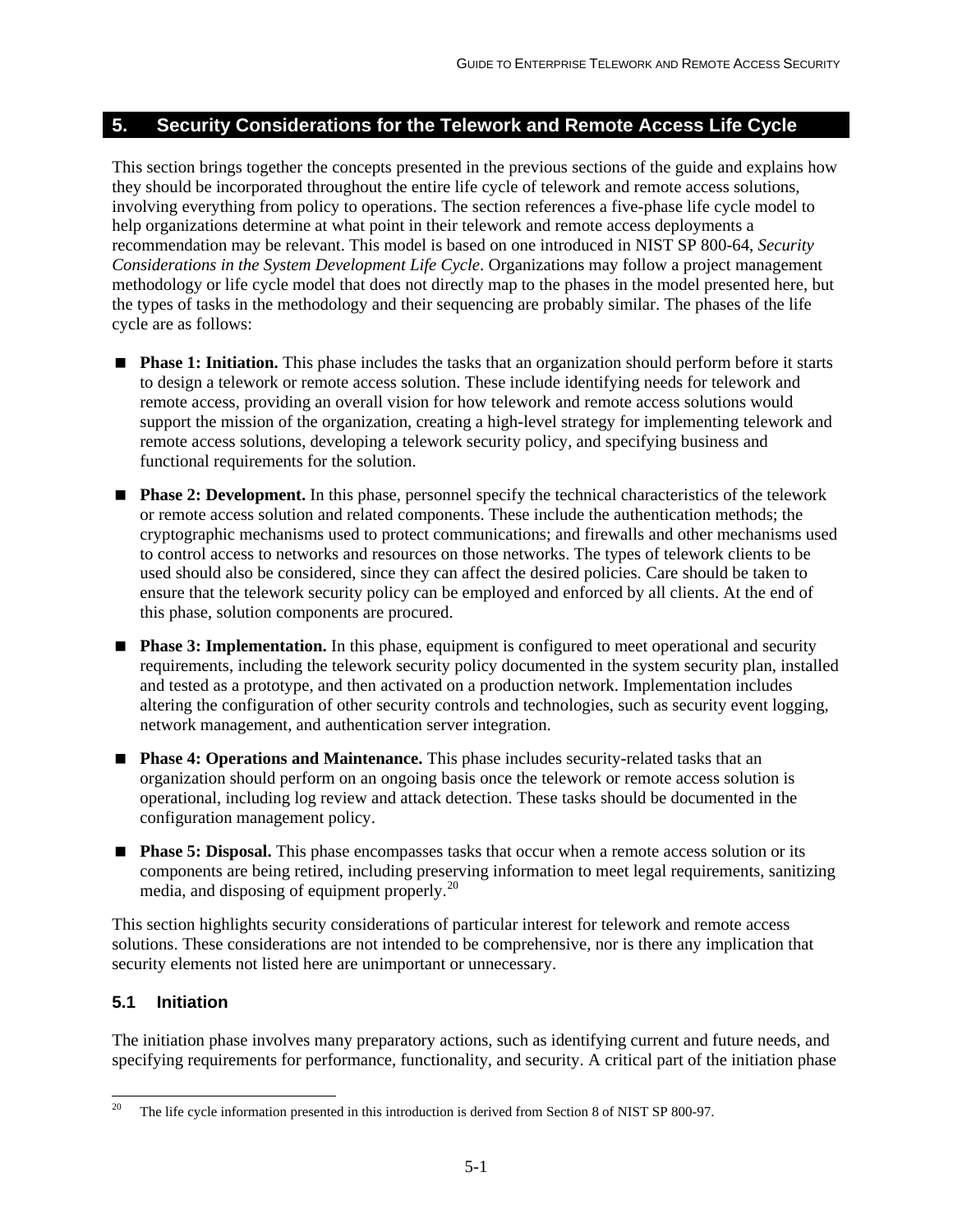<span id="page-35-0"></span>is the development of a telework security policy for an organization. The section lists elements that a telework security policy should contain and, where relevant, describes some of the factors that should be considered when making the decisions behind each element. A telework security policy should define which forms of remote access the organization permits, which types of telework devices are permitted to use each form of remote access, the type of access each type of teleworker is granted, and how user account provisioning should be handled. It should also cover how the organization's remote access servers are administered and how policies in those servers are updated. The telework security policy should be documented in the system security plan.

In addition to the considerations described in this section for telework security policies, organizations should also consider how other security policies may be affected by telework. For example, an organization may require that certain types of locked-out user accounts be unlocked only in person, but this may not be viable for teleworkers who are on travel or on long-term assignments in external locations. Other security policies should be adjusted as needed to take telework into consideration.

#### **5.1.1 Permitted Forms of Remote Access**

One of the first decisions to make when creating a telework security policy is which types of remote access solutions will be permitted. Each type of solution has its strengths and weaknesses, and the usefulness of each will depend on many factors within the organization. Some of those factors include:

- Existing remote access used by the organization, such as remote control systems used by IT staff
- Software already installed on telework devices that can be used for remote access
- Capabilities available in firewalls that are already installed at the edge of the organization's network.

The policy for which types of remote access are permitted for telework should be closely tied to the organization's overall security policy. If one of the forms of remote access under consideration cannot be secured in a fashion that is required by the organization's security policy, such as using approved cryptographic algorithms to protect sensitive data, then that form of remote access should not be used by the organization. The overall security policy should take priority when creating a telework security policy.

#### **5.1.2 Restrictions on Telework Client Devices and Remote Access Levels**

A telework security policy can limit the types of client devices that teleworkers are allowed to use. For a variety of reasons, including security policies and technology limitations, organizations often limit which types of devices can be used for remote access. For example, an organization might permit only organization-owned PCs to be used. Some organizations have tiered levels of access, such as allowing organization-owned PCs to access many resources, teleworker-owned PCs to access a limited set of resources, and consumer devices and third-party PCs to access only one or two resources, such as Webbased email. This allows an organization to limit the risk it incurs by permitting the most-controlled devices to have the most access and the least-controlled devices to have minimal access.

Each organization should make its own risk-based decisions about what levels of remote access should be permitted from which types of devices. Factors that organizations should consider when setting telework security policy for this include the following:

**Sensitivity of telework.** Some telework involves access to sensitive information or resources, while other telework does not. Organizations may have more restrictive requirements for telework involving sensitive information, such as permitting only organization-controlled telework devices to be used.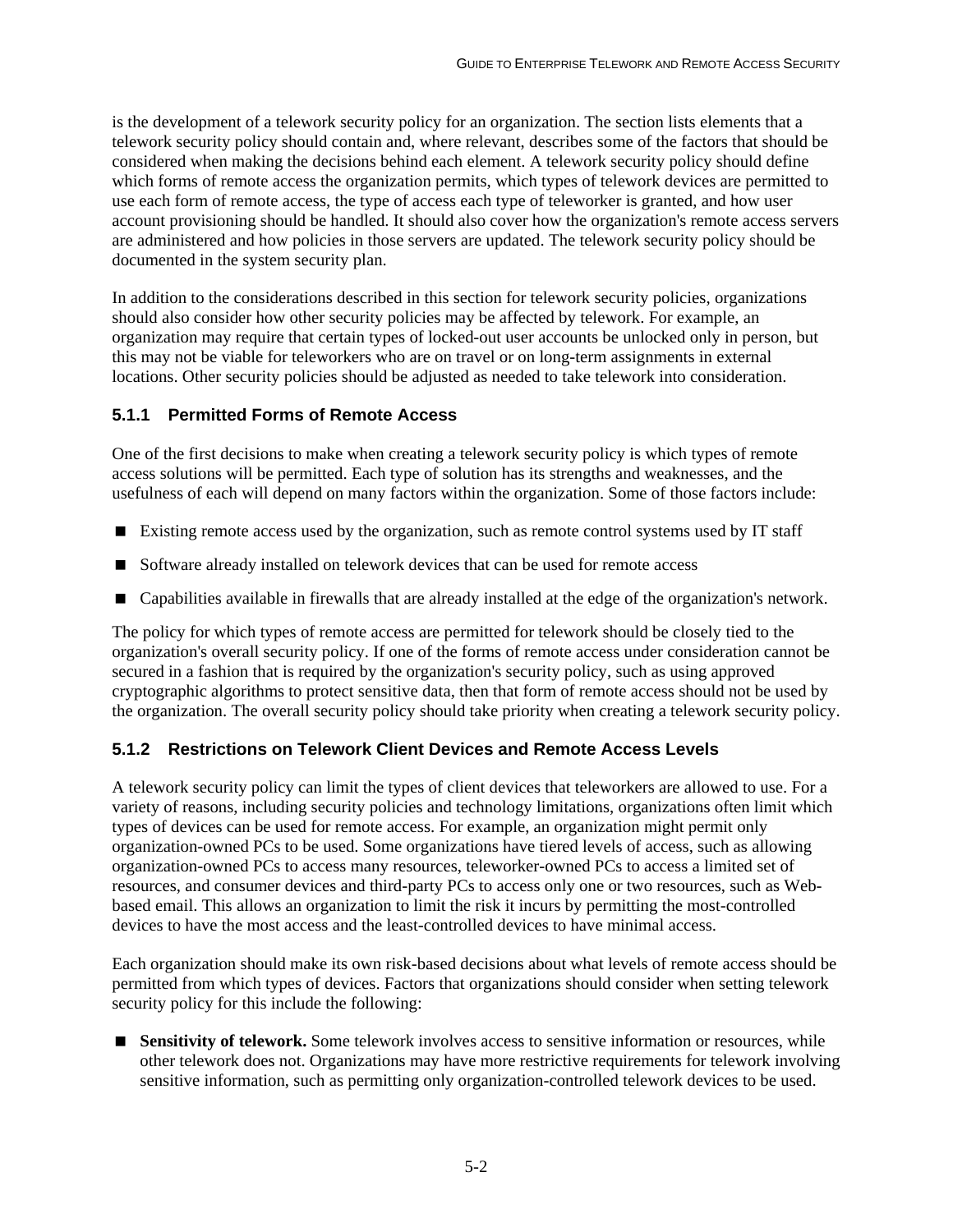- **The level of confidence in security policy compliance.** Meeting many of an organization's security requirements can typically be ensured only if the organization controls the configuration of the telework devices. For personally owned devices, some requirements can be verified by automated security health checks conducted by the remote access server on devices attempting to connect, but other requirements cannot be verified by the organization by automated means. Making users aware of their responsibilities can help to improve security on personally owned telework devices, but will not result in the same degree of security policy compliance as mandatory security controls enforced on organization-controlled telework devices. Even the most conscientious users may fail to properly maintain the security of their personally owned devices at all times because of the technical complexity or effort involved or their lack of awareness of new threats.
- Cost. Costs associated with telework devices will vary based on policy decisions. The primary direct cost is issuing telework devices and client software to teleworkers. There are also indirect costs in maintaining telework devices and in providing technical support for teleworkers. Another consideration related to cost is telework frequency and duration; an organization might justify purchasing telework devices for individuals who telework regularly (e.g., one day per week from home, frequent business travel), but not purchasing telework devices for individuals who telework only occasionally for short durations, such as quickly checking email from home a few evenings a month.
- **Telework location.** Risks will generally be lower for devices used only in the home environment than for devices in a variety of other locations. Also, as discussed in Section 3.3, in some cases the organization can automatically determine the teleworker's location (i.e., identify whether the device is on an authorized home network), in which case policies could be enforced based on location.
- **Technical limitations.** Certain types of devices may be needed for particular telework needs, such as running specialized programs locally. Also, if an organization has a single type of remote access server, and that server can only allow connections through a custom client that is installed on the telework device, then only the types of devices that can support the client are allowed.
- **Compliance with mandates and other policies.** Organizations may need to comply with teleworkrelated requirements from mandates and other sources, such as a Federal department issuing policy requirements to its member agencies. An example of a possible requirement is restrictions on performing telework in foreign countries that have strong known threats against Federal agency systems.

Organizations may choose to specify additional security requirements that are tied to factors such as the sensitivity of telework. Many organizations require more stringent security controls for telework situations that are particularly high-risk. Security requirements that may be particularly helpful for such situations include the following:

- **Permit high-risk telework only from organization-issued and secured telework devices.**
- Require the use of multi-factor authentication for access to the telework device and to remote access solutions.
- Use storage encryption on the telework device, at a minimum to protect all sensitive information. Multiple levels of encryption may be needed. For example, full disk encryption may be needed to mitigate an attacker who gains physical access to the device; at the same time, virtual disk encryption or file/folder encryption may be needed to mitigate an attacker who gains logical access to the device (i.e., access after full disk encryption authentication has occurred and the data on the hard drive is being decrypted automatically as needed). Removable media containing telework data should also be encrypted.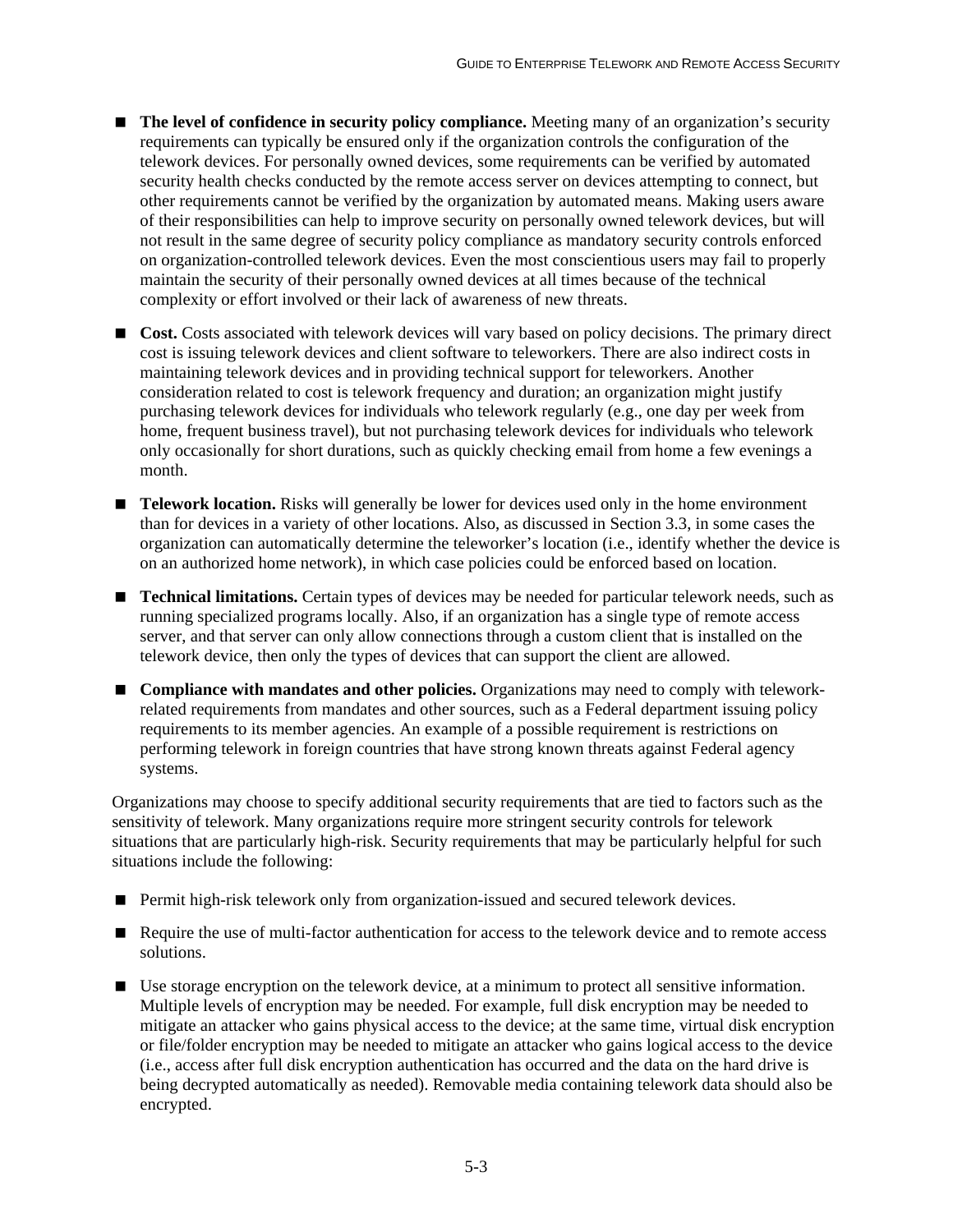- <span id="page-37-0"></span> Migrate high-risk resources to servers that assume responsibility for protecting them. For example, a teleworker could connect to a terminal server that holds sensitive data that the teleworker needs to access.
- Store and access only the minimum data necessary. Some organizations issue "loaner" devices that are completely wiped before and after the high-risk telework is performed. Only the data and authorized applications needed for the telework are loaded onto the loaner device. The pre-use wiping ensures that the device is clean before any telework is conducted, and the post-use wiping ensures that no telework data remains that could be accessed in the future.

In high-risk situations, organizations may also choose to reduce risk by prohibiting telework and remote access involving particular types of information, such as highly sensitive personally identifiable information  $(PII)^{21}$  $(PII)^{21}$  $(PII)^{21}$ 

Every year, there are many changes in telework device capabilities, the security controls available to organizations, the types of threats made to different types of devices, and so on. Therefore, organizations should periodically reassess their policies for telework devices and consider changing which types of client devices are permitted and what levels of access they may be granted. Organizations should also be aware of the emergence of new types of remote access solutions and of major changes to existing remote access technologies, and ensure that the organization's policies are updated accordingly as needed.

#### **5.1.3 Additional User Requirements**

Organizations often have additional security considerations for telework that, while helpful in mitigating threats, cannot be directly enforced by the organization. Organizations should educate users on the importance of these additional security measures and define teleworkers' responsibilities for implementing these measures in policy and telework agreements.

One example of a possible security consideration is phone services. Depending on the sensitivity of telework communications, telephone security may be a consideration. Corded phones using traditional wired telephone networks cannot be intercepted without physical connections, so they are sufficiently secure for typical telework. Cordless phones using traditional wired telephone networks should employ spread spectrum technology to scramble transmissions, thus reducing the risk of eavesdropping within physical proximity (usually a few hundred yards at most). Digital cell phones should be acceptable for typical telework.[22](#page-37-2) Communications carried over voice over IP (VoIP) services should not be considered secure unless some form of encryption is used; however, many VoIP services now provide strong encryption, which should be used to protect sensitive and proprietary information. Any encryption used must be certified to follow NIST requirements. The FIPS 140 specification, *Security Requirements for Cryptographic Modules*, defines how cryptographic modules are validated.

Another possible security consideration involves wireless personal area networks (WPAN), which are small-scale wireless networks that require no infrastructure to operate. Examples of WPAN technologies are using a wireless keyboard or mouse with a computer, printing wirelessly, synchronizing a PDA with a computer, and allowing a wireless headset or earpiece to be used with a cell phone. The two most commonly used types of WPAN technologies are Bluetooth and infrared. For devices within proximity of

<span id="page-37-1"></span><sup>21</sup> 21 For more information on protecting PII, see draft NIST SP 800-122, *Guide to Protecting the Confidentiality of Personally* 

<span id="page-37-2"></span>*Identifiable Information (PII)*.<br><sup>22</sup> Analog cell phone communications can be intercepted by individuals with scanning equipment, so their use should be avoided when discussing sensitive or proprietary information. However, nearly all analog cell phone networks have been retired.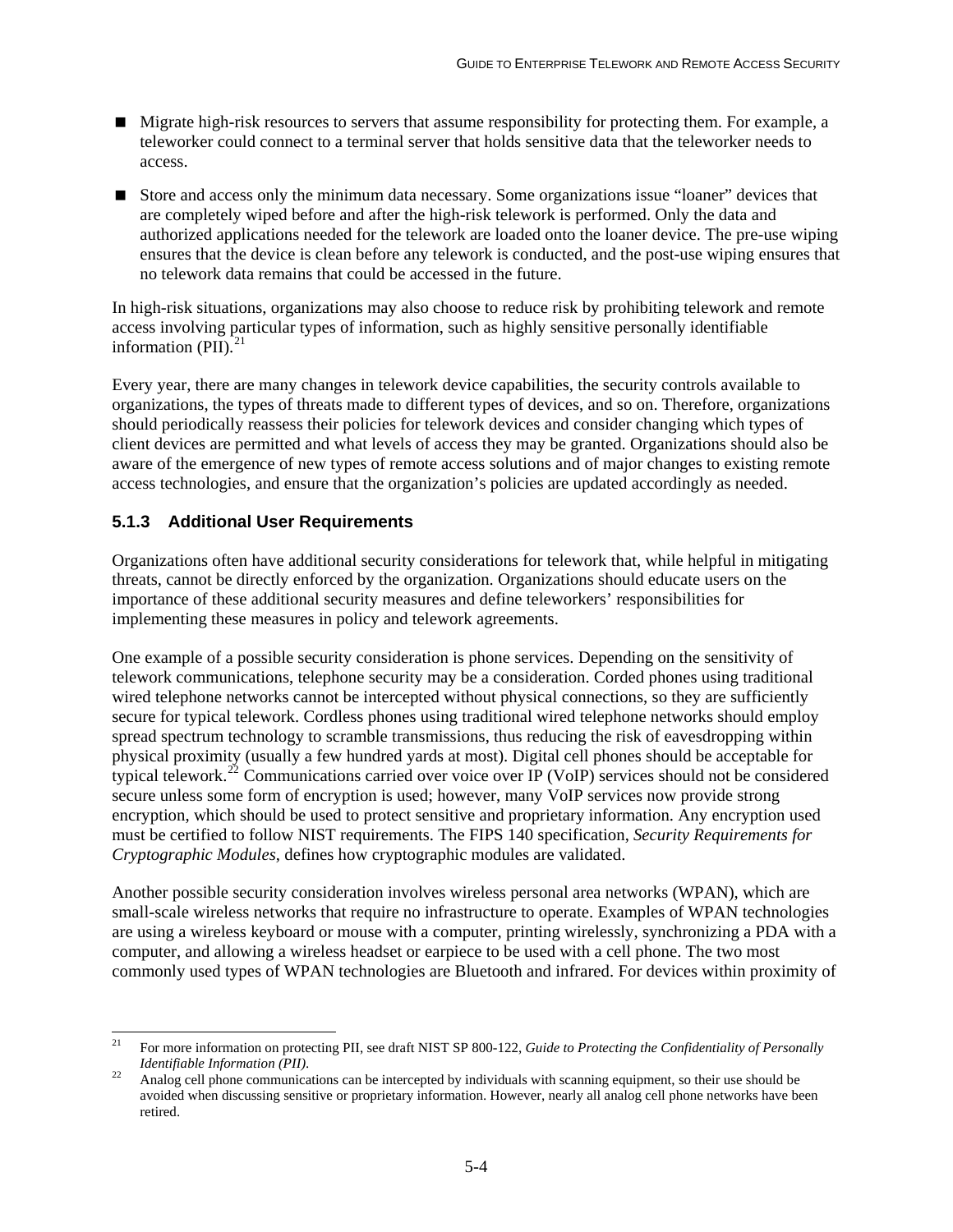<span id="page-38-0"></span>threats, teleworkers should disable these technologies when not in use to prevent misuse by unauthorized parties.

Additional information on these security considerations is available from NIST SP 800-114, *User's Guide to Securing External Devices for Telework and Remote Access*, and NIST SP 800-121, *Guide to Bluetooth Security*.

#### **5.2 Development**

Once the organization has established a telework security policy, identified telework and remote access needs, and completed other preparatory activities, the next step is to determine which types of telework or remote access technologies should be used and to design a solution to deploy. There are many considerations for designing a solution, most of which are generally applicable to any IT technology; some of these are covered in Section 2.1 of this document and NIST SP 800-53. This section focuses on the technical security considerations that are most important for designing telework and remote access solutions. Major considerations include the following: $^{23}$  $^{23}$  $^{23}$ 

- **Architecture.** Designing the architecture includes the placement of the remote access server and the selection of remote access client software (if needed).
- **Authentication.** Authentication involves selecting a remote access authentication method, as described in Section 3, and determining how its client/user and server components should be implemented, including procedures for issuing and resetting authenticators and for provisioning users and client devices with authenticators.
- **Cryptography.** Decisions related to cryptography include selecting the algorithms for encryption and integrity protection of remote access communications, and setting the key strength for algorithms that support multiple key lengths.
- **Access Control.** This involves determining which types of remote access communications should be permitted and denied. Section 3 provides additional information on access control capabilities.
- **Endpoint Security.** Endpoint security decisions involve determining how remote access servers and telework client devices should be secured, as described in Sections 3 and 4, respectively.

The security aspects of the telework and remote access solution design should be documented in the system security plan. The organization should also consider how incidents involving the telework and remote access solutions should be handled and document those plans as well.<sup>[24](#page-38-2)</sup>

#### **5.3 Implementation**

After the remote access solution has been designed, the next step is to implement and test a prototype of the design, before putting the solution into production. Aspects of the solution that should be evaluated include the following: [25](#page-38-3)

**Connectivity.** Users can establish and maintain remote access connections. Users can connect to all of the resources that they are permitted to and cannot connect to any other resources.

 $23$ 

<span id="page-38-2"></span><span id="page-38-1"></span><sup>&</sup>lt;sup>23</sup> These considerations are based on material from Section 4 of NIST SP 800-77, *Guide to IPsec VPNs*.<br><sup>24</sup> For more information on incident handling, see NIST SP 800-61 Revision 1, *Computer Security Incident Handling* 

<span id="page-38-3"></span>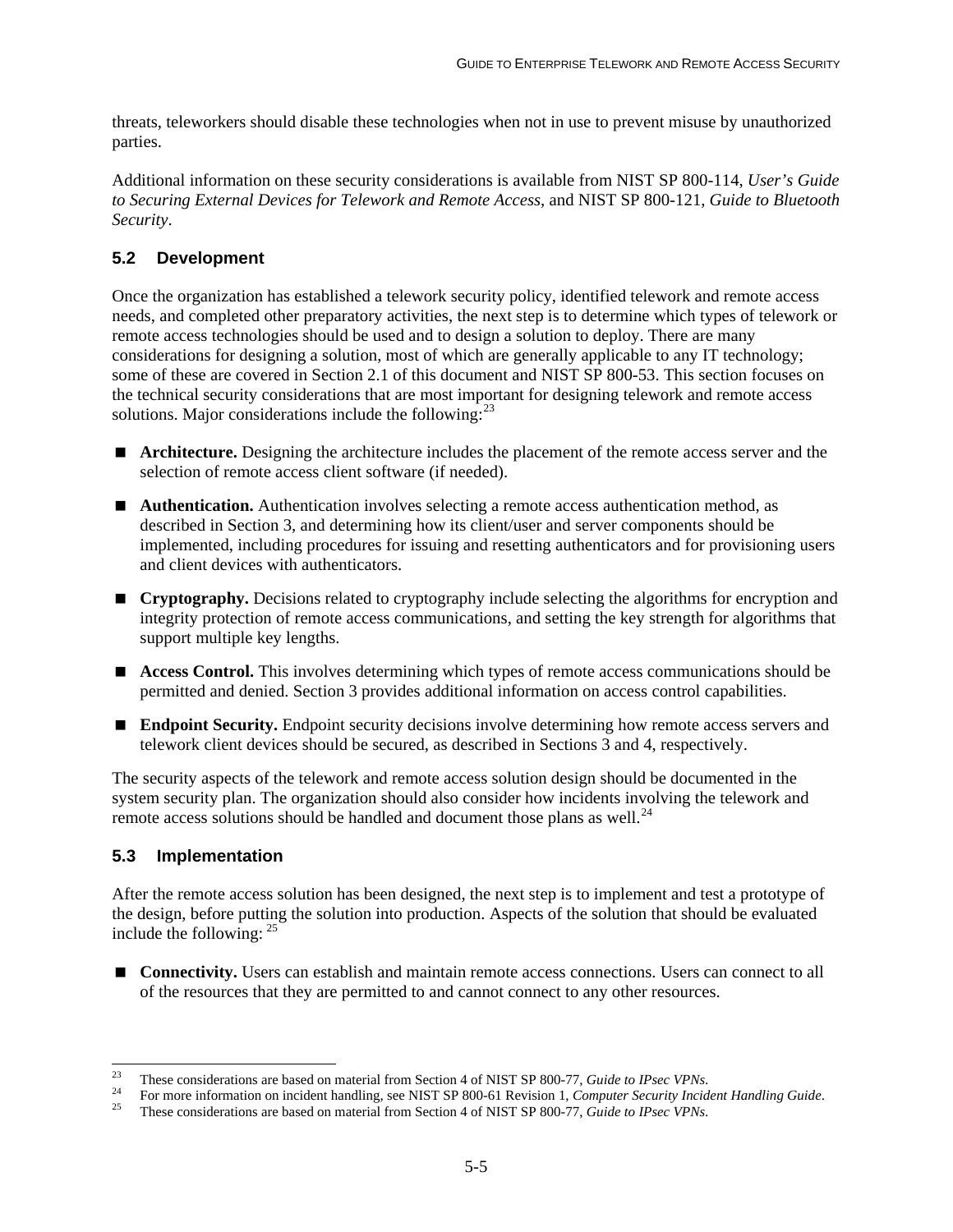- **Protection.** Each traffic flow is protected in accordance with the established requirements. This includes flows between the telework client device and the remote access server, and between the remote access server and internal resources. Protection should be verified by means such as monitoring network traffic or checking traffic logs.
- **Authentication.** Authentication is required and cannot be readily compromised or circumvented. All authentication policies are enforced. Performing robust testing of authentication is important to reduce the risk of attackers accessing protected internal resources.
- **Applications.** The remote access solution does not interfere with the use of software applications that are permitted to be used through remote access, nor does it disrupt the operation of telework client devices (for example, a VPN client conflicting with a host-based firewall).
- **Management.** Administrators can configure and manage the solution effectively and securely. This includes all components, including remote access servers, authentication services, and client software. The ease of deployment and configuration is particularly important, such as having fully automated client configuration versus administrators manually configuring each client. Another concern is the ability of users to alter remote access client settings, which could weaken remote access security. Automating configurations for devices can greatly reduce unintentional errors from users incorrectly configuring settings.
- **Logging.** The remote access solution logs security events in accordance with the organization's policies. Some remote access solutions provide more granular logging capabilities than others—for example, logging usage of individual applications versus only connections to particular hosts—so in some cases it may be necessary to rely on the resources used through remote access to perform portions of the logging that the remote access server cannot perform.
- **Performance.** The solution provides adequate performance during normal and peak usage. It is important to consider not only the performance of the primary remote access components, but also that of intermediate devices, such as routers and firewalls. Performance is particularly important when large software updates are being provided through the remote access solution to telework client devices. Encrypted traffic often consumes more processing power than unencrypted traffic, so it may cause bottlenecks. In many cases, the best way to test the performance under load of a prototype is to use simulated traffic generators on a live test network to mimic the actual characteristics of expected traffic as closely as possible. Testing should incorporate a variety of applications that will be used with remote access.
- **Security of the Implementation.** The remote access implementation itself may contain vulnerabilities and weaknesses that attackers could exploit. Organizations with high security needs may choose to perform extensive vulnerability assessments against the remote access components. At a minimum, all components should be updated with the latest patches and configured following sound security practices.
- **Default Settings.** Implementers should carefully review the default values for each remote access setting and alter the settings as necessary to support security requirements. Implementers should also ensure that the remote access solution does not unexpectedly "fall back" to default settings for interoperability or other reasons.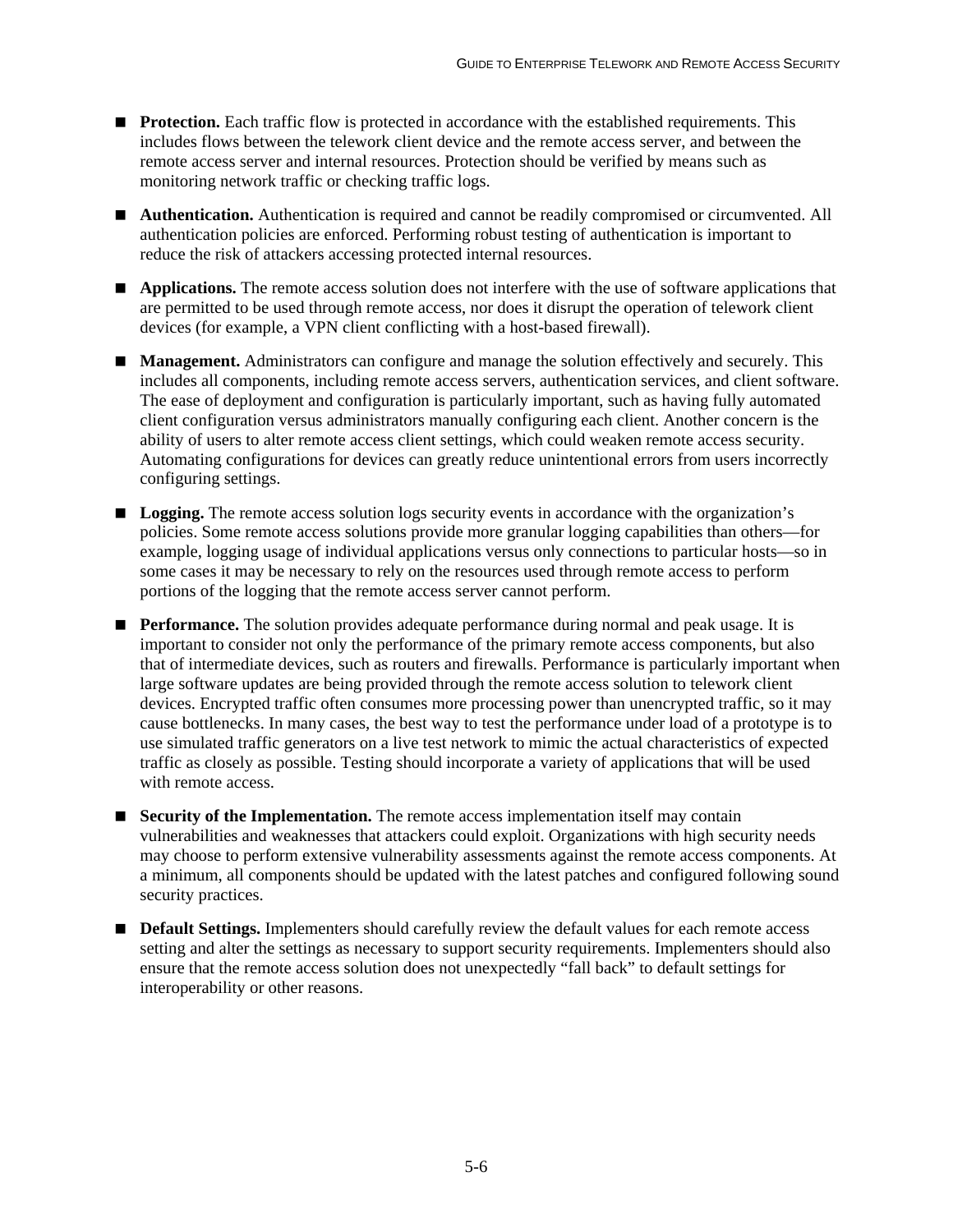#### <span id="page-40-0"></span>**5.4 Operations and Maintenance**

Operational processes that are particularly helpful for maintaining telework and remote access security, and thus should be performed regularly, include the following:  $^{26}$  $^{26}$  $^{26}$ 

- Checking for upgrades and patches to the remote access software components, and acquiring, testing, and deploying the updates
- Ensuring that each remote access infrastructure component (servers, gateways, authentication servers, etc.) has its clock synched to a common time source so that its timestamps will match those generated by other systems
- Reconfiguring access control features as needed based on factors such as policy changes, technology changes, audit findings, and new security needs
- Detecting and documenting anomalies detected within the remote access infrastructure. Such anomalies might indicate malicious activity or deviations from policy and procedures. Anomalies should be reported to other systems' administrators as appropriate.

Organizations should also periodically perform assessments to confirm that the organization's remote access policies, processes, and procedures are being followed properly. Assessment activities may be passive, such as reviewing logs, or active, such as performing vulnerability scans and penetration testing. More information on technical assessments for telework and remote access is available from NIST SP 800-115, *Technical Guide to Information Security Testing and Assessment*.

#### **5.5 Disposal**

Before a telework client device or remote access server permanently leaves an organization (such as when a leased server's lease expires or when an obsolete PC is being recycled), the organization should remove any sensitive data from the host. Data may also need to be wiped if an organization provides "loaner" devices to teleworkers, particularly for travel. The task of scrubbing all sensitive data from storage devices such as hard drives and memory cards is often surprisingly difficult because of all the places where such data resides. See NIST SP 800-88, *Guidelines for Media Sanitization*, for additional information and recommendations on removing data from telework and remote access devices. Note that sensitive data is often found in places other than just the user's data area; for example, software that runs under Microsoft Windows often stores possibly-sensitive data in the Windows registry. An organization should strongly consider erasing all storage devices completely.

#### **5.6 Summary of Key Recommendations**

The following list presents some of the key recommendations from this section of the document.

A telework security policy should define which forms of remote access the organization permits, which types of telework devices are permitted to use each form of remote access, the type of access each type of teleworker is granted, and how user account provisioning should be handled. It should also cover how the organization's remote access servers are administered and how policies in those servers are updated. The telework security policy should be documented in the system security plan. (Section 5.1)

<span id="page-40-1"></span><sup>26</sup> 26 Portions of the information on operations and maintenance were derived from Sections 5.4 and 5.5 of NIST SP 800-92, *Guide to Computer Security Log Management*.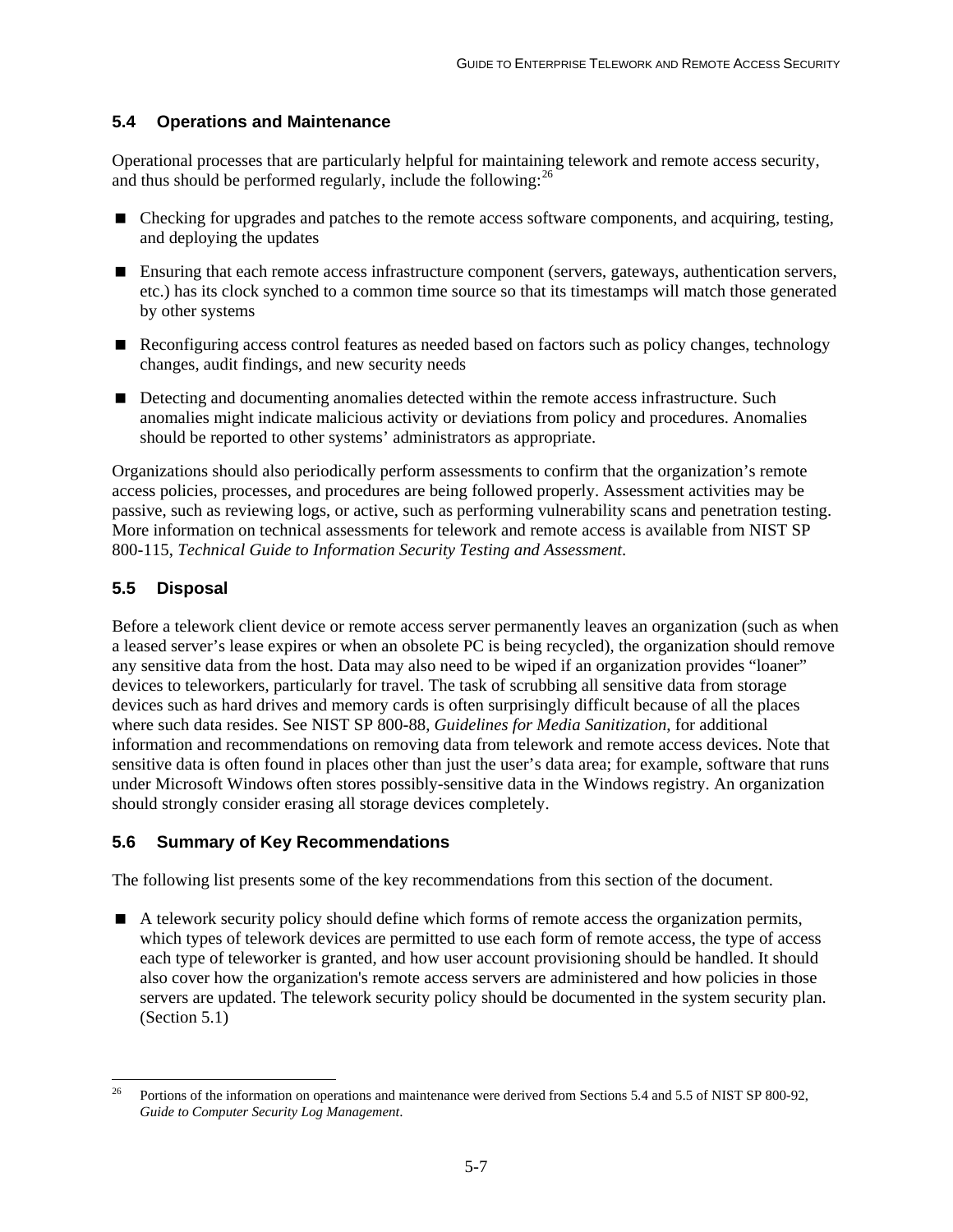- Each organization should make its own risk-based decisions about what levels of remote access should be permitted from which types of telework client devices. (Section 5.1)
- Organizations should periodically reassess their policies for telework devices and consider changing which types of client devices are permitted and what levels of access they may be granted. (Section 5.1)
- **Organizations should document the security aspects of the telework and remote access solution design** in the system security plan. (Section 5.2)
- Before putting a remote access solution into production, an organization should implement and test a prototype of the design and evaluate it, including its connectivity, traffic protection, authentication, management, logging, performance, implementation security, and interference with applications. (Section 5.3)
- **Organizations should regularly perform operational processes to maintain telework and remote access** security, such as deploying updates, verifying clock synchronization, reconfiguring access control features as needed, and detecting and documenting anomalies within the remote access infrastructure. (Section 5.4)
- **Organizations should also periodically perform assessments to confirm that the organization's remote** access policies, processes, and procedures are being followed properly. (Section 5.4)
- Before disposing of a telework client device or remote access server, the organization should remove any sensitive data from it. (Section 5.5)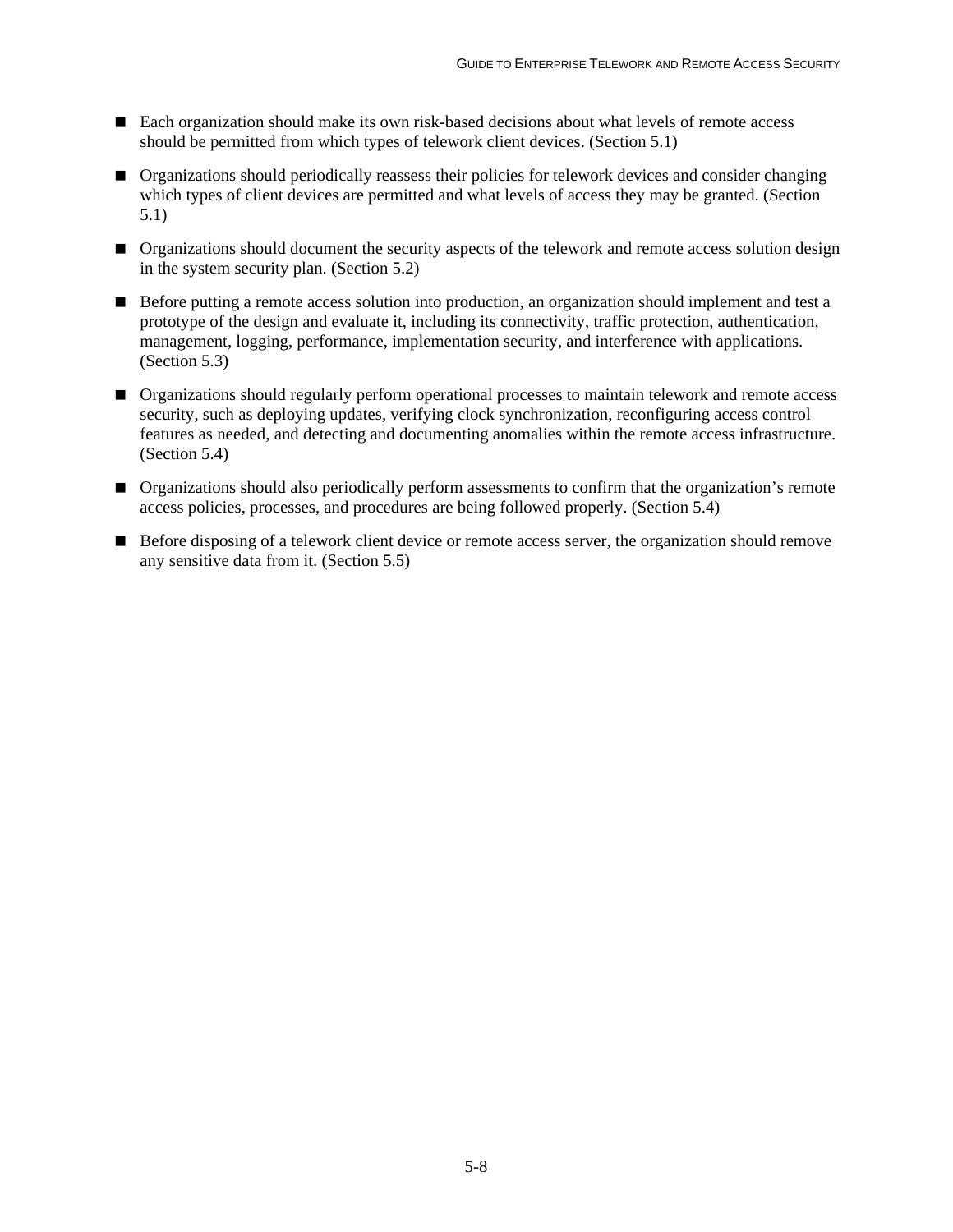#### <span id="page-42-0"></span>**Appendix A—Glossary**

Selected terms used in the publication are defined below.

**Client Device:** A system used by a remote worker to access an organization's network and the systems on that network.

**Consumer Device:** A small, usually mobile computer that does not run a standard PC OS or that runs a standard PC OS but does not permit users to access it directly. Examples of consumer devices are networking-capable personal digital assistants (PDA), cell phones, and video game systems.

**Direct Application Access:** A high-level remote access architecture that allows teleworkers to access an individual application directly, without using remote access software.

**Personal Computer:** A desktop or laptop computer running a standard PC operating system (e.g., Windows Vista, Windows XP, Linux/Unix, and Mac OS X).

**Portal:** A high-level remote access architecture that is based on a server that offers teleworkers access to one or more applications through a single centralized interface.

**Remote Access:** The ability for an organization's users to access its non-public computing resources from external locations other than the organization's facilities.

**Remote Desktop Access:** A high-level remote access architecture that gives a teleworker the ability to remotely control a particular desktop computer at the organization, most often the user's own computer at the organization's office, from a telework client device.

**Session Locking:** A feature that permits a user to lock a session upon demand or locks the session after it has been idle for a preset period of time.

**Split Tunneling:** A VPN client feature that tunnels all communications involving the organization's internal resources through the VPN, thus protecting them, and excludes all other communications from going through the tunnel.

**Telecommuting:** See "Telework."

**Telework:** The ability for an organization's employees and contractors to perform work from locations other than the organization's facilities.

**Telework Client Device:** A PC or consumer device used by a teleworker for performing telework.

**Tunneling:** A high-level remote access architecture that provides a secure tunnel between a telework client device and a tunneling server through which application traffic may pass.

**Virtual Private Network (VPN):** A virtual network, built on top of existing physical networks, that provides a secure communications tunnel for data and other information transmitted between networks.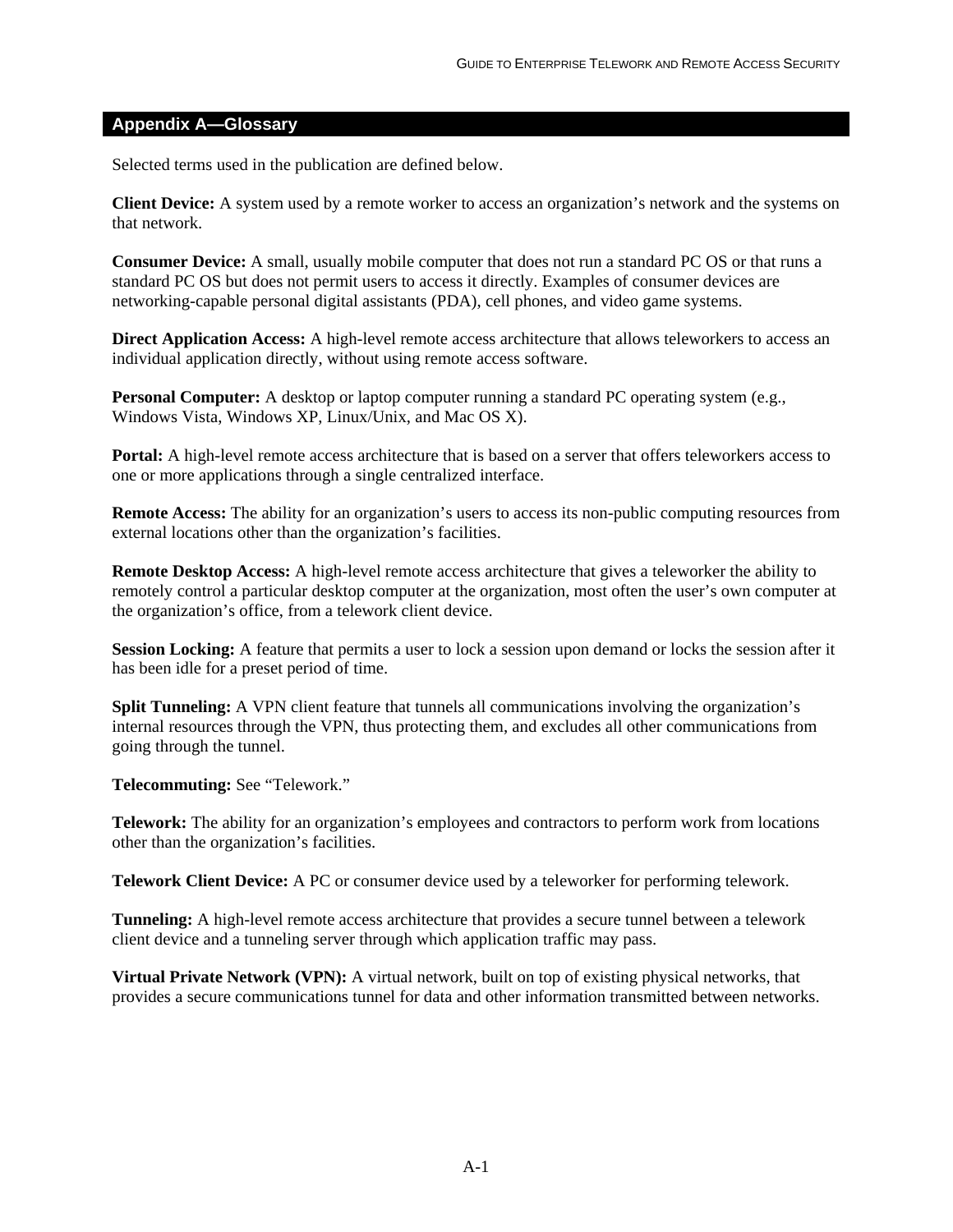# <span id="page-43-0"></span>**Appendix B—Acronyms and Abbreviations**

Selected acronyms and abbreviations used in this publication are defined below.

| <b>DMZ</b>   | <b>Demilitarized Zone</b>                       |
|--------------|-------------------------------------------------|
| <b>DNS</b>   | Domain Name System                              |
| <b>DSL</b>   | Digital Subscriber Line                         |
| <b>FIPS</b>  | <b>Federal Information Processing Standard</b>  |
| <b>FISMA</b> | Federal Information Security Management Act     |
| <b>HTTP</b>  | Hypertext Transfer Protocol                     |
| <b>HTTPS</b> | Hypertext Transfer Protocol over SSL            |
| $_{\rm IP}$  | <b>Internet Protocol</b>                        |
| <b>IPsec</b> | <b>Internet Protocol Security</b>               |
| <b>ISP</b>   | <b>Internet Service Provider</b>                |
| IT           | <b>Information Technology</b>                   |
| <b>ITL</b>   | <b>Information Technology Laboratory</b>        |
| <b>MITM</b>  | Man-in-the-Middle                               |
| <b>MPLS</b>  | Multiprotocol Label Switching                   |
| <b>NAC</b>   | <b>Network Access Control</b>                   |
| <b>NAT</b>   | <b>Network Address Translation</b>              |
| <b>NIST</b>  | National Institute of Standards and Technology  |
| <b>OMB</b>   | Office of Management and Budget                 |
| <b>OS</b>    | <b>Operating System</b>                         |
| <b>PC</b>    | Personal Computer                               |
| <b>PDA</b>   | Personal Digital Assistant                      |
| PII          | Personally Identifiable Information             |
| <b>PPP</b>   | Point-to-Point Protocol                         |
| SP           | <b>Special Publication</b>                      |
| SSH          | <b>Secure Shell</b>                             |
| SSL          | Secure Sockets Layer                            |
| <b>TLS</b>   | <b>Transport Layer Security</b>                 |
| <b>URL</b>   | <b>Uniform Resource Locator</b>                 |
| <b>USB</b>   | <b>Universal Serial Bus</b>                     |
| VM           | Virtual Machine                                 |
| VoIP         | Voice over Internet Protocol                    |
| <b>VPN</b>   | <b>Virtual Private Network</b>                  |
| <b>WiMAX</b> | Worldwide Interoperability for Microwave Access |
| WPAN         | <b>Wireless Personal Area Network</b>           |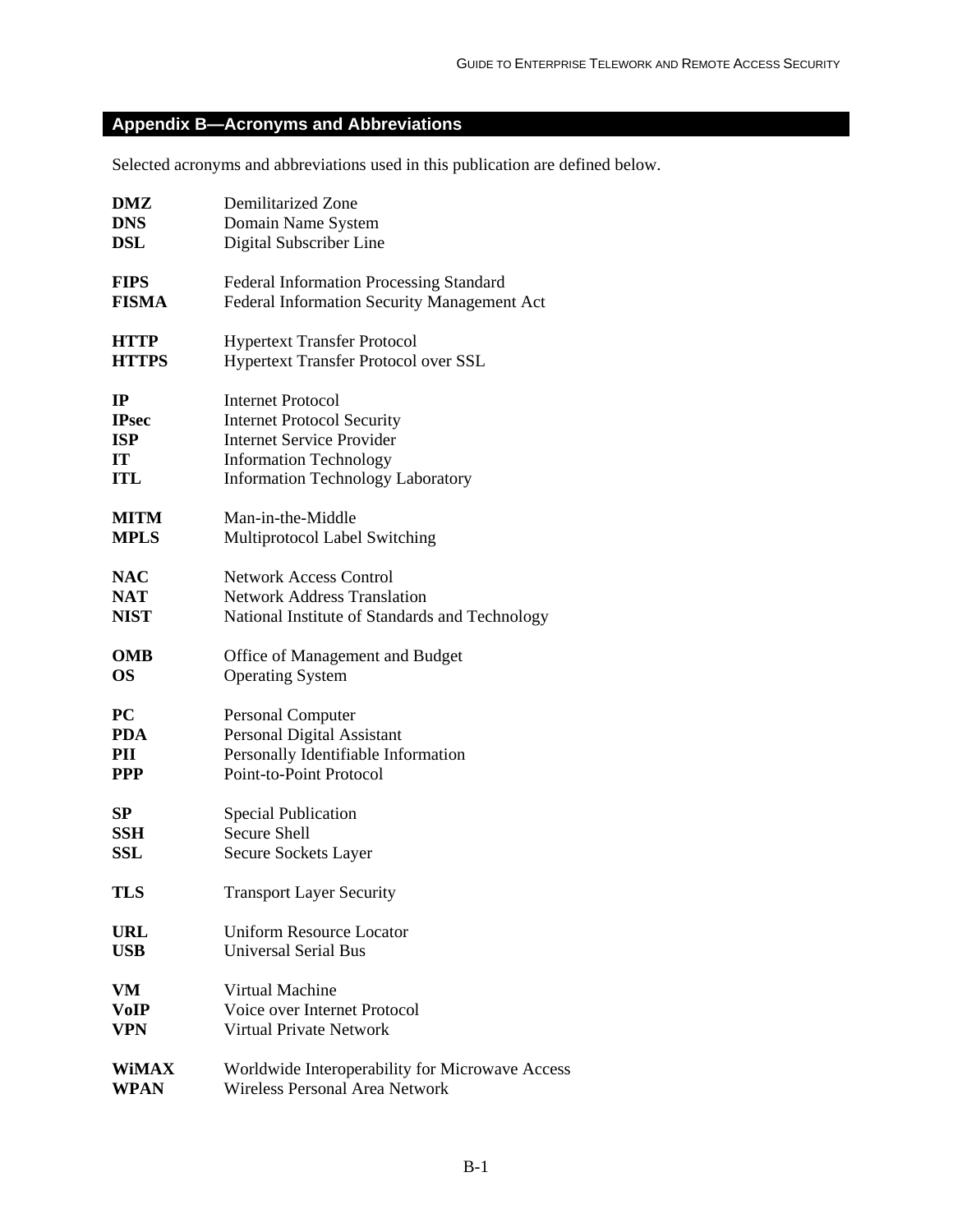### <span id="page-44-0"></span>**Appendix C—Resources**

The lists below provide examples of resources that may be helpful in better understanding telework and remote access security.

#### **Telework Security Resource Sites**

| <b>Site Name</b>                   | URL                                                        |
|------------------------------------|------------------------------------------------------------|
| <b>Home Network Security</b>       | http://www.us-cert.gov/reading_room/home-network-security/ |
| Information for New and Home Users | http://www.cert.org/homeusers/                             |
| <b>Interagency Telework Site</b>   | http://www.telework.gov/                                   |
| Security at Home                   | http://www.microsoft.com/protect/default.mspx              |
| Stay Safe Online                   | http://www.staysafeonline.info/                            |

#### **Telework Security-Related Documents**

| <b>Document Title</b>                                                                                                       | <b>URL</b>                                                                         |
|-----------------------------------------------------------------------------------------------------------------------------|------------------------------------------------------------------------------------|
| NIST SP 800-40 Version 2.0, Creating a<br>Patch and Vulnerability Management<br>Program                                     | http://csrc.nist.gov/publications/nistpubs/800-40-Ver2/SP800-40v2.pdf              |
| NIST SP 800-48 Revision 1, Guide to<br>Securing Legacy IEEE 802.11 Wireless<br><b>Networks</b>                              | http://csrc.nist.gov/publications/nistpubs/800-48-rev1/SP800-48r1.pdf              |
| NIST SP 800-52, Guidelines for the<br>Selection and Use of Transport Layer<br>Security (TLS) Implementations                | http://csrc.nist.gov/publications/nistpubs/800-52/SP800-52.pdf                     |
| NIST SP 800-53 Revision 2,<br><b>Recommended Security Controls for</b><br><b>Federal Information Systems</b>                | http://csrc.nist.gov/publications/nistpubs/800-53-Rev2/sp800-53-rev2-<br>final.pdf |
| NIST SP 800-53 Revision 3 (Draft),<br>Recommended Security Controls for<br>Federal Information Systems and<br>Organizations | http://csrc.nist.gov/publications/PubsSPs.html                                     |
| NIST SP 800-55 Revision 1.<br>Performance Measurement Guide for<br><b>Information Security</b>                              | http://csrc.nist.gov/publications/nistpubs/800-55-Rev1/SP800-55-<br>rev1.pdf       |
| NIST SP 800-58, Security Considerations<br>for Voice Over IP Systems                                                        | http://csrc.nist.gov/publications/nistpubs/800-58/SP800-58-final.pdf               |
| NIST SP 800-63 Version 1.0.2, Electronic<br><b>Authentication Guidelines</b>                                                | http://csrc.nist.gov/publications/nistpubs/800-63/SP800-63V1_0_2.pdf               |
| NIST SP 800-63-1 (Draft), Electronic<br><b>Authentication Guidelines</b>                                                    | http://csrc.nist.gov/publications/PubsSPs.html                                     |
| NIST SP 800-68 Revision 1, Guide to<br>Securing Microsoft Windows XP Systems<br>for IT Professionals                        | http://csrc.nist.gov/itsec/download_WinXP.html                                     |
| NIST SP 800-69, Guidance for Securing<br>Microsoft Windows XP Home Edition                                                  | http://csrc.nist.gov/itsec/guidance_WinXP_Home.html                                |
| NIST SP 800-77, Guide to IPsec VPNs                                                                                         | http://csrc.nist.gov/publications/nistpubs/800-77/sp800-77.pdf                     |